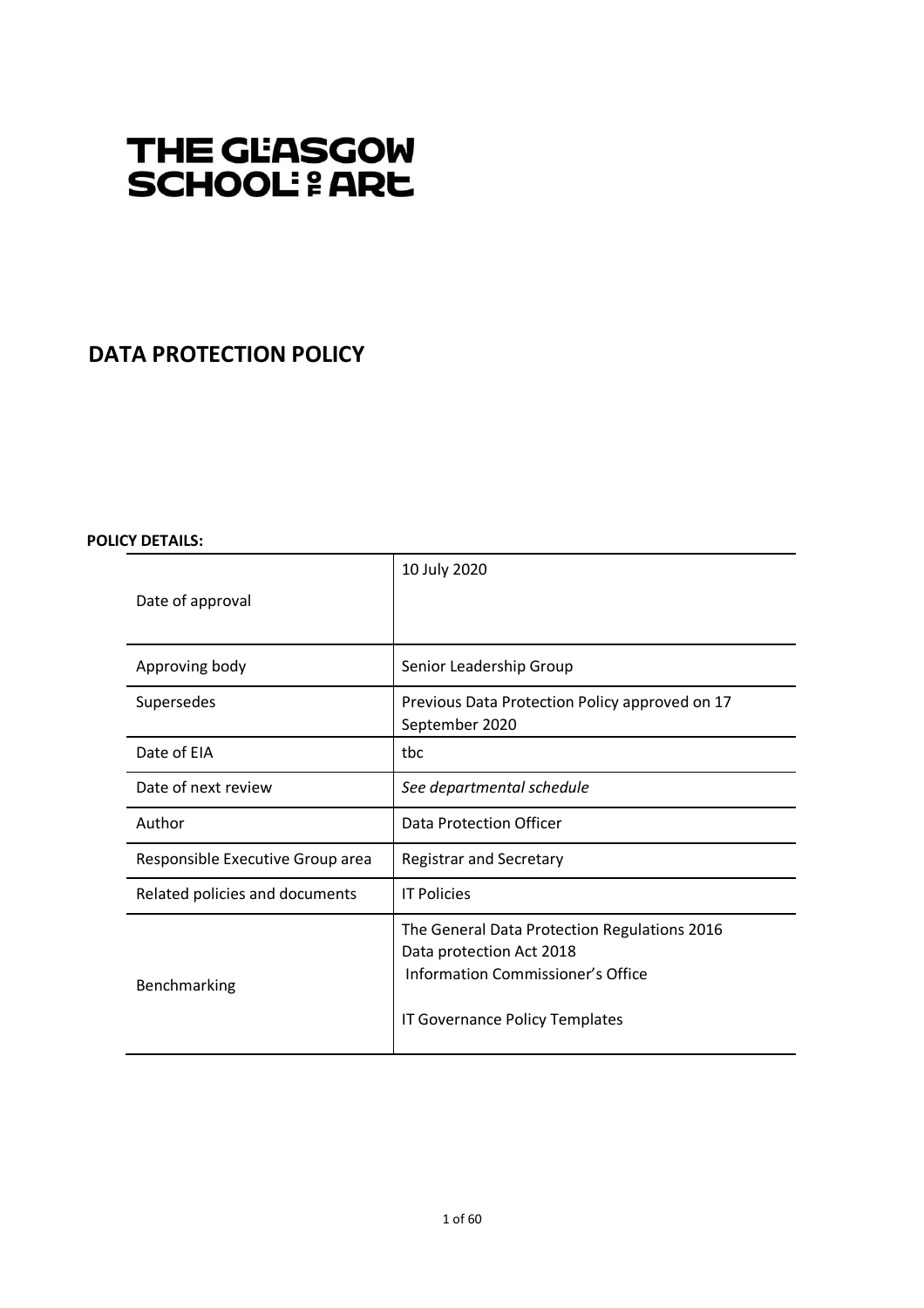## **THE GLASGOW SCHOOL OF ART**

## **DATA PROTECTION POLICY**

#### **CONTENTS**

## **KEY CONTACTS**

- **i. GSA Data Protection Officer**
- **ii. Local Data Protection Coordinators**
- **iii. Office of the Information Commission**

## **PART I: GENERAL PRINCIPLES**

- **1. Introduction**
- **2. Purpose of the Policy**
- **3. Scope**
- **4. Associated Policies**
- **5. Data Protection Principles**
- **6. Definition of Personal Data**
- **7. General**
- **8. Key Considerations**
- **9. Data Security**
- **10. Data Retention**
- **11. Overview of Roles Responsibilities and Relationships**
- **12. GSA's Approach to GDPR and Evidence of Compliance**
- **13. Data Protection Compliance Monitoring and Audit Plan**
- **14. Data Protection Training and Guidance**
- **15. Contact with Authorities**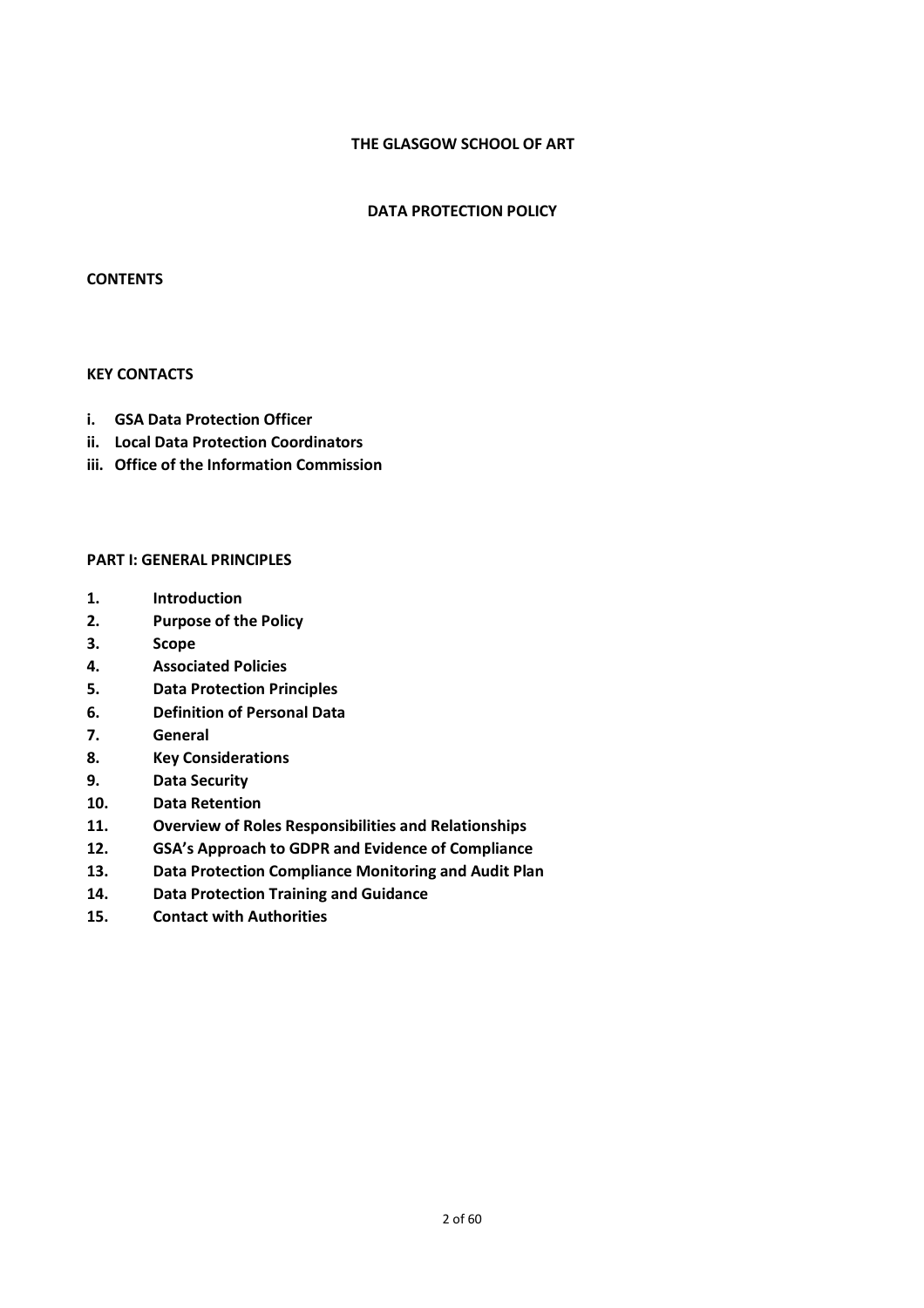## **PART II: PROCESSES and PROCEDURES**

- **16. Data Processing**
- **17. Legitimate Interest and Balancing Test**
- **18. Privacy Notices**
- **19. Record of Processing Activities**
- **20. Consent and Consent Withdrawal**
- **21. Children**
- **22. Research**
- **23. Data Sharing**
- **24. Personal Data for Field Trips**
- **25. Requests for Personal Information from Third Parties**
- **26. References for Staff and Students**
- **27. Transfers of Personal Data Outside of the EU**
- **28. Managing Sub-Contracted Processing**
- **29. Data Protection Impact Assessments/Privacy Impact Assessments**
- **30. Data Protection by Design and Default**
- **31. Personal Data Processed by Students**
- **32. Recordings and Images of People**
- **33. Direct Marketing**
- **34. Reporting Weaknesses, Events and Personal Data Breaches: Procedure**
- **35. Data Subject Rights**
- **36. Right to be Forgotten Procedure**
- **37. Data Portability Procedure**
- **38. Data Subject Access Rights and Rights in General**
- **39. Complaints Procedure**
- **40. Glossary**

**PART III: PRIVACY NOTICES**

**PART IV: REGISTERS**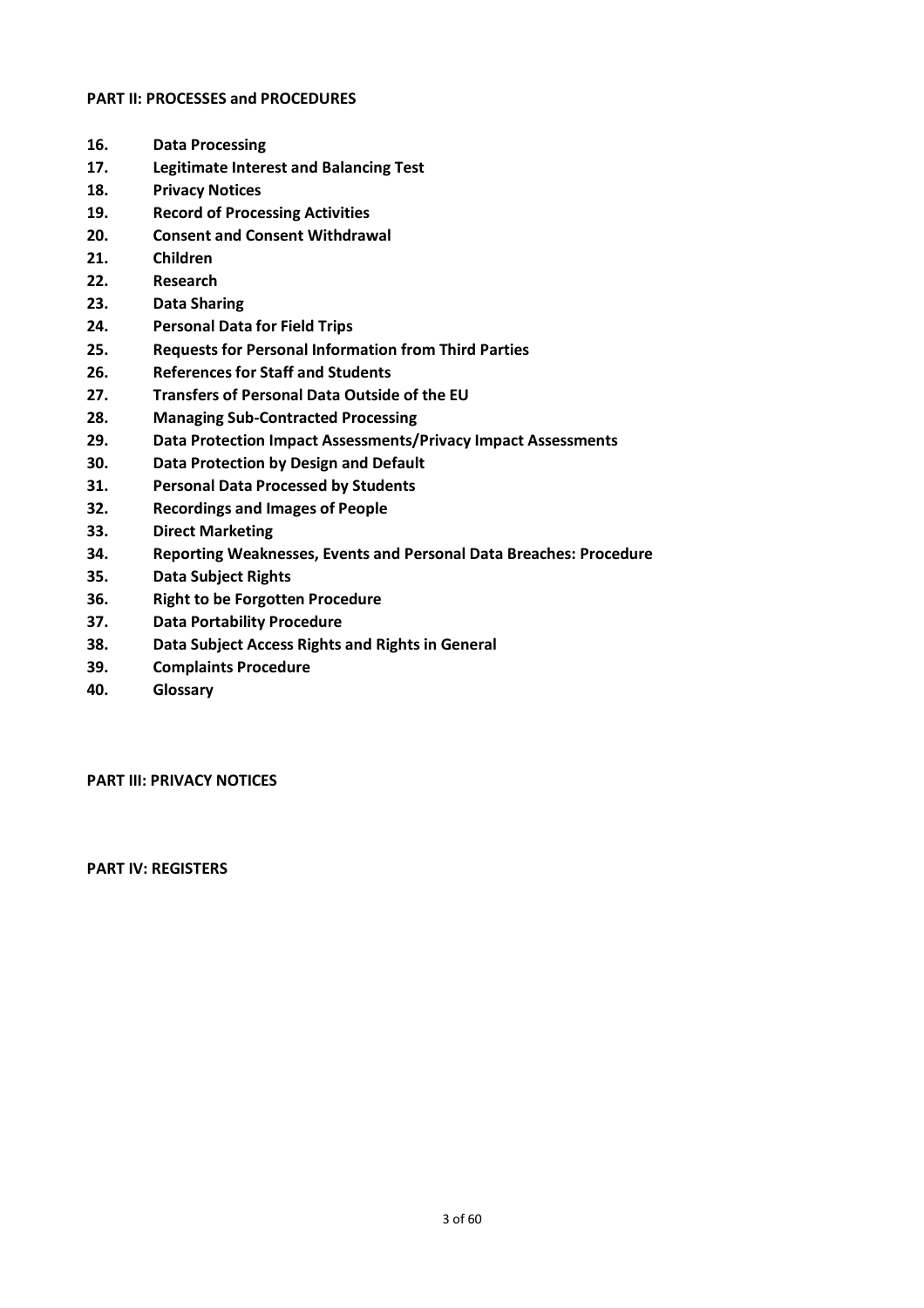## **KEY CONTACTS**

## **1. GSA DATA PROTECTION OFFICER**

 **GSA's Data Protection Officer (DPO) is Tom McDonnell. dataProtection@gsa.ac.uk**

## **2. LOCAL DATA PROTECTION CO-ORDINATORS**

a) For areas reporting to Professor Ken Neil, Deputy Director (Academic), including all academic Schools and departments, Learning and Teaching, and Research and Enterprise.

| Jane Stickley-Woods | j.stickley-woods@gsa.ac.uk |                        |
|---------------------|----------------------------|------------------------|
| John Quinn          | j.quinn@gsa.ac.uk          |                        |
| <b>Elaine Boyle</b> | e.boyle@gsa.ac.uk          | (nominated substitute) |

- b) For areas reporting to Dr Craig Williamson, Registrar and Secretary, including all the Academic Registry, Student Support and Development, Information Technology, Technical Support, Human Resources, Learning Resources, the Academic Quality Office, and the Corporate Governance Office. **Sheila Kay sh.kay@gsa.ac.uk Stacey Martin s.martin@gsa.ac.uk**
- c) For areas reporting to Mr Alastair Milloy, Director of Finance and Resources, including Finance, Estates, Health and Safety, and Procurement. **Alistair Storey a.storey@gsa.ac.uk**
- d) For areas reporting to Mr Alan Horn, Director of Development **Geraldine Mitchell g.mitchell@gsa.ac.uk**
- e) For areas reporting to Mr Scott Parsons, Director of Strategy and Marketing, including Student Recruitment and International Office, International Academic Development, Marketing and Communications, Alumni and Events, and Open Studio.

**Shona Paul s.paul@gsa.ac.uk Vanessa Johnson v.johnson@gsa.ac.uk**

**3. OFFICE OF THE INFORMATION COMMISSIONER (ICO) www.ico.org.uk**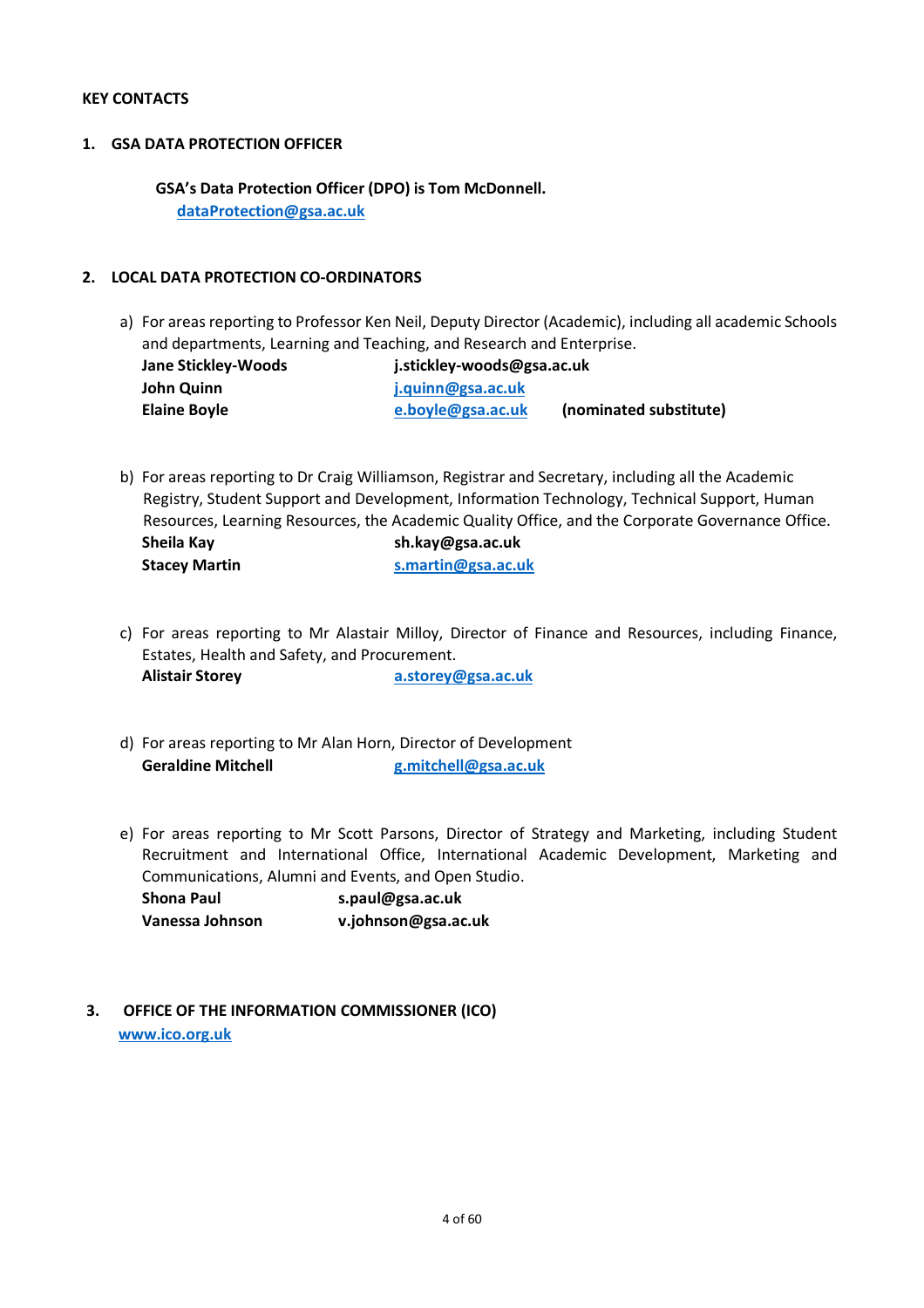## **PART I: GENERAL PRINCIPLES**

## **1. INTRODUCTION**

- 1) The General Data Protection Regulation (EU) 2016/679 (GDPR), formally approved by the European Parliament on 27 April 2016, is effective as of 25 May 2018. The Data Protection Act 2018 (DPA) is also effective in the UK as of 25 May 2018.
- 2) As a Regulation, the GDPR is directly applicable throughout the UK without the need for domestic legislation, although it should be noted that the UK Parliament in Westminster has enacted the new Data Protection Act 2018 which is designed to supplement the GDPR and have the effect of ensuring GDPR remains applicable in the UK post-Brexit. Accordingly, the new Data Protection Actshould be read alongside the GDPR.
- 3) The GDPR and DPA effectively repeal the current data protection regime under the Data Protection Act 1998, and introduces a new framework regulating the processing of personal data.
- 4) The main purpose of the GDPR and the DPA is to protect the "rights and freedoms" of natural persons (i.e. living individuals) and to ensure that personal data is not processed without their knowledge, and, in accordance with their rights.
- 5) The GDPR and DPA apply to "personal data" which is all data relating to (directly or indirectly), and descriptive of, living individuals who are referred to as "data subjects". Definitions of the main terms used in this policy are set out in the Glossary in section 40 of this document.
- 6) The GDPR and DPA impose obligations on the Glasgow School of Art (GSA) and the means by which it handles personal data. GSA, its staff, students and members of the Board of Governors are obliged to ensure that personal data is processed fairly, lawfully and securely.
- 7) Personal data should only be processed if GSA has a valid condition for processing (normally, through consent or contract), and GSA has provided information to the data subject about how and why their data is being processed (normally, through a privacy notice).
- 8) There are restrictions on what GSA is permitted to do with personal data, such as passing it on to third parties, transferring data outside the EU or using it for direct marketing.
- 9) The GDPR and DPA give data subjects various rights including, *among others*, the rights:
	- to access the data held;
	- to prevent processing likely to cause damage or distress;
	- to take action to rectify or destroy inaccurate data, including the right to be forgotten; and
	- to sue for compensation following a contravention of any of the provisions of the GDPR.
- 10) In the UK, the responsibility for monitoring, auditing and enforcing all aspects of the GDPR and the DPA rests with the Information Commissioner's Office (ICO). GSA may be required to satisfy the ICO at any time that GSA is fully compliant with all of the provisions of the GDPR and the DPA, therefore it is important that all staff, students and members of the Board of Governors understand and comply with this Data Protection Policy.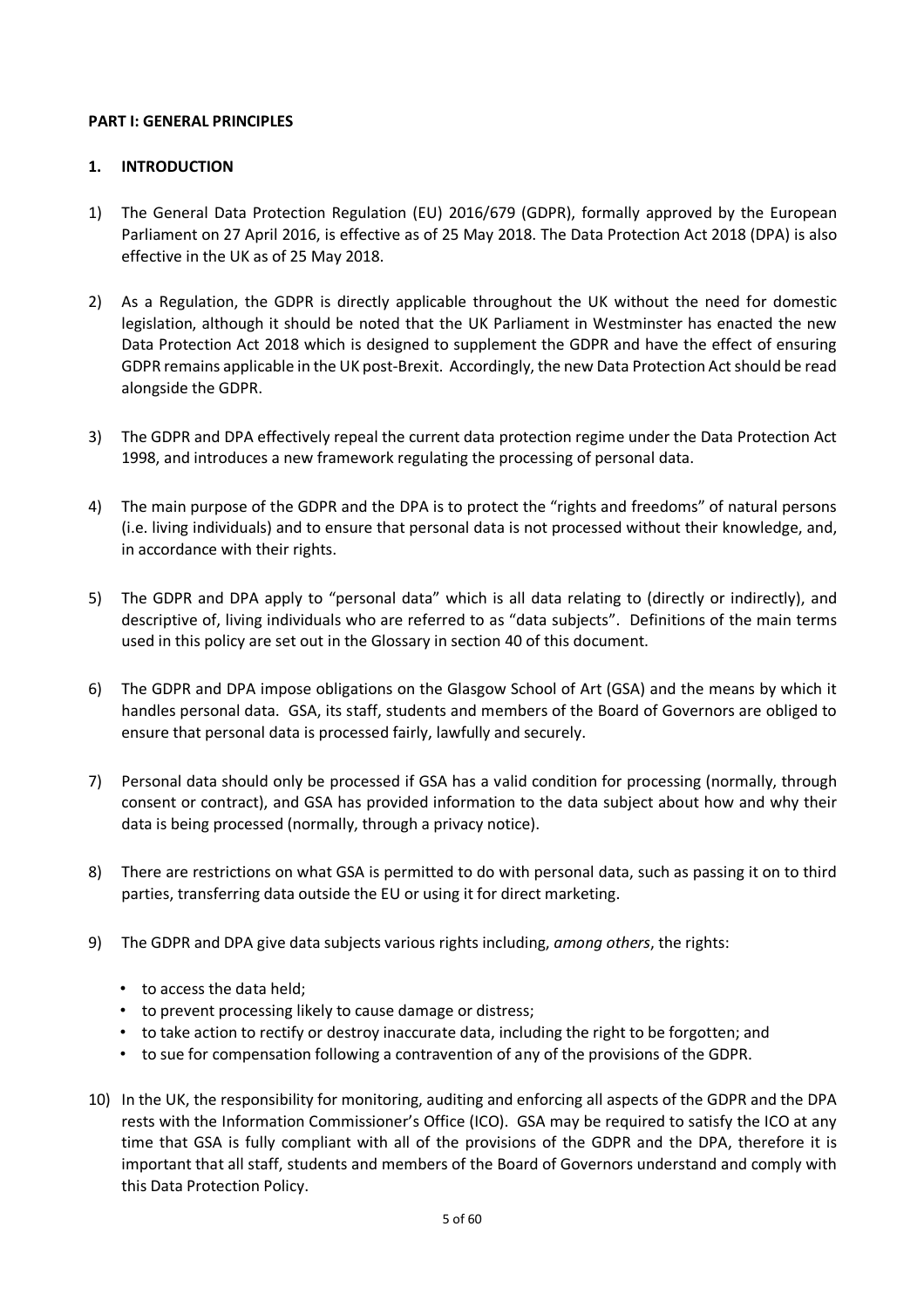## **2. PURPOSE OF THIS POLICY AND THE IMPACT OF NON-COMPLIANCE WITH GDPR and the DPA**

- 1) It is important to recognise that the data which GSA collects will be other peoples' personal and/or special category data including, *among others*, data relating to a data subject's racial or ethnic origin, political opinions and affiliations, religious beliefs, trade union activities, physical and/or mental health, and sexual life.
- 2) It is important that every member of GSA staff, its student body and members of the Board of Governors has an understanding of the main legal principles (including the six data protection principles, set out in section 5 below) relating to the gathering, storing and transmission of a wide range of personal data on a variety of data subjects including, *among others,* students (potential, current and former), staff (potential, current and former), members of the Board of Governors (potential, current and former), customers/suppliers, clients and members of the public.
- 3) It is important that every student, member of GSA staff and members of the Board of Governors recognises that compliance with the provisions of the GDPR and the DPA is essential and that data protection is an integral part of GSA's overall data security and records management regimes.
- 4) This policy, together with its associated Forms, Registers and Templates sets out the responsibilities of GSA, its staff, members of the Board of Governors and its students to comply fully with the provisions of the GDPR and the DPA, and together they form the framework from which GSA staff, members of the Board of Governors and students should operate to ensure compliance with the GDPR and the DPA.
- 5) Any deliberate breach of the GDPR, DPA and this Policy, and/or failure to adhere to the six data protection principles, may lead to disciplinary action being taken and access to GSA facilities being withdrawn.
- 6) The GDPR and DPA authorise punitive action by the ICO, and criminal prosecution is also a possibility.

## **3. SCOPE**

This policy applies to all staff, members of the Board of Governors and students, and all items of personal data that are created, collected, stored and/or processed through any activity of GSA, across all areas, including Schools and Professional Support areas.

## **4. ASSOCIATED POLICIES**

- 1) The following associated policies should be consulted in conjunction with this Data Protection Policy as appropriate:
	- a. Policy for Staff Electronic File backup
	- b. Management of IT Business Systems
	- c. IT Service Level Agreement
	- d. Information Technology Security Policy
	- e. IT Backup and Recovery Policy
	- f. Staff Acceptable IT Use Policy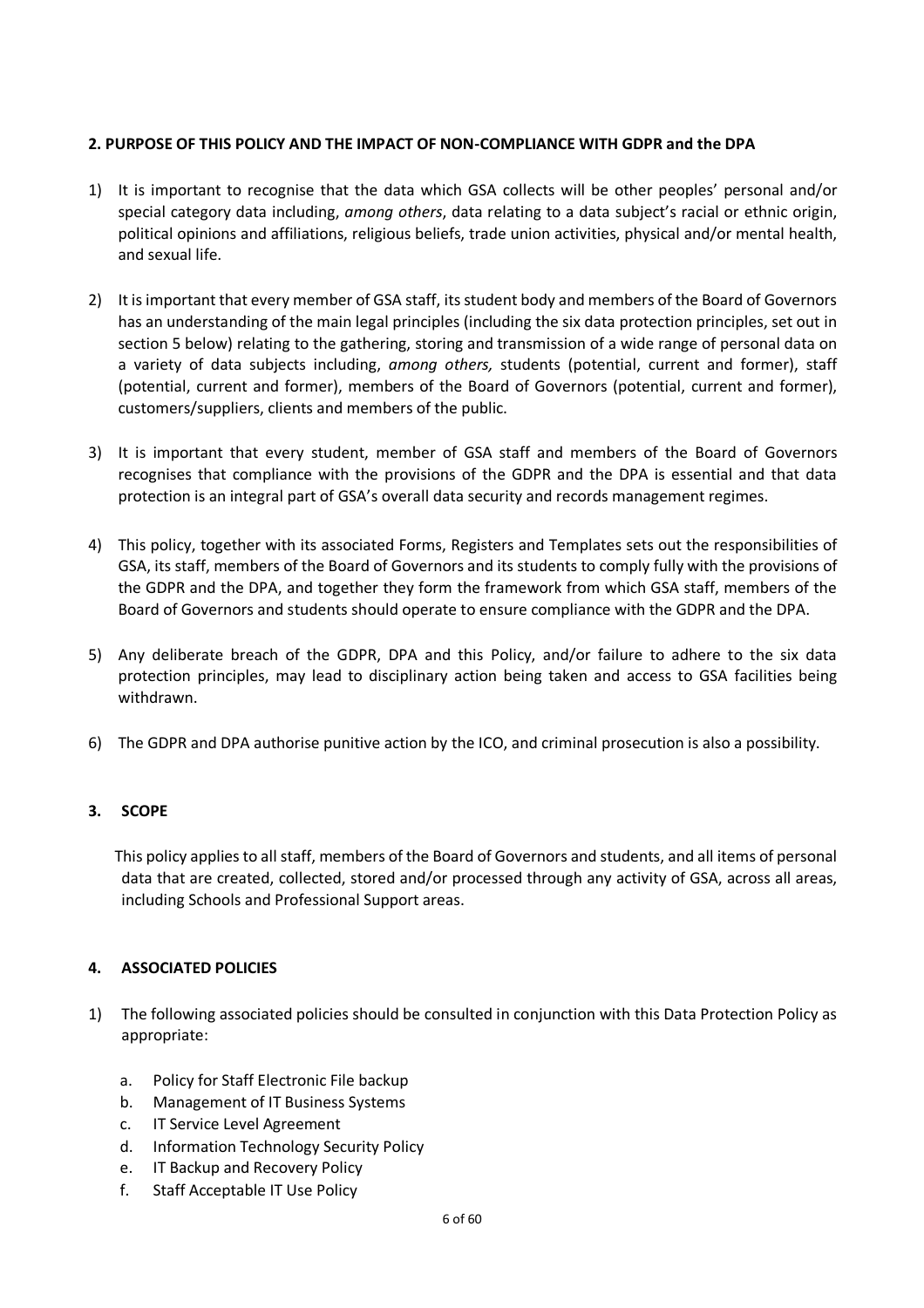- g. Student Acceptable IT Use Policy
- h. Remote Working Policy IT Acceptable Use
- i. Policy for Virtual Private Network Usage at GSA
- j. GSA Records Management Policy
- k. Procurement Policy
- l. CCTV Operational Policy

## **5. DATA PROTECTION PRINCIPLES**

- 1) GSA, its staff, members of the Board of Governors and students must adhere to the six principles of data protection as laid down by the GDPR and the DPA.
- 2) The six principles seek to ensure that data must be collected and used fairly, stored safely and not disclosed to any other person unlawfully.
- 3) The six principles are:

## **i) Lawfulness, fairness and transparency.**

Personal data must be processed lawfully, fairly and in a transparent manner.

- a) **Lawful** means that GSA must identify a lawful basis, or "condition for processing" before data can be processed, for example, consent or contract.
- b) **Fairly** means that GSA must make certain information available to the data subject as practicable, irrespective of the source from which the data was obtained.
- c) **Transparency** means that GSA must give specific privacy information to data subjects, in an intelligible form and using clear and plain language. The GDPR sets out a minimum of nine elements on which information must be given to the data subject.

## **ii) Purpose limitation.**

Personal data can only be collected for specific, explicit and legitimate purposes and must not be further processed in any manner incompatible with those purposes. Further processing for archiving, scientific or historical research is permissible if certain requirements are met, in line with Article 89(1) of the GDPR.

## **iii) Data minimisation.**

Personal data must be adequate, relevant and limited to what is necessary for processing.

## **iv) Accuracy.**

Personal data must be adequate and, where necessary, kept up to date. If necessary, it should be erased or rectified without delay.

## **v) Storage limitation.**

Personal data processed for any purpose must not be kept longer than is necessary for that purpose. GSA can store personal data for longer periods for archiving, scientific or historical research purposes if certain requirements are met, in line with Article 89(1) of the GDPR.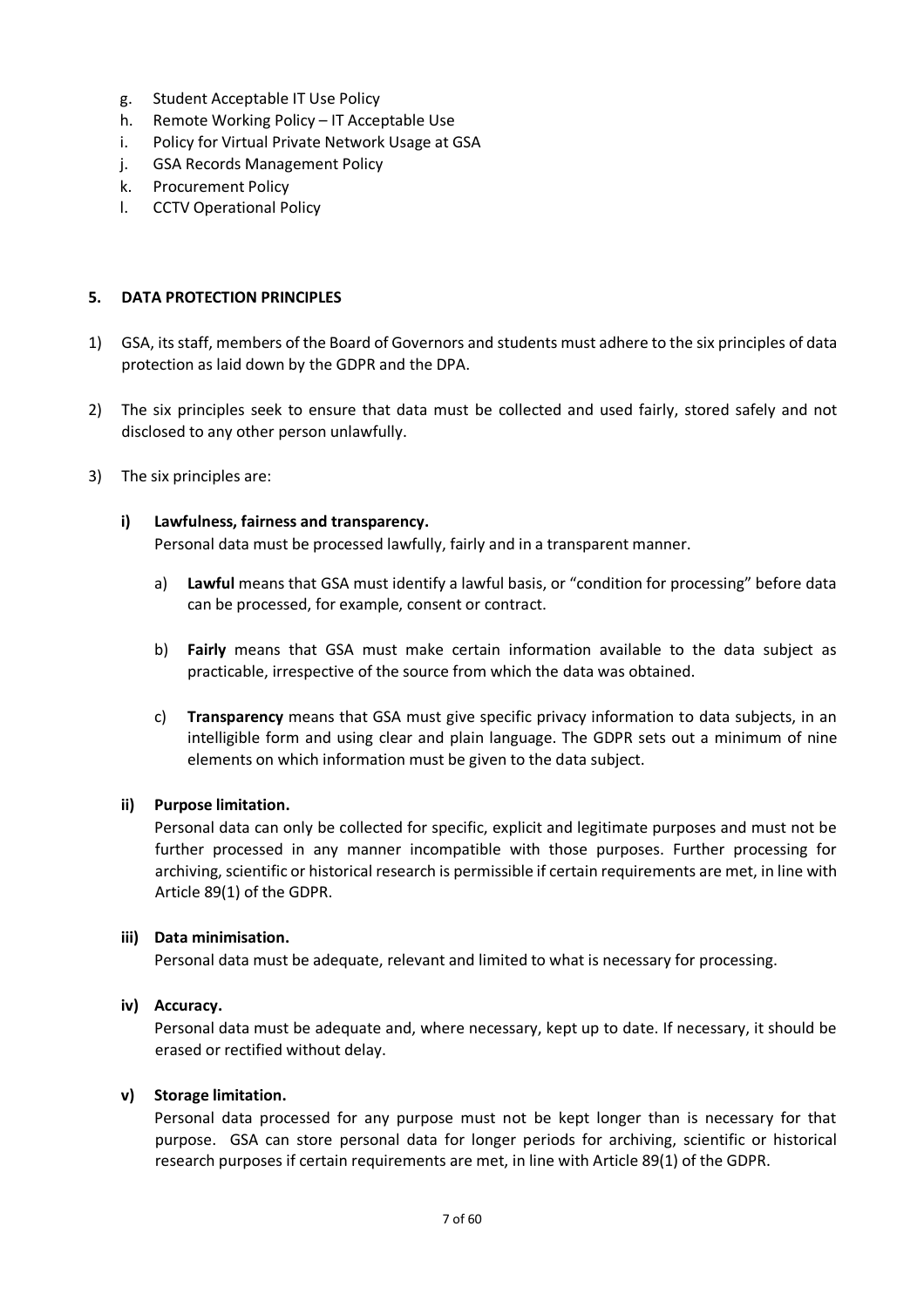## **vi) Security and confidentiality.**

Personal data must be stored in a manner that ensures appropriate security including protection against unauthorised or unlawful processing and against accidental loss, destruction or damage, using appropriate technical or organisational measures.

## **6. DEFINITION OF PERSONAL DATA**

- 1) Personal data is information about a living individual, who is identifiable from that information, or who could be identified from that information when combined with other data which GSA holds or is likely to obtain.
- 2) Personal data includes, *among others*,
	- names,
	- contact details,
	- photographs,
	- salary,
	- attendance records.
	- student marks and assessment records,
	- sickness absence,
	- leave,
	- dates of birth,
	- marital status,
	- personal email addresses,
	- online identifiers,
	- IP addresses, and
	- any expression of opinion or any intentions regarding a person.
- 3) The GDPR and the DPA cover all personal data processed by GSA, irrespective of the location of the data, irrespective of who holds the personal data, whether, for example, by individual members of staff in their own separate files (including those held anywhere outside the GSA campus) or in Schools/Professional Support areas records or centrally by GSA.
- 4) The GDPR and the DPA also cover "special categories" of personal data. These include, *among others,* particularly sensitive personal information such as
	- health details,
	- racial or ethnic origin, and
	- religious beliefs.
- 5) There are also types of sensitive personal data, which while not deemed as 'special category', disclosure may cause significant harm or distress. Examples are
	- bank account details,
	- national insurance number,
	- identity documents.
	- criminal convictions or offences; and
	- date of birth.
- 6) Data relating to these special categories must only be processed under the limited conditions specified in the GDPR and the DPA.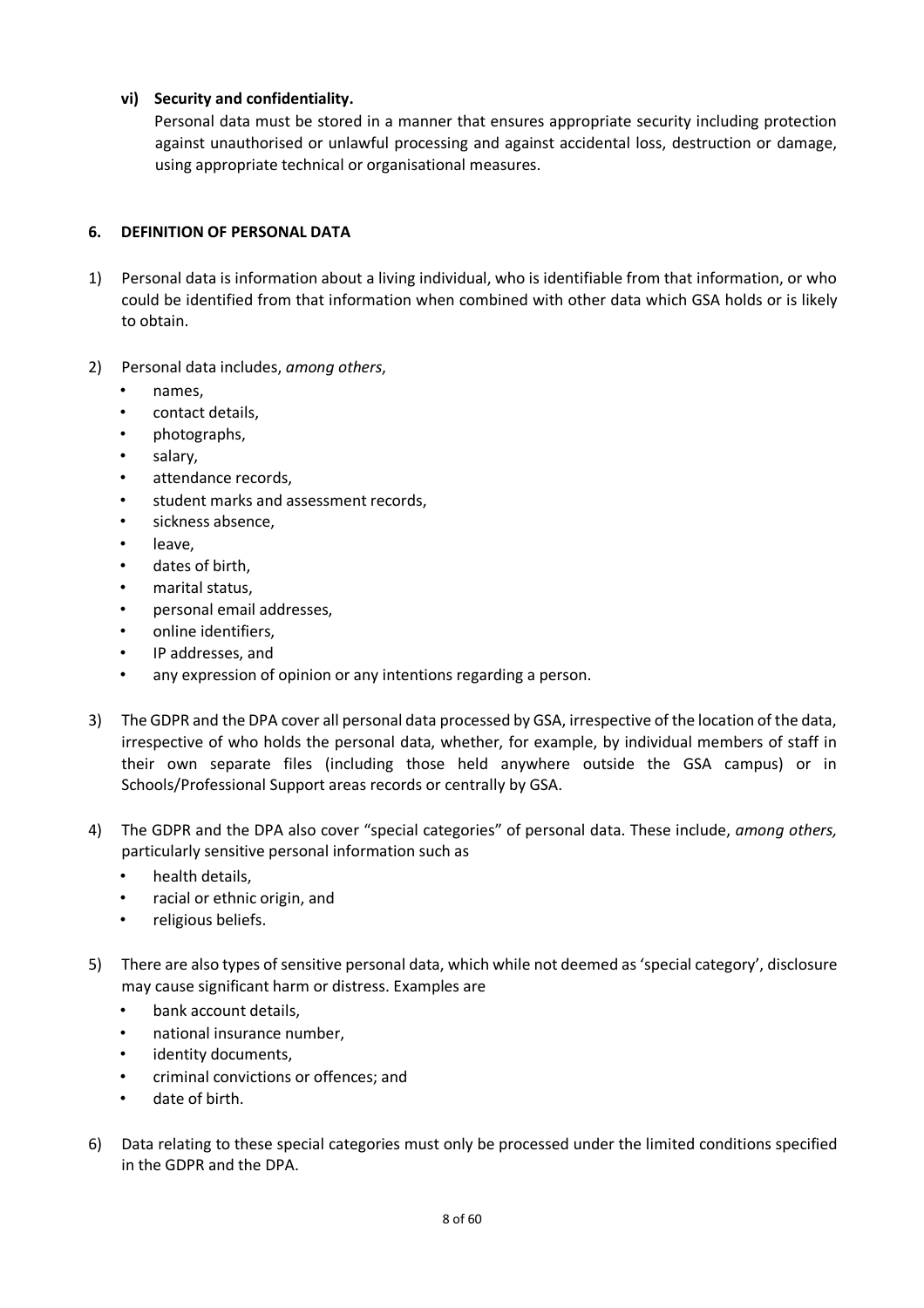## **7. GENERAL**

- 1) GSA is responsible for ensuring and demonstrating compliance with the GDPR and the DPA in general and the six data protection principles (section 5 above) in particular. This is known as the *Accountability* obligation.
- 2) Compliance with the GDPR and the DPA and adhering to the six principles is the responsibility of GSA, all of its staff, members of the Board of Governors and students.
- 3) GSA is required to keep a record of its data processing activities as a summary of the processing and sharing of personal information, and the retention protocols and security measures which are in place.

## **8. KEY CONSIDERATIONS**

Before embarking on any processing of personal data, whether by way of sharing personal data with a third party, using a new online tool, marketing a new programme or any other action that involves the use of personal data, the following issues should be addressed.

- 1) Does GSA really need to record the information?
- 2) Could anonymised or pseudonymised data be used?
- 3) Does GSA have a valid justification for processing the data, i.e. is it required for a contract, or has the data subject given their consent?
- 4) Has the data subject been informed about the processing, i.e. has a privacy notice been issued?
- 5) Is GSA authorised to collect/store/process the personal data?
- 6) Has GSA checked with the data subject that the personal data is accurate?
- 7) Is GSA sure that the personal data will be secure during the process?
- 8) Is GSA planning to pass personal data on to a third party or transfer the personal data outside the EU? If so, does it have the necessary contract(s) in place to do this or can it otherwise transfer the personal data in compliance with the GDPR and the DPA?
- 9) If GSA is setting up new systems/processes, have the Data Protection by Design and the Data Protection Impact Assessment (DPIA) guidelines been followed?
- 10) Are there alternative means by which the same objective can be achieved without using or sharing personal data?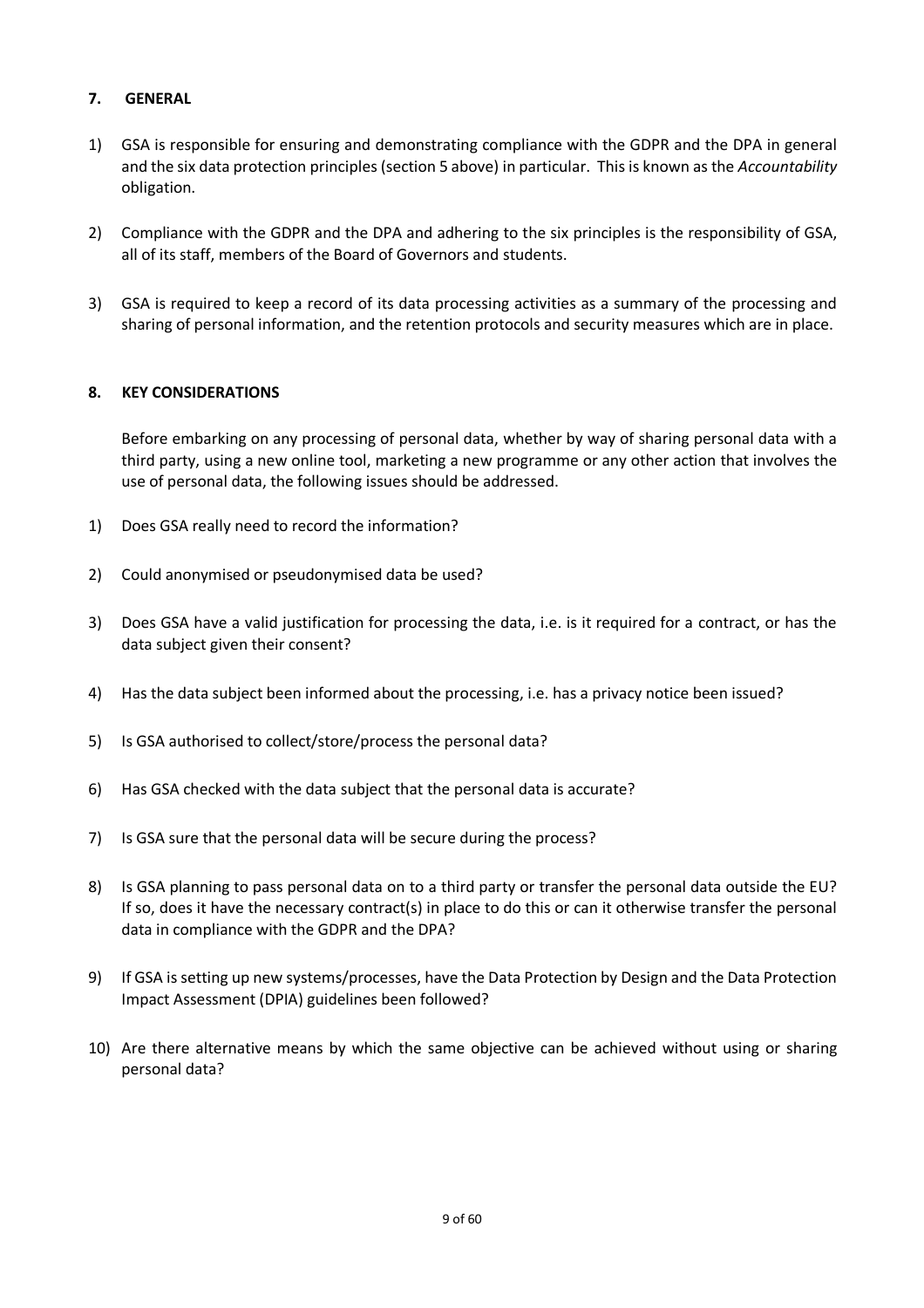## **9. DATA SECURITY**

- 1) GSA, its staff, members of the Board of Governors and students, must ensure that all personal data which is held is kept securely (either by using appropriate IT equipment/security measures or – exceptionally – by physical storage means).
- 2) They must attempt to ensure that personal data is not disclosed to any unauthorised party, internal or external, accidentally, carelessly, negligently or deliberately.
- 3) Personal data which is held within the GSA central Student Records System will be accessible to relevant staff to process on a regular basis. This personal data must only be processed in accordance with the provisions of this policy.
- 4) Where personal data is held digitally on a device which is taken outside of the GSA, suitable security precautions must be taken to ensure, in particular, that the data is protected if the device is lost, stolen or damaged. This will normally necessitate the use of encryption of drives or files.
- 5) Similar precautions must be considered where personal data is to be transferred across the network, e.g. via email, particularly if it is sent outside GSA's network.
- 6) The responsibility for ensuring that personal data is securely protected rests with the individual handling the data. Further information and advice in relation to methods of secure IT storage/transfer can be obtained from GSA's IT Department.
- 7) Unauthorised disclosure of personal data constitutes a breach of the GDPR and may also lead to disciplinary proceedings. Individuals may also face criminal proceedings for a serious breach of the provisions of the GDPR or if they knowingly or recklessly obtain and/or disclose personal data without the GSA's consent i.e. for their own purposes, which are outside the legitimate purposes of GSA.

## **10. DATA RETENTION**

- **1)** Schools and Professional Support areas in GSA are responsible for ensuring the appropriate retention periods for the personal data they hold and manage, based on GSA's Records Management Policy, referred to in section 4 above.
- **2)** Retention periods will be set based on legal and regulatory requirements, sector and good practice guidance.
- **3)** Personal data must only be kept for the length of time necessary to perform the processing for which it was collected.
- **4)** Once personal data is no longer required it should be disposed of securely.
- **5)** Paper records should be shredded or disposed of in confidential waste.
- **6)** Electronic records should be deleted permanently or, if this is not possible from a technical perspective, put beyond use. You should contact the IT Department if you have any queries on this point.
- **7)** If personal data is fully anonymised there are no time limits on storage from a data protection perspective.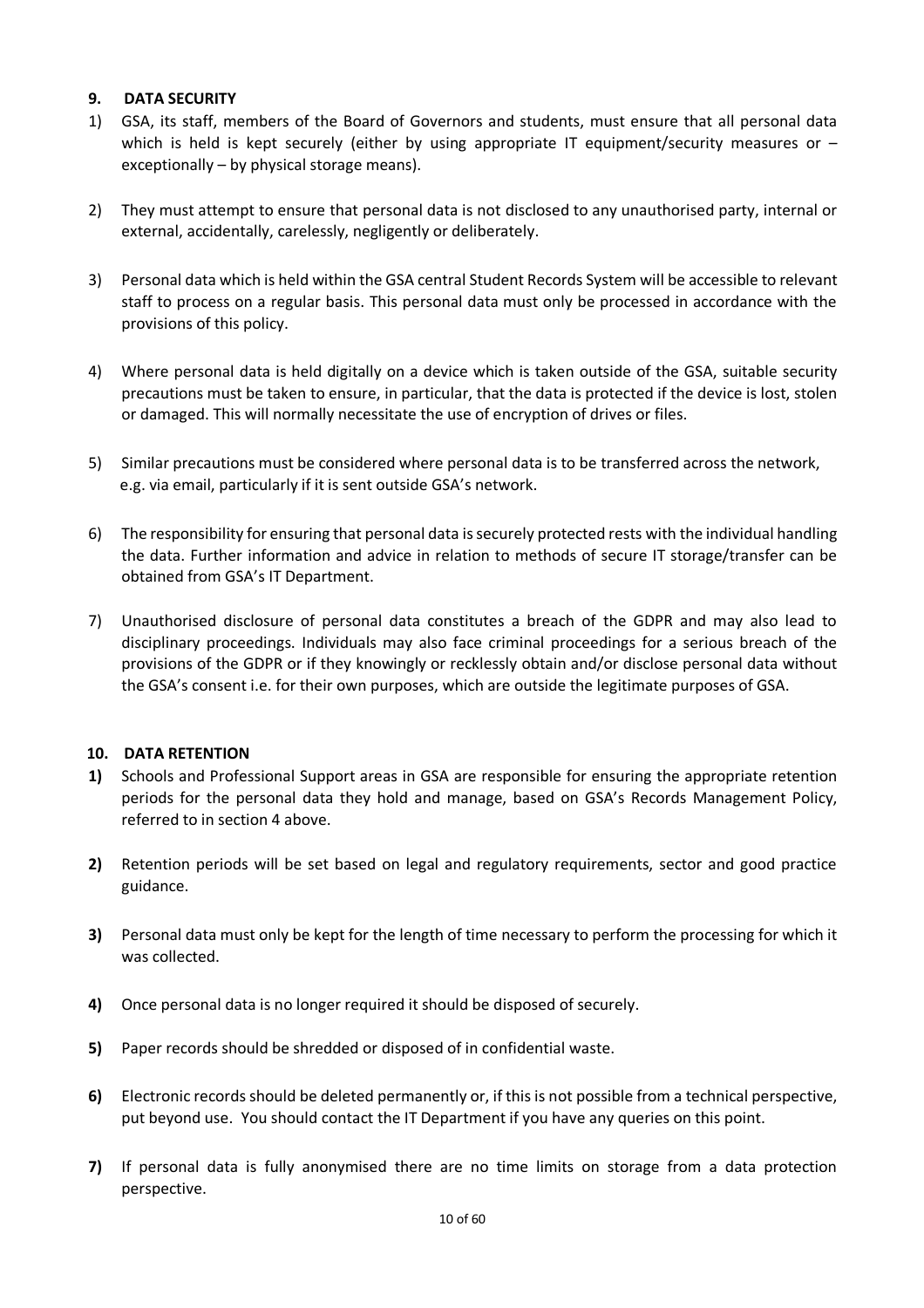## **11. OVERVIEW OF ROLES, RESPONSIBILITIES, AND RELATIONSHIPS**

GSA has defined a management responsibility structure regarding data protection in general, and within that GDPR and DPA in particular, that aligns with its institutional Strategic Plan, (current version 2015-2018, presently under review) and to other important obligations, such as equality.

The core roles are set out below:

## **a. Board of Governors**

The Board must assure itself that GSA is compliant with current data protection legislation. The Board will receive and consider independent reports from the Data Protection Officer (DPO) on this matter, and management reports from the Director of GSA (as part of the normal Board-Management relationship).

## **b. Director of GSA**

The Director of GSA is responsible for providing leadership and ensuring institutional compliance with the GDPR and the DPA. The Director is responsible for receiving and considering formal compliance reports from his/her direct reports regarding compliance within their respective remits.

## **c. Senior Officers**

The following officers are responsible, on behalf of the Director, for compliance with the GDPR and the DPA regarding their respective remits:

- Deputy Director (Academic)
- Deputy Director (Innovation)
- Director of Development
- Director of Finance and Resources
- Director of Strategy and Marketing
- Registrar and Secretary

## **d. Data Protection Officer**

In summary, the purpose of the Data Protection Officer (DPO) role is to provide information, guidance, and advice to GSA, and to report independently to the Board of Governors on GSA's compliance with all aspects of current data protection legislation.

The role of the DPO is not to undertake or ensure local delivery; that rests with the aforementioned senior staff who are line managed by the Director of GSA (see section 11c above).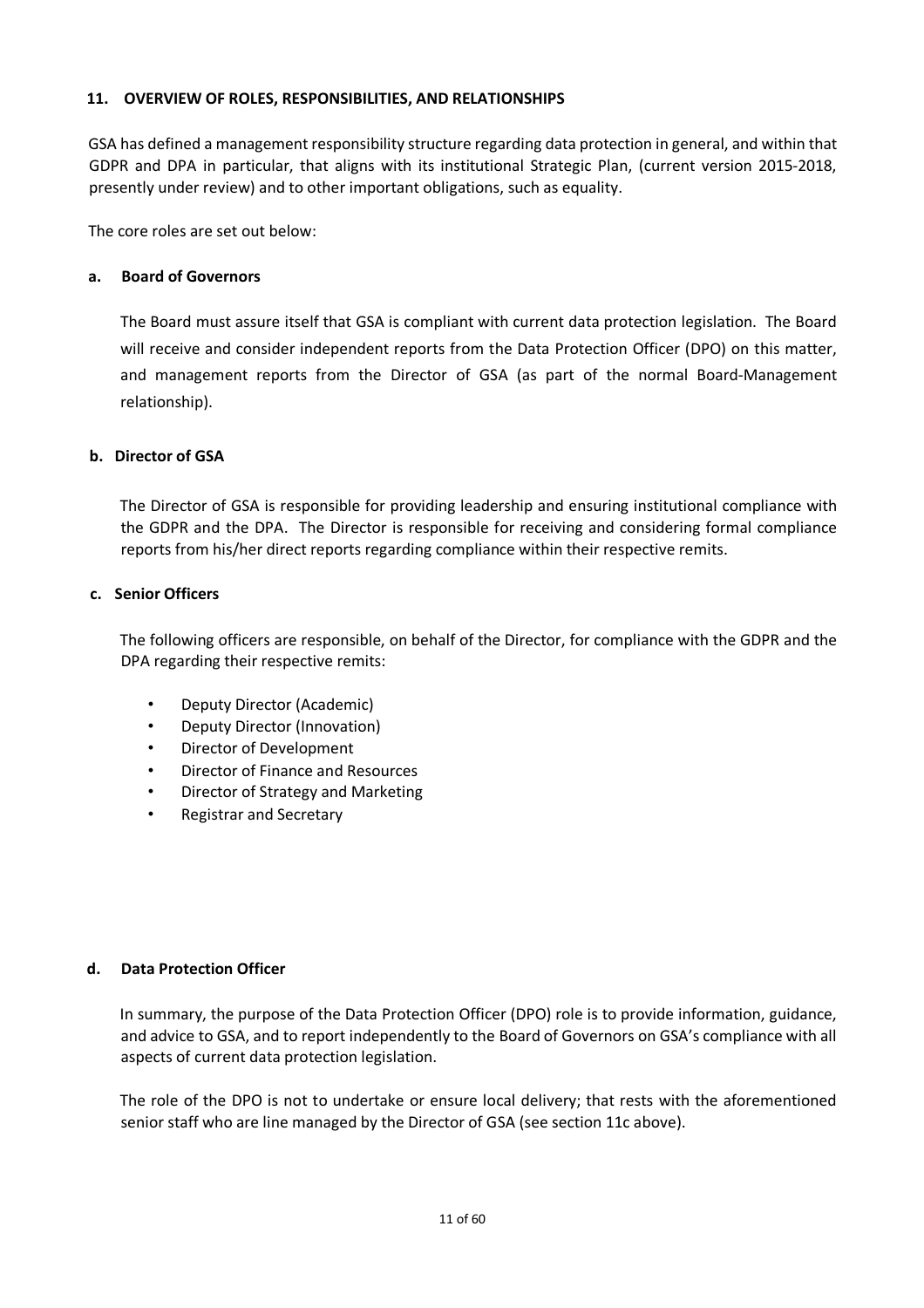## GSA must:

- i) ensure that the DPO reports directly to the highest management level of GSA (i.e. the Board of Governors).
- ii) ensure that the DPO does not receive any instructions regarding the exercise of those tasks. He or she shall not be dismissed or penalised by GSA for performing his or her tasks.
- iii) support the DPO in performing the tasks of the role by providing resources necessary to carry out those tasks and access to personal data and processing operations, and to maintain his or her expert knowledge.
- iv) ensure that the DPO is involved, properly and in a timely manner, in all issues which relate to the protection of personal data.
- v) ensure that the tasks and duties of the DPO do not result in a conflict of interests.

The role of DPO does **not** include the provision of legal advice on data protection issues – that responsibility rests with GSA's solicitors.

## **e. Data Protection Forum and Data Protection Co-ordinators**

In order to facilitate the continuing mainstreaming of GDPR and the DPA, and in line with a relevant Internal Audit observation on this matter, GSA has established a Data Protection Forum. The main aims of this Forum are to cultivate local delivery and accountability, and also to promote effective communication, on data protection issues.

By default, membership of the Data Protection Forum shall take the form of each of the responsible officers (i.e. those senior staff line managed by the Director, (see section 11 c above) and the Data Protection Officer.

However, each responsible officer is encouraged to nominate, normally, up to two Data Protection Coordinators for their overall area of responsibility to attend on their behalf. In the case of the Deputy Director (Academic), the two nominated Data Protection Co-ordinators must be members of staff employed by GSA on part-time or full-time Academic contracts of employment, together with a representative each from Learning & Teaching and Research & Enterprise respectively.

In addition to the nominees from each responsible officer, as detailed above, membership of the Data Protection Forum, will include, ex officio, all five current Academic Support Managers, the Director of IT and the Institutional Repository and Records Manager.

The advantage of having a minimum of two Data Protection Co-ordinators for each area is that it would provide absence or holiday cover and would also encourage local discussion of relevant aspects of GDPR and the DPA out with the Forum.

Local Data Protection Co-ordinators are expected to meet with their respective responsible officer regularly, as this would ensure senior ownership, engagement, and accountability.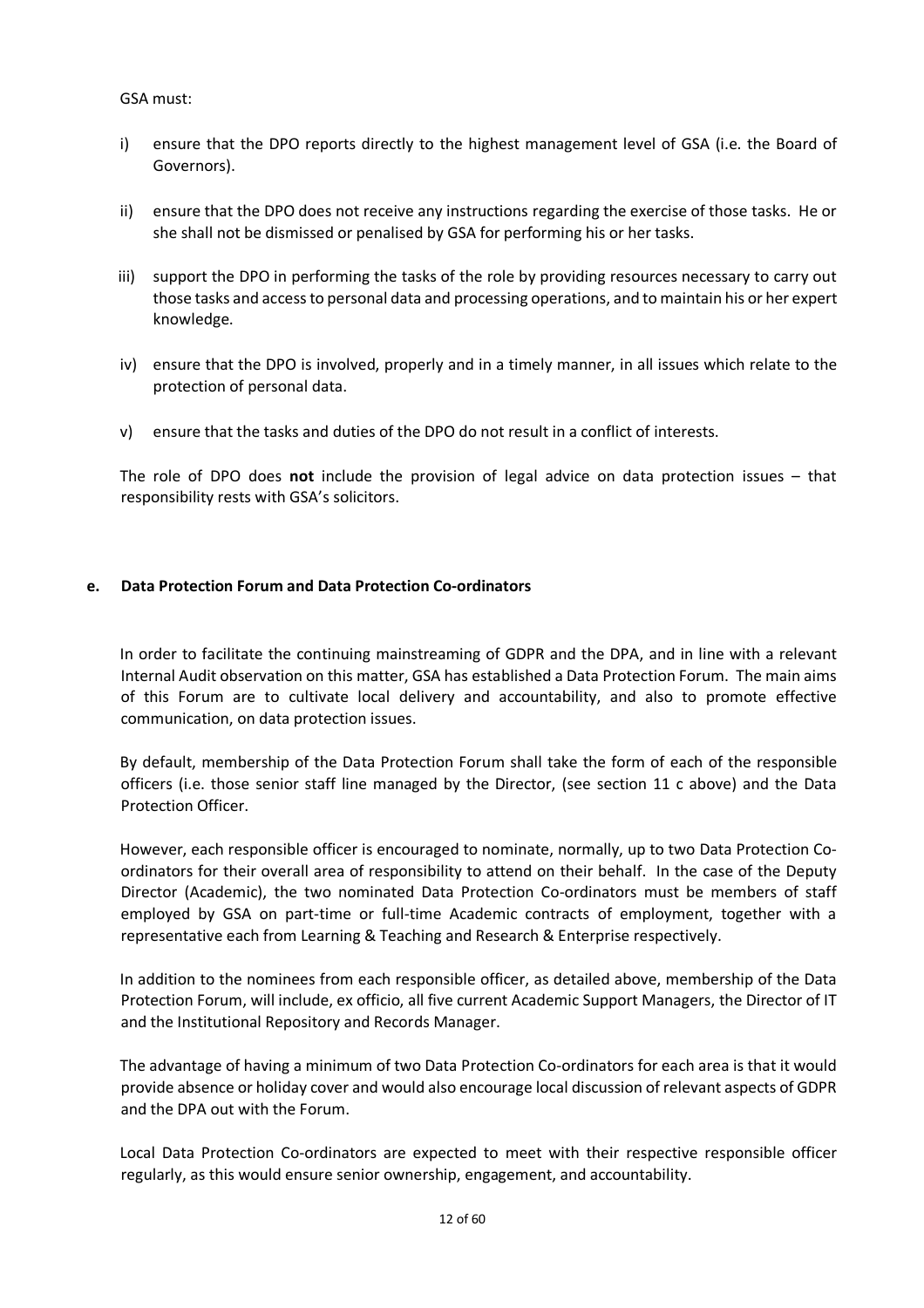Each local Data Protection Co-ordinator is expected to support their respective responsible officer by undertaking the following duties:

a. Be the first point of contact on data protection issues within the respective responsible officer's area of responsibility.

b. Liaise with, collaborate with and consult the DPO on all necessary data protection issues, including training, guidance and assistance on such issues (including potential breaches of current data protection legislation), all as provided for elsewhere in this policy.

c. Assist staff and students in the completion and delivery of necessary data protection forms, requests etc., as provided for elsewhere in this policy.

d. Attend regular meetings of the Data Protection Forum to receive and consider, in the first instance, all Privacy Notices, and any proposed amendments (or not, as the case may be), before submitting them to the Planning & Management Group for approval.

e. To attend regular meetings of the Data Protection Forum, to consider any issues arising from points a, b, c and d, above and any other relevant issues in relation to the routine operation of, and compliance with, current data protection legislation in general, and this policy in particular.

It is anticipated that the Data Protection Forum will meet monthly, in the first instance, progressing to quarterly meetings as GSA's approach to data protection compliance develops and matures.

## **f. Internal Audit**

Acting in conjunction with the Director of GSA, the Registrar and Secretary set in place Internal Audit procedures for 2017/18. Further Internal Audit procedures were set in place for 2018/19. These were approved by the Audit Committee.

Annual Internal Audit reviews of current GDOPR and DPA operation and compliance, at least for the period up to an including 2019/20, will be necessary in order to inform the DPO's report to the Board of Governors.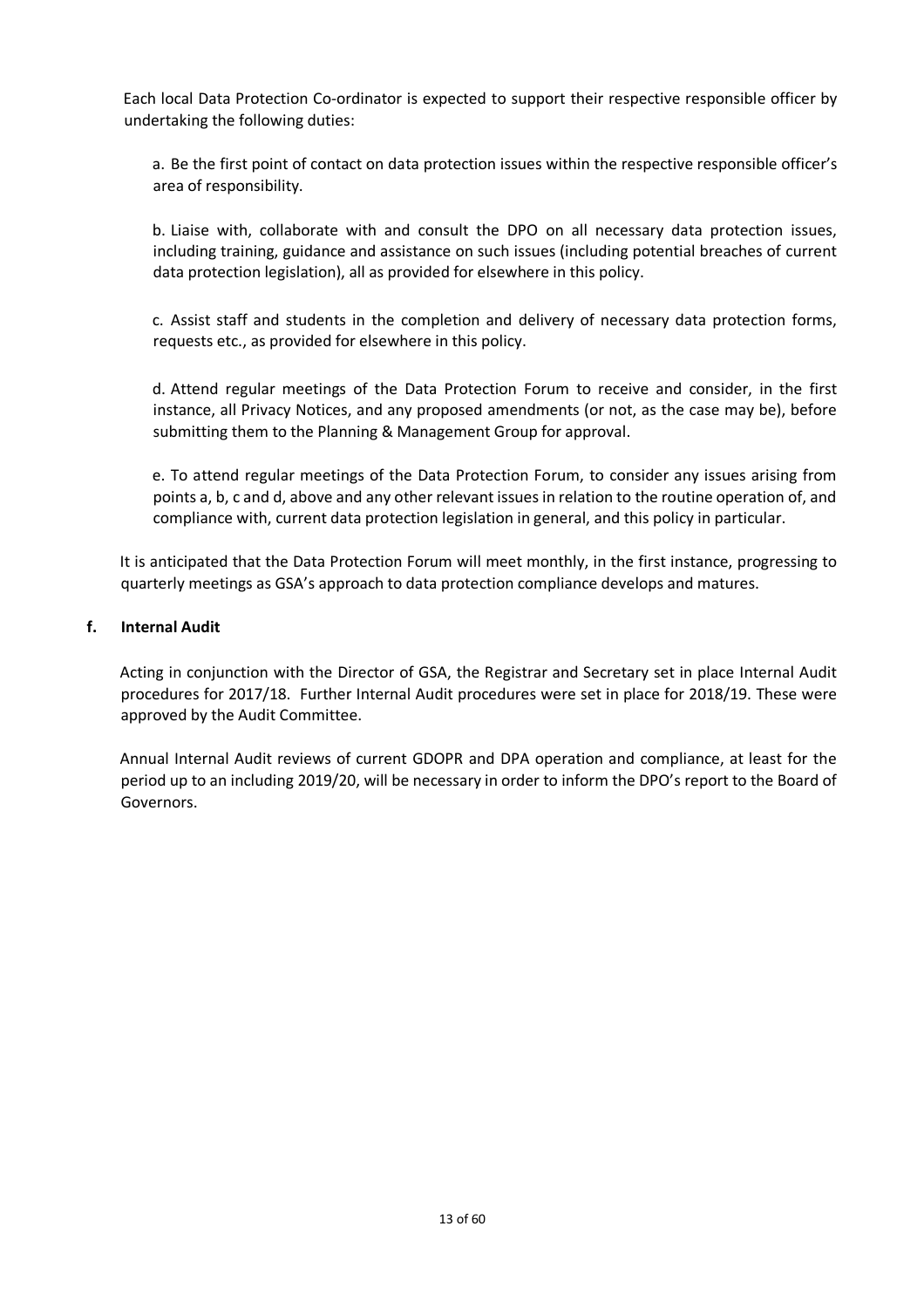## **g. Reporting and Review Relationships**

The diagram below illustrates the principal GDPR reporting and review relationships.



## **h. Annual Reporting Protocols**

The nature and timing of the annual reporting shall be determined by the Board of Governors on the advice of the DPO but is likely to be considered at the October Board meeting. The basic sequence of the senior staff, line-managed by the Director submitting formal reports to the Director and the DPO, should be followed. The DPO would then provide an independent annual report to the Board of Governors. The report will also be submitted to the Senior Leadership Group.

## **i. Data Protection Officer - Annual Report**

For the annual report in 2018 from the DPO, each senior officer with responsibility for a School or Professional Support area submitted to the DPO: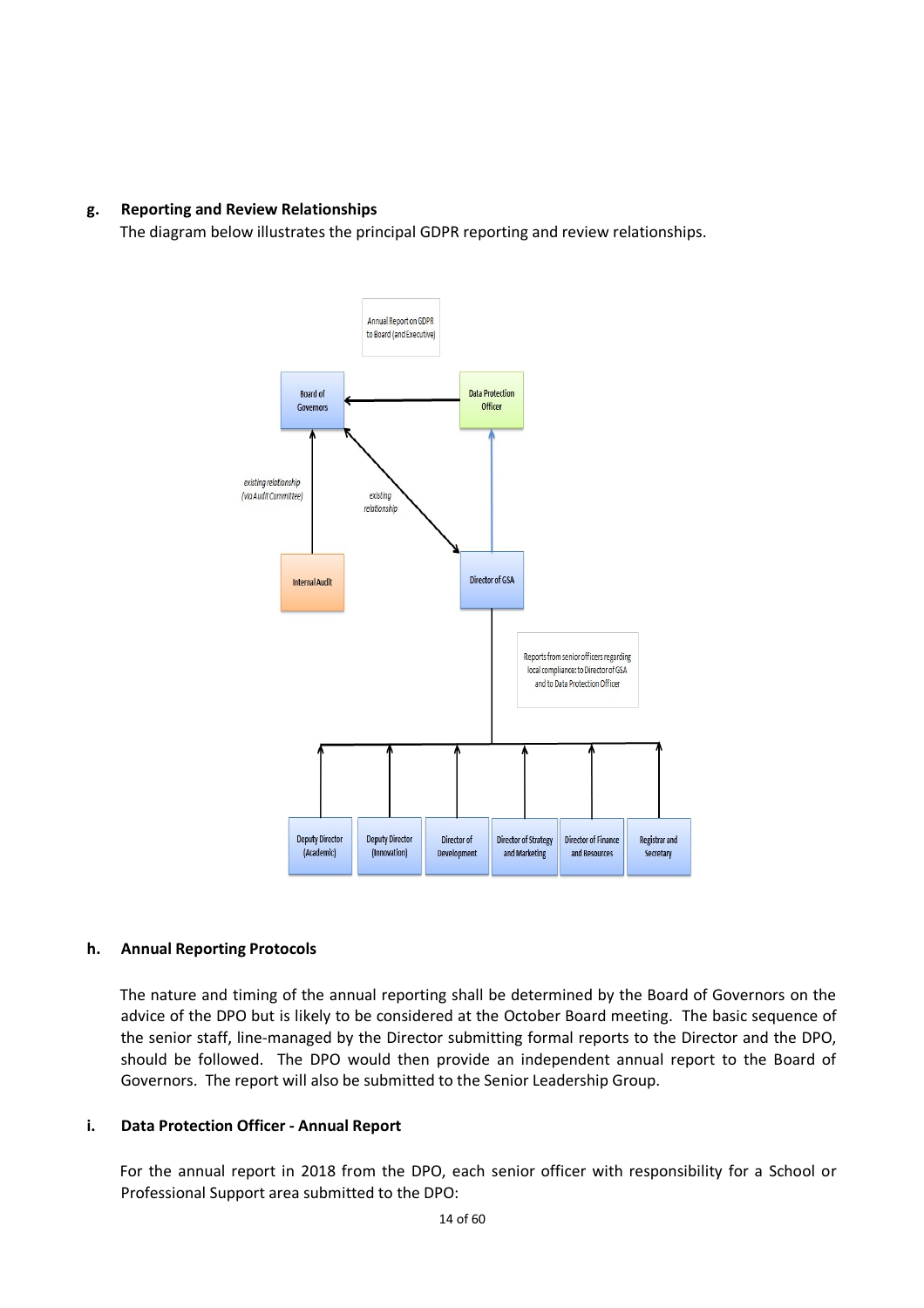- 1. A (brief) formal statement that the (date) Audit, Gap Analysis and Treatment Plan Exercise has taken place;
- 2. A (brief) commentary and/or justification for any changes, proposed or implemented;
- 3. A record of Processing Activities from each School/Professional Support Area confirming that it is accurate;
- 4. A record of any Privacy Notices that have been submitted and approved; and
- 5. A statement of any Privacy Notices that are being developed or reviewed.

For 2018 this formal statement was submitted by 25 May. Post 2018 submissions should be made by 31 May each year.

Additional statements/confirmation may be required to address data protection issues which have arisen in the course of the relevant year.

## **12. GSA'S APPROACH to GDPR and DPA, and EVIDENCE OF COMPLIANCE**

- 1) GSA has adopted a mainstreaming approach to GDPR and DPA compliance, whereby both local and central ownership and compliance are regarded as equally important in enabling GSA to meet its obligations.
- 2) Further, GSA has used the *accountability* requirement in the GDPR as a way of framing its preparations i.e. GSA must demonstrate that it is compliant. It is not enough simply to comply with the provisions of the GDPR – GSA must be able to demonstrate cross-institutional compliance.
- 3) GSA, and each of its constituent Schools and Professional Support areas, will ensure the prompt and timely provision of evidence, that, *among others*:
	- a. GSA policy and guidance has been observed, centrally and in local areas.
	- b. entry-level on-line training is available to all staff.
	- c. legal advice has been adhered to, centrally and in local areas.
	- d. regular training has taken place and guidance is provided and is being implemented.
	- e. an up-to-date record of processing activities is in place in local areas and should be available, for example, to GSA's Internal Auditors upon request.
	- f. local-level audit, gap analysis and treatment plan exercises are undertaken and followed by appropriate action. This should be kept up-to-date and should be available to, for example, GSA's Internal Auditors upon request.
	- g. good record keeping is in place in central and local areas.
	- h. appropriate organisation and technological measures are in place to ensure the security and integrity of data.
	- i. Data Protection Impact Assessments/Privacy Impact Assessments are used appropriately.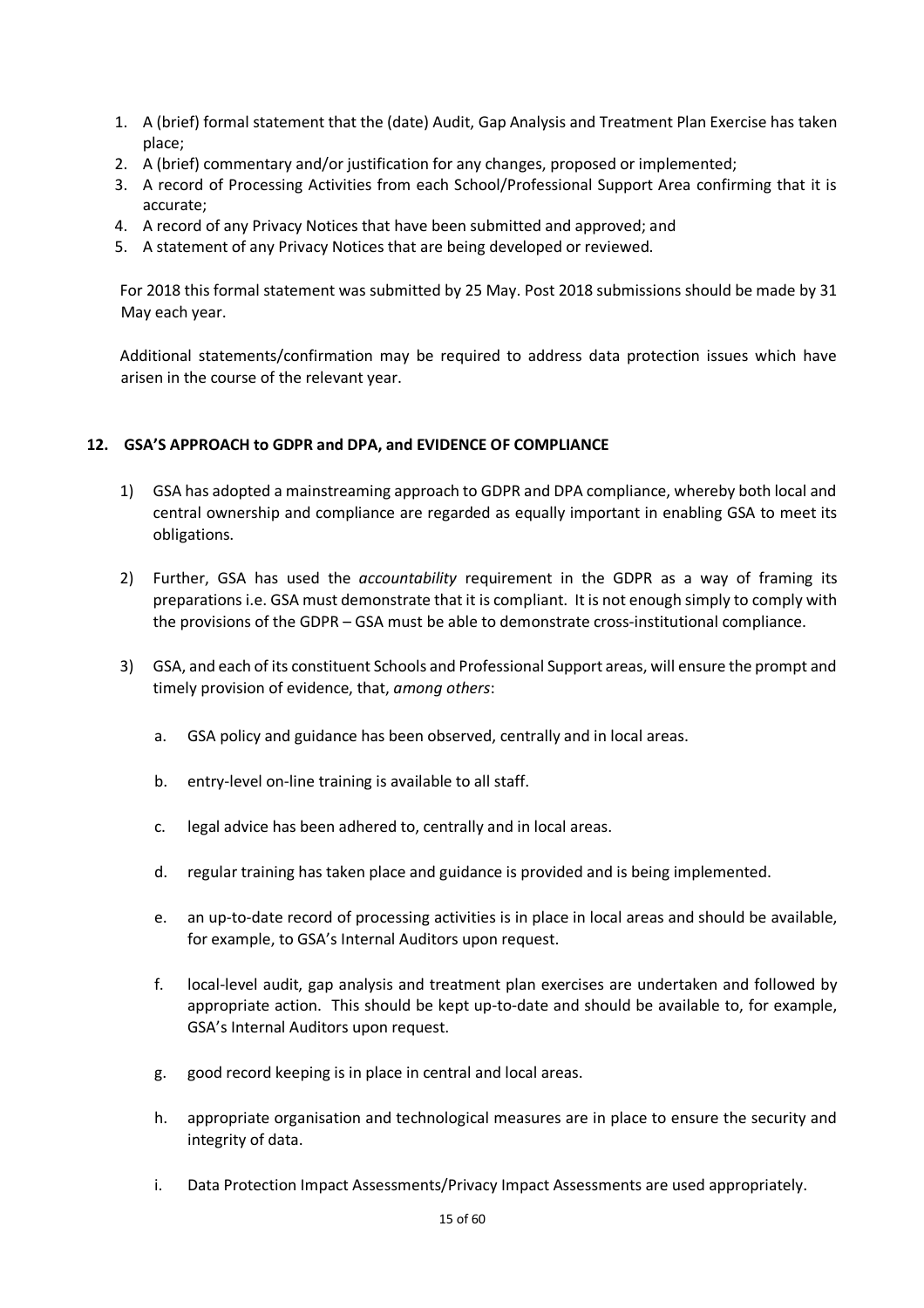- j. due diligence with suppliers is undertaken.
- k. appropriate internal policies are in place and are communicated to staff and students.
- l. appropriate contractual arrangements are in place with third parties.
- m. annual independent Internal Audits are undertaken and followed by appropriate action.
- n. the DPO has direct engagement with senior levels of management.
- o. the Board of Governors and Executive Group have received regular and relevant formal updates in relation to any relevant data protection legislation, practices or procedures.
- p. Responsible officers are up-to-date regarding compliance, and any challenges, within their areas, and engage with the Director of GSA or DPO as appropriate.
- 3) GSA must align with the accountability and privacy by design requirements of the GDPR (as described in section 31 below).
- 4) GSA has an obligation to implement technical and organisational measures to demonstrate that GSA has considered and integrated data protection into its processing activities. Such measures are designed to minimise the risk of breaches and uphold the protection of personal data. Core elements include, *among others*:
	- a. Raising data protection awareness across GSA and provision of ongoing data protection training;
	- b. Ensuring that data protection is a standing item on the agenda of Boards of Studies (or their equivalent) and Senior Management Team meetings;
	- c. Monitoring of guidance from the ICO;
	- d. Keeping and maintaining records of its processing activities;
	- e. Revising relevant policy provisions;
	- f. Comprehensive data audits, both locally and centrally;
	- g. Adoption of and adherence to privacy by design principles;
	- h. Demonstrating that data usage content is freely given, specific, informed and unambiguous;
	- i. Provision of Privacy Notices explaining data use, retention, and the complaints model;
	- j. Utilising policy-embedded Data Protection Impact Assessments (or Privacy Impact Assessments) for certain key business decisions;
	- k. Ensuring that Data Sharing Agreements and international transfers must be reviewed to guarantee compliance with current data protection legislation;
	- l. Enabling the Right to be Forgotten of data subjects;
	- m. Enabling the Right to Restrict Process of data subjects;
	- n. Enabling the Right of Portability of Data for data subjects;
	- o. Providing special protection for the data of children, including obtaining parental consent;
	- p. Ensuring effective communication between the DPO and the DP Co-ordinators; and
	- q. Ensuring that the DPO reports to the highest echelons of GSA's management.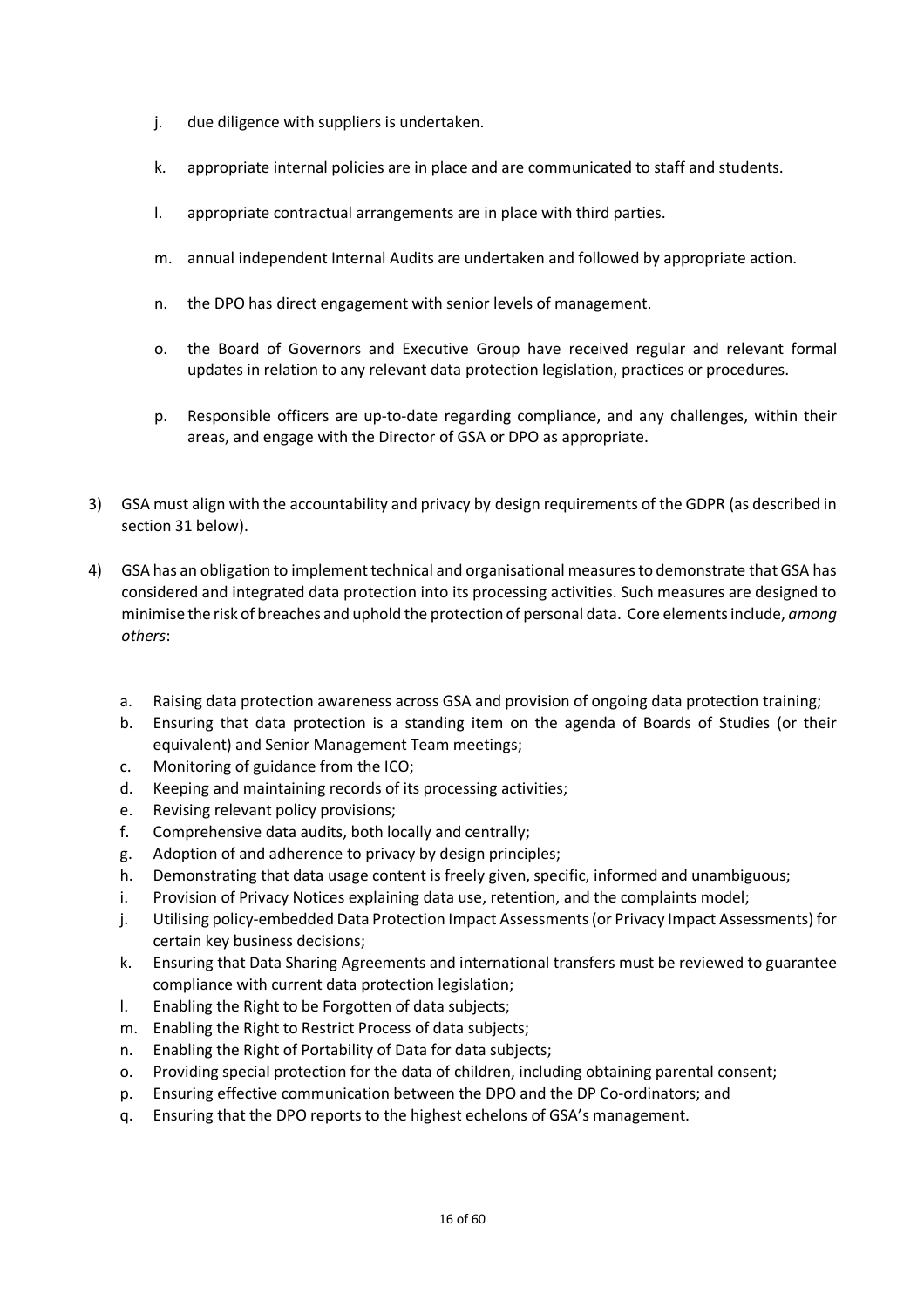5) GSA's Schools and Professional Support areas must submit action plans and supporting documentation (e.g. audits, gap analyses, treatment plans, Privacy Notices for data protection compliance) to the DPO by 31 May each year.

Privacy Notices must be drafted in accordance with the advice received from GSA's solicitors. The above documentation should be submitted with the approval of their respective responsible officer.

- 6) GSA's Schools and Professional Support areas must review the above action plan and supporting documentation, annually, by submitting an annual return, to ensure that they continue to align with the accountability and privacy by design requirements of the GDPR and DPA. This should be submitted to the DPO with the approval of their respective responsible officer.
- 7) The documentation will be made available to GSA's internal auditors, GSA's DPO, and, if appropriate or necessary, the ICO.
- 8) All Schools and Professional Support areas will be reviewed against the submissions made by the local DP Co-ordinator and the respective responsible officer as part of the normal management structure.
- 9) The Director of GSA will review local GDPR progress with the respective responsible officers who report directly to him. This will normally take place through monthly, scheduled, update meetings and also as part of the annual Career Review process.
- 10) The DPO will review local GDPR compliance against each annual action plan and any request(s) for further training, so that a report can be made to the Director and the Board of Governors on the level of compliance, indicated by the returns, and on the training and guidance necessary to maintain or improve GSA's position.

11)

## **13. DATA PROTECTION COMPLIANCE MONITORING PROCEDURE and AUDIT PLAN**

The Data Protection Compliance Monitoring Procedure and Audit Plan is achieved through relevant parties undertaking and contributing to:

- 1. The annual "Audit-Gap" exercise
- 2. The annual internal Data Protection audit,
- 3. The annual Report from the Data Protection Officer to the Board of Governors, and
- 4. The operation of the Data Protection Forum.

## **a. The annual "Audit-Gap" exercise**

Each year members of the SLG are invited by the Data Protection Officer to complete the annual "Audit-Gap" exercise for each School/Professional Support Area for which they are responsible.

The SLG members are required to submit, by the end of May each year, confirmatory statements regarding their Records of Processing Activities and, typically, to address specific issues along the lines of:

- A (brief) formal statement that the (date) Audit, Gap Analysis and Treatment Plan Exercise has taken place;
- A (brief) commentary and/or justification for any changes, proposed or implemented;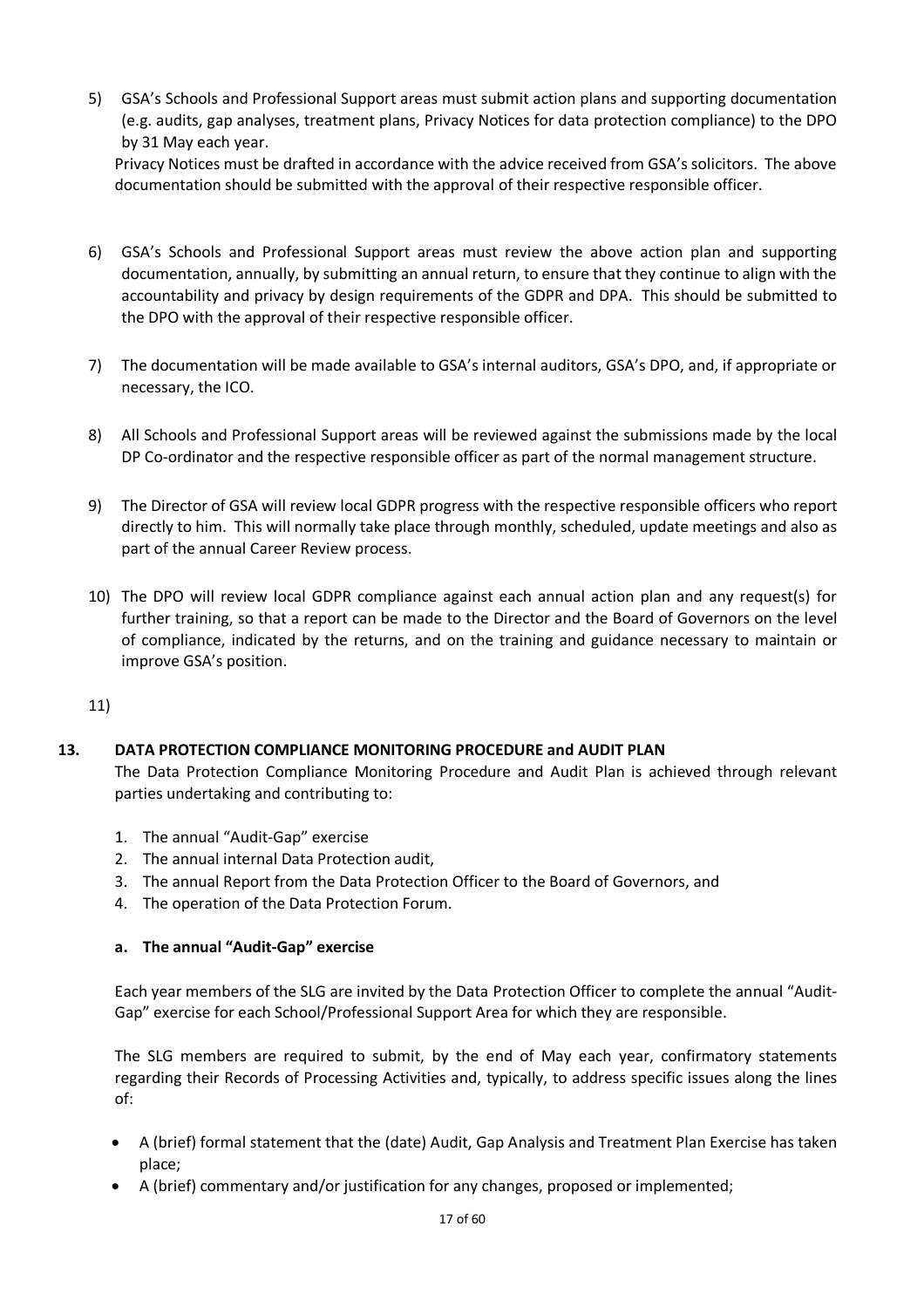- A record of Processing Activities from each School/Professional Support Area confirming that it is accurate;
- A record of any Privacy Notices that have been submitted and approved; and
- A statement of any Privacy Notices that are being developed or reviewed.

In addition, the SLG members may be invited to address/comment upon any questions or issues raised in the internal Data Protection Audit.

The outcomes/results of the annual "Audit-Gap" exercise are reported to the Board of Governors by the Data Protection Officer.

## **b. The annual Internal Data Protection Audit**

Each year GSA's auditors will be invited to undertake an internal audit of the data protection function and compliance within GSA.

The overall approach to the internal audit will be, following discussion with the nominated Data Protection Officer (DPO), and a sample of staff who handle personal data in the course of their job, to establish the action taken to date by GSA, and any further action planned, to implement the DPA 2018. This will include an examination of the extent to which the requirements of the DPA 2018 have been embedded in work practices across GSA.

For the purposes of substantive testing, this audit will include a review of the GSA overarching data protection compliance framework with an additional focus on the specific arrangements in place within an Academic School.

The Information Commissioner's Office (ICO) guidance will be used as the basis for this engagement, and any additional action required will been highlighted.

The outcomes/results of the annual Internal Audit will be reported to the Board of Governors by the Data Protection Officer.

## **c. The annual Report to the Board of Governors by the Data Protection Officer**

Each year the Data Protection Officer will submit a formal Report to the Board of Governors.

The main purpose of this Report is to outline progress in GSA's compliance with the provisions of the GDPR and DPA.

The Board of Governors must gain assurance from the Director that GSA is meeting its data protection obligations under current data protection legislation and regulations.

In the Report, the Data Protection Officer will require to report on:

- The outcomes/results of the annual "Audit-Gap" exercise
- The outcomes/results of the Data Protection Internal Audit processes
- The operation of the Data Protection Forum, whose role and functions are detailed elsewhere in this Policy.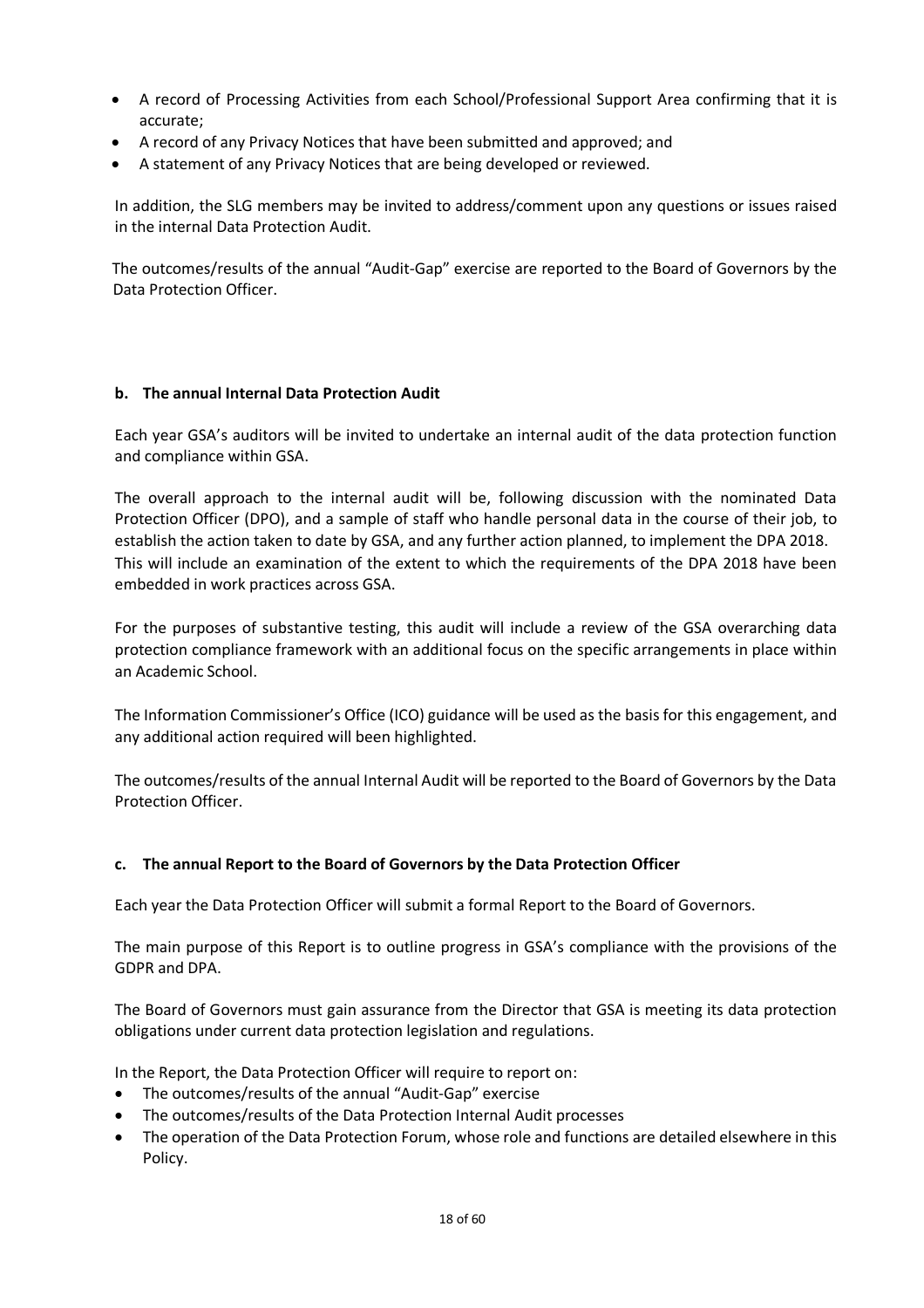- GSA's compliance with the GDPR and DPA, and summarising the evidence on which the conclusion is based, including:
- Relevant Policy Provision
- Relevant Privacy Notice Provision
- Relevant Enhancement and Developments.

## d. **The operation of the Data Protection Forum**

The role and functions of the Data Protection Forum are detailed in section 11. e of this Policy and the main aims of the Forum are to cultivate local delivery and accountability, and also to promote effective communication on Data Protection issues.

## **14. DATA PROTECTION TRAINING AND GUIDANCE**

- 1) As part of its preparations for GDPR, GSA commissioned three sets of briefing and development sessions from its solicitors. A series of *Stage One Briefing Sessions* for members of the Executive Group and their respective Senior Management Teams set out a detailed introduction to GDPR and its obligations.
- 2) A subsequent series of *Stage Two and Stage Three Development Sessions* for data protection teams in each of the Schools and Professional Support areas provided a detailed explanation of the Audit-Gap Treatment exercise that each team would be asked to address.
- 3) After Schools and Professional Support areas have completed their Audit-Gap-Treatment exercise, the Head of Department or Head of School will then discuss the outcomes with their respective senior officer who will review any training or guidance needs and sign-off an appropriate request to the DPO.
- 4) The DPO will use this information to assess the overall training and guidance needs of GSA and will prepare a plan to address this which will be informed by the feedback from the Data Protection Forum, on an annual basis.
- 5) Post 25 May 2018, it is anticipated that a series of *Enhancement Clinics/Data Protection Briefing Sessions*  will be offered to the DPO and local Data Protection Co-ordinators. These will be delivered by the DPO. Following these sessions, the DPO and the local DP Co-ordinators will liaise in the rolling out of further training events and exercises for all staff.
- 6) On-line general-principles data protection training has also been made available to all staff from May 2018.

## **15. CONTACT WITH AUTHORITIES**

- 1) The responsibility for communicating with any external authority, such as the ICO for example, in all matters relating to the data protection compliance, rests with the DPO. Specifically, in GSA, the responsibility of reporting breaches of the GDPR and the DPA rests with the DPO.
- 2) Any individual receiving any data protection related communication from any external authority must report the communication to the DPO at the earliest available opportunity. Such an individual must not respond to that communication, beyond a brief acknowledgement, and/or confirmation that the communication has been passed to the DPO.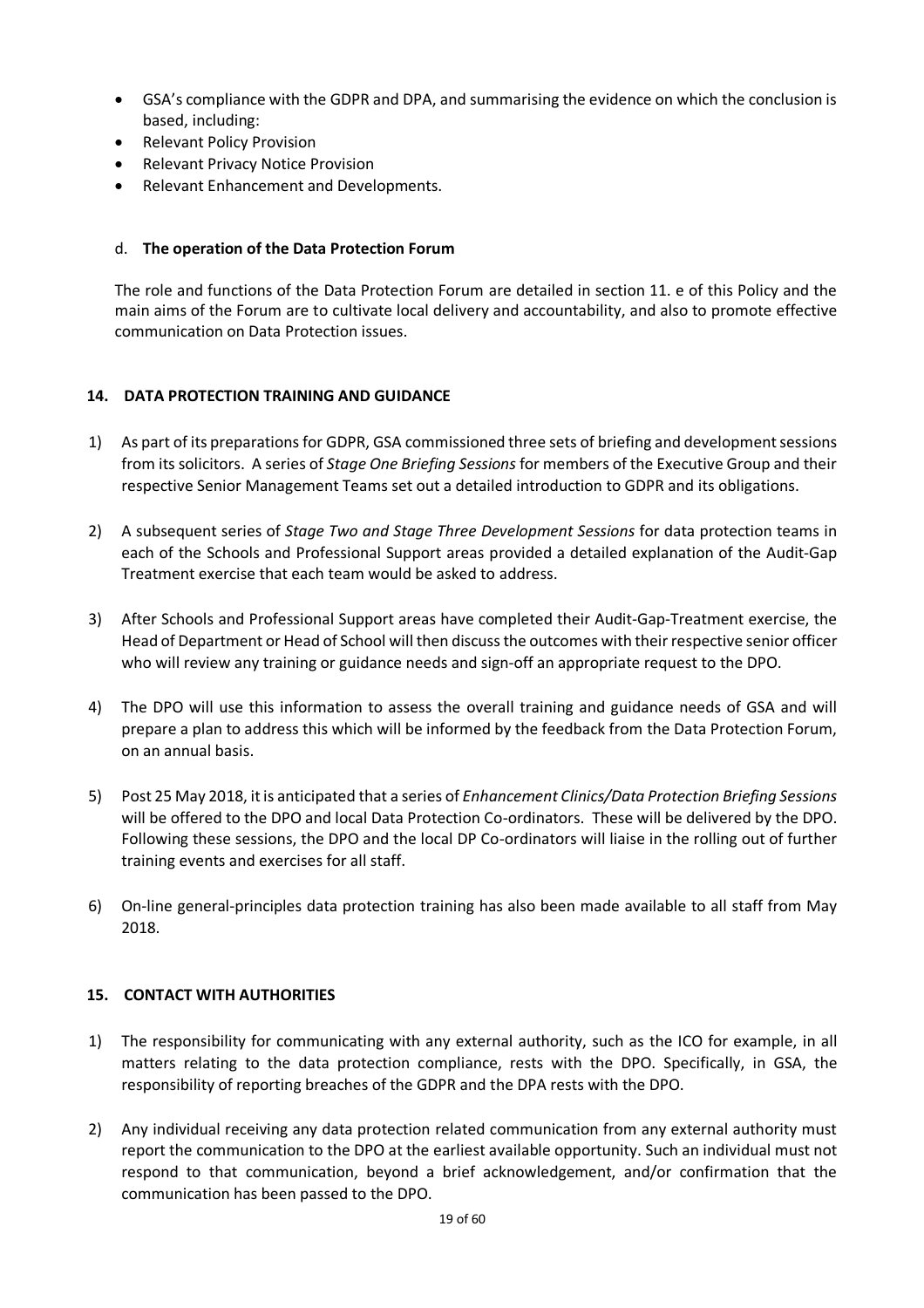## **PART II: PROCESSES and PROCEDURES**

## **16. DATA PROCESSING**

- 1) Under current data protection legislation, processing is any operation or set of operations carried out by GSA or others on personal data including:
	- a) recording,
	- b) organisation,
	- c) storage,
	- d) adaption or alteration,
	- e) retrieval,
	- f) consultation, disclosure by transmission,
	- g) dissemination, and
	- h) erasure or destruction.

## **17. LEGITIMATE INTEREST AND BALANCING TEST**

- 1) GSA must be able to identify the legal basis on which it is relying on to process personal data for each purpose.
- 2) There are broadly 6 legal bases which GSA can seek to rely on to process personal data. These include: (a) consent

(b) where it is necessary to perform a contract or for taking steps to enter into a contract with the data subject

- (c) where it is necessary to comply with a legal obligation
- (d) where it is necessary to protect vital interest of the data subject or another person

(e) where it is necessary to carry out a task in the public interest or in the exercise of official authority vested in GSA or

(f) where it is necessary for the purpose of the legitimate interests of GSA.

- 3) In terms of current data protection legislation, legitimate interest can be defined, as the "processing of personal data if this is necessary for legitimate interests pursued by an organisation or by a third party, except where such interests are overridden by the interests or fundamental rights and freedoms of the data subject which require protection of personal data, in particular where the data subject is a child".
- 4) Organisations wishing to rely on this "catch all" processing basis must establish and be able to demonstrate what this legitimate interest is and it must undertake what is known as the Legitimate Interest Test.
- 5) The "legitimate interest" basis for processing personal data is **not** usually available to GSA, as a public authority, in the performance of its core activities as public tasks.
- 6) Exceptionally, it may be possible for GSA to use legitimate interest for data processing that is undertaken out with GSA's public tasks. Generally, public tasks are those that are imposed on GSA by an enactment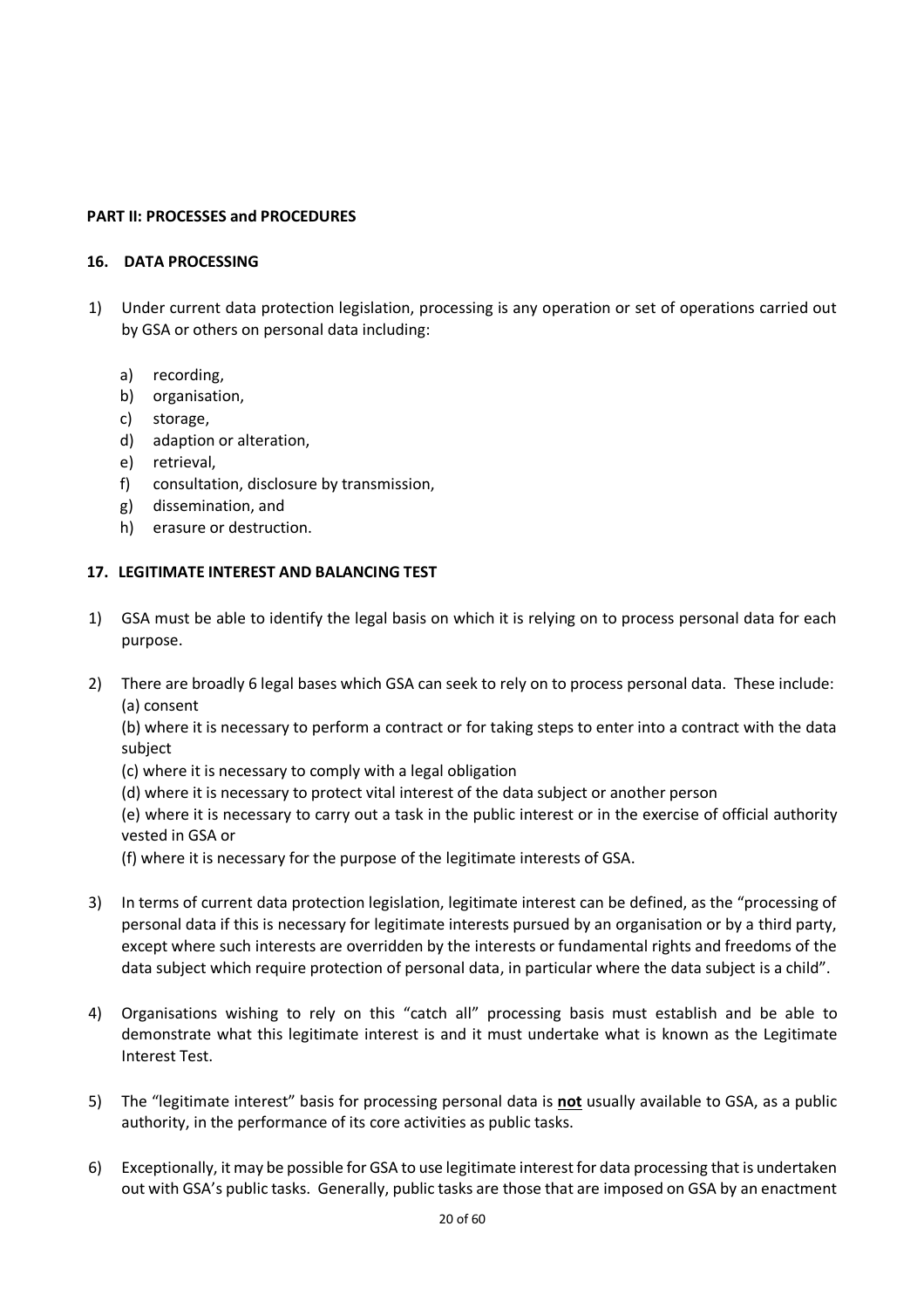or are part of its official authority – for such tasks GSA would normally look to rely on Art  $6(1)(e)$  – tasks in the public interest/official authority base to legitimise such processing. Thus, if GSA is processing personal data for a purpose which is not a 'public task', it may consider the legitimate interest base to legitimise such processing activity. Before relying on this basis, a legitimate interest test must be undertaken and documented.

This involves consideration of:

## **a. What is the legitimate interest pursued by GSA?**

GDPR does not define what factors to take into account when deciding if a legitimate interest is being pursued. Legitimate interest means that either GSA or a third party has a clear, specific and legitimate benefit or outcome in mind. Organisations must demonstrate what they are trying to achieve with the particular processing operation and this can include commercial interests or broader societal benefits.

## **b. Is the processing necessary for that purpose?**

This means the processing must be a targeted and proportionate way of achieving your purpose and there is no less intrusive alternative. If you can achieve your objective in a less intrusive way, the processing will not be deemed necessary.

## **c. Do the individual's interests override GSA's legitimate interest?**

GSA must take into account 'the interests or fundamental rights and freedoms of the data subject which require the protection of personal data' and check that they do not override GSA's interests. If they would not reasonably expect the processing, or if it would cause unjustified harm, their interests are likely to override GSA's legitimate interest.

GSA must be able to satisfy all three parts of the test prior to commencing the processing.

The basis for relying on the legitimate interest justification must be made out by the relevant responsible officer (i.e. who reports to the Director) and must be entered in the relevant Record of Processing Activities.

- 7) Appropriate records must be kept and this "interest" must be evaluated and reviewed on an evolving basis by those relying on and applying the justification to ensure it continues to justify processing personal data.
- 8) Before GSA can rely on the exceptional legitimate interest basis, it must seek to identify whether processing can be justified under a different basis and this exercise must be evidenced and retained for review by the Internal Auditors.

## **18. PRIVACY NOTICES**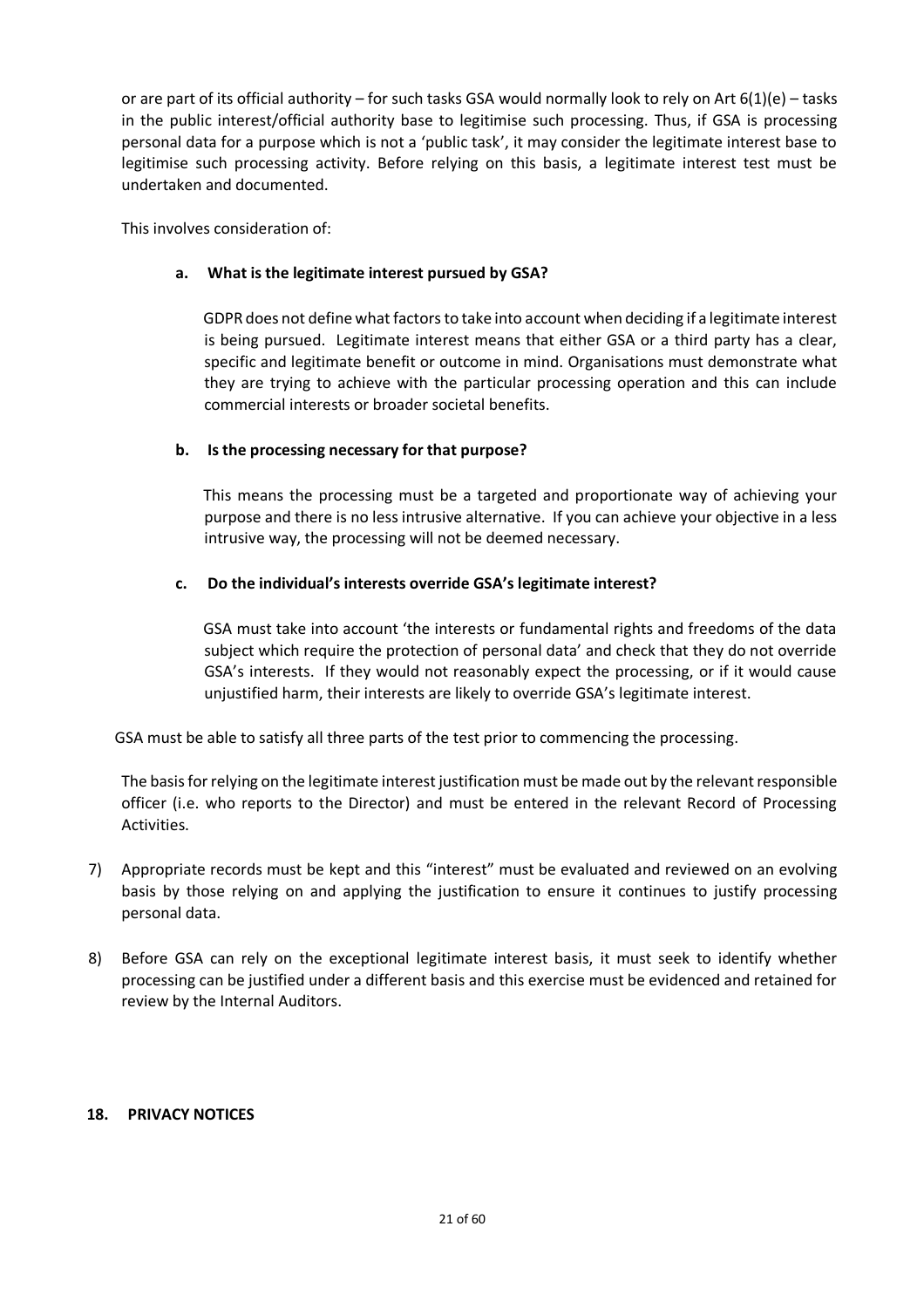- 1) Under the "fair and transparent" requirements of the first data protection principle, GSA is obliged to provide data subjects with a Privacy Notice to let them know what GSA is doing with their personal data.
- 2) If GSA is conducting an activity which is not covered by the respective Human Resources and Academic Registry Privacy Notices, a separate Privacy Notice will require to be provided when the personal data is collected.
- 3) A Privacy Notice should include the following information:
	- a) The identity and contact details of GSA or any other partner organisations and the contact details of the DPO, and the local DP Co-ordinator, the latter being noted as the first point of contact,
	- b) The purpose(s) for which the data will be used,
	- c) The legal basis for processing, i.e. fulfilment of student or staff contact. Where the basis is legitimate interests, the legitimate interest must be stated.
	- d) Where it is based on contract or statutory requirements, GSA needs to confirm what would happen if the information is not provided,
	- e) The identity of other people or organisations who may have access to the data,
	- f) Details of any transfers of data outside the EU,
	- g) The retention period of the data or, if this is not possible, the criteria used to set this,
	- h) The right to access the data, ask us to rectify data, restrict processing of data, to object to processing, ask us to transfer or 'port' their data to the data subject or a third party, or to withdraw consent,
	- i) The right to complain to the ICO,
	- j) Details of automating decision-making or profiling where applicable, and
	- k) The source of the personal data if the data was not collected from the data subject.
- 4) A Privacy Notice template is published on GSA's data protection website.
- 5) If a Privacy Notice is being prepared in respect of a new activity which could have an impact on the privacy of the individual(s) concerned, consideration should be given to carrying out a Data Protection Impact Assessment (DPIA) – see section 30 below.
- 6) All Privacy Notices, initiated locally with the consent of the relevant senior officer, must be submitted to the DPO for consideration and evaluation by the Data Protection Forum in the first instance - before referring them to GSA's solicitors for advice, if this is deemed necessary or appropriate by the DPO in consultation with the Registrar and Secretary - then submitting them to the Planning and Management Group for formal approval.
- 7) Privacy Notices must be reviewed, at least annually, or when circumstances change, and submitted to the Data Protection Forum, with the consent of the relevant senior officer, together with a statement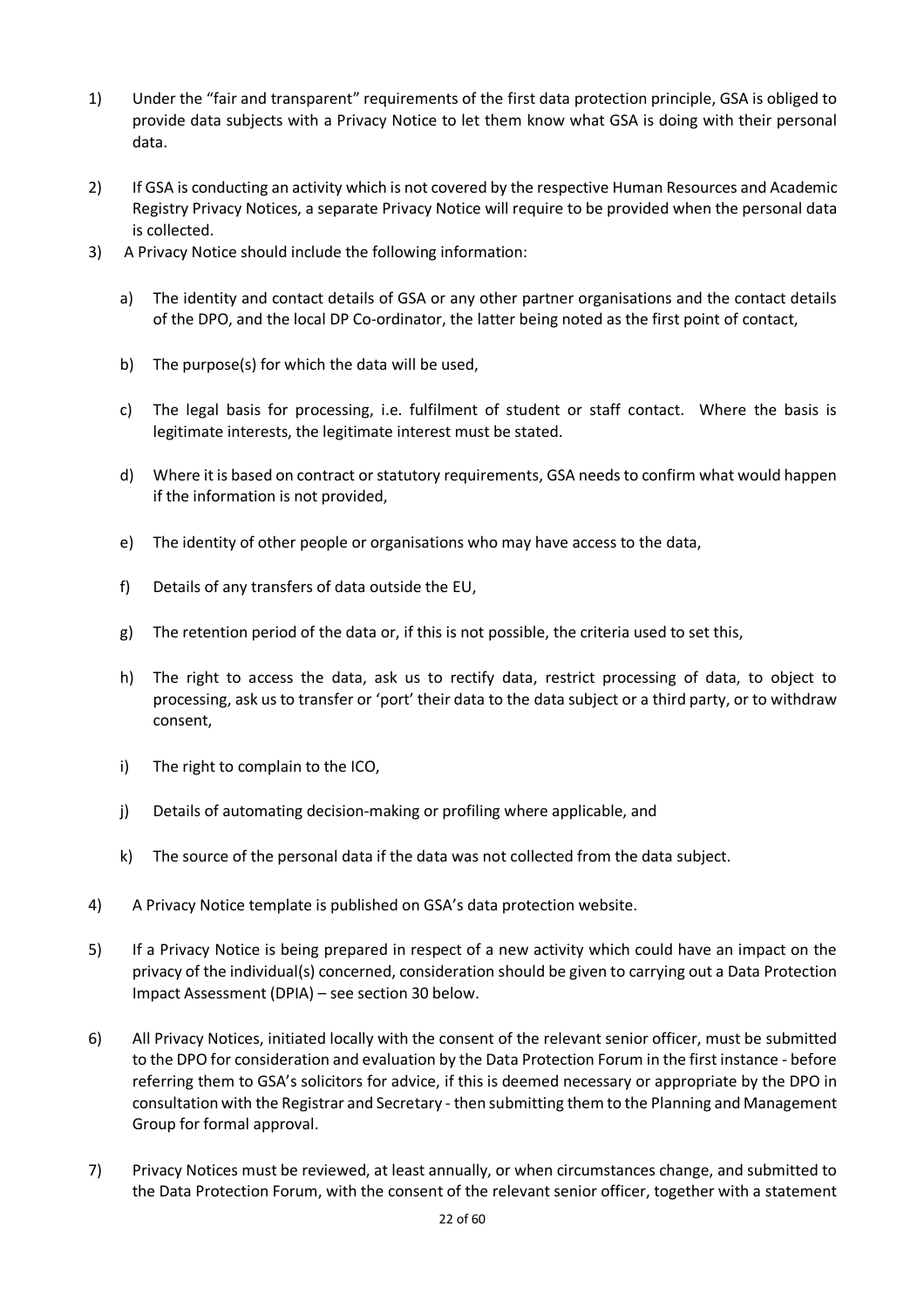for the rationale for any amendments or not, as the case may be. The Data Protection Forum will consider and evaluate any proposed amendments - before referring them to GSA's solicitors for advice, if this is deemed necessary or appropriate by the DPO in consultation with the Registrar and Secretary - then submitting the amended Privacy Notice to the Executive Group for approval.

8) The DPO is responsible for ensuring that the Register of Privacy Notices is both accurate and current at all times.

## **19. RECORDS OF PROCESSING ACTIVITIES**

- 1) For the purposes of the GDPR, GSA is a data controller.
- 2) A data controller is an organisation, person or other body, other than the data subject, which alone or jointly with others, determines the purpose and means of processing personal data.
- 3) As a data controller, GSA is required to maintain a record of processing activities which covers **all** the processing of personal data carried out by GSA. Each School of Professional Support area must have a record of individual processes which is confirmed annually, by 31 May, and identifies and justifies any substantial change(s) in its processing activities.
- 4) This record must contain details of:
	- a) the reason(s) for processing the personal data,
	- b) the types of individuals about whom data is held,
	- c) the type of personal data being processed,
	- d) with whom the personal data is shared,
	- e) when personal data is transferred to countries outside the EU,
	- f) how long GSA will retain the personal data for, and
	- g) where possible, a general description of the technical and organisational security measures adopted to keep the personal data secure.
- 5) GSA's overall Records of Processing Activities (which is a collation of those submitted by Schools and Professional Support areas) covers three categories of data subjects:
	- a) Staff data (including job applicants, previous staff, honorary, emeritus and visiting staff),
	- b) Student data (including potential, current and former), and
	- c) Data subjects other than staff, students (potential, current and former) and former employees. Members of the Board of Governors are included in this category.
- 6) Staff embarking on new activities involving the use of personal data which is not covered by one of the existing Records of Processing Activities should inform the local DP Co-ordinator before starting the new activity.

## **20. CONSENT AND CONSENT WITHDRAWAL**

1) Under current data protection legislation, in order to process personal data, GSA must satisfy at least one of the following conditions: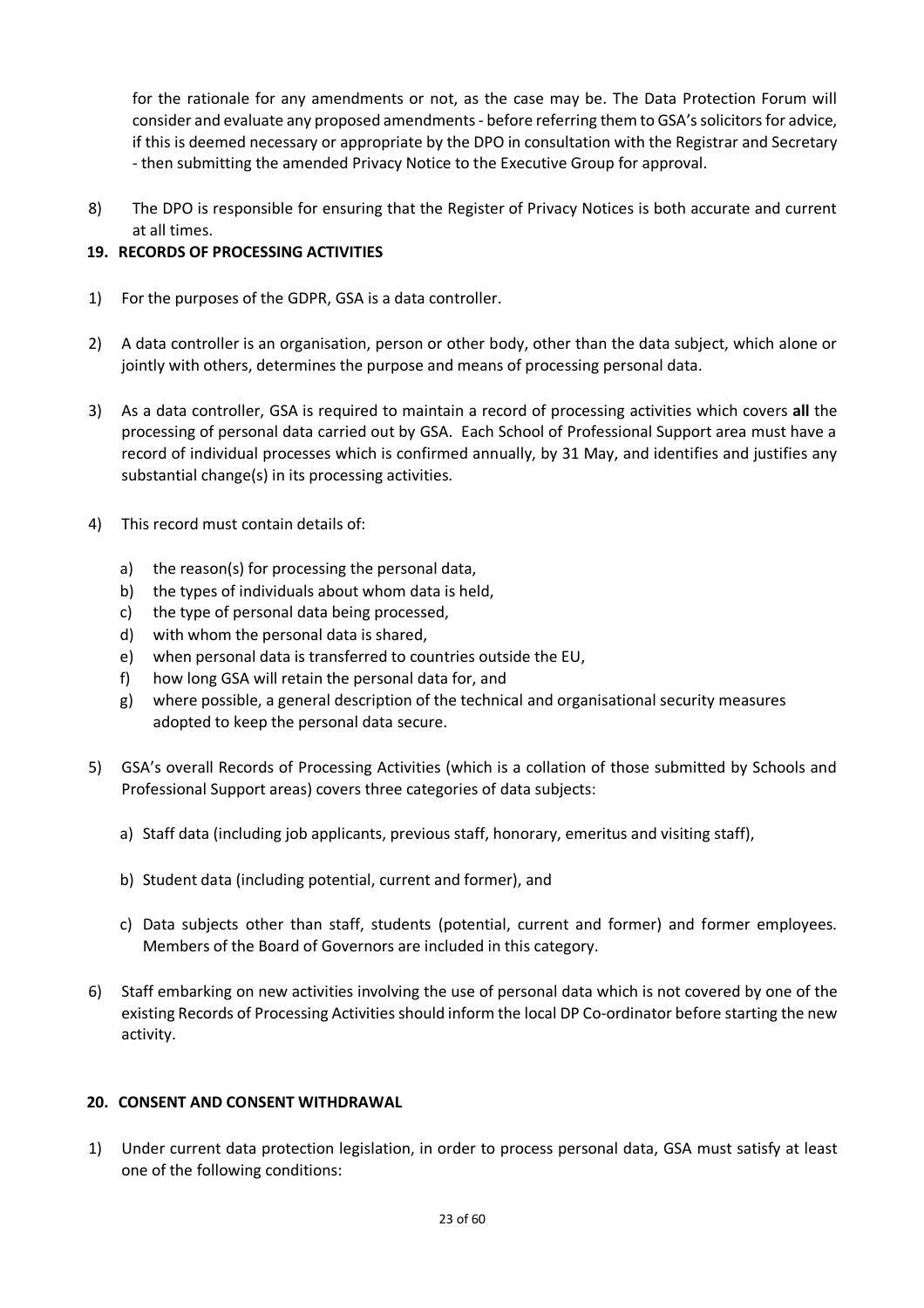- a) The data subject has given his or her consent,
- b) The processing is required under a contract with the individual, or is necessary to take steps at the request of the data subject prior to entering into the contract,
- c) It is necessary to fulfil a legal obligation,
- d) It is necessary to protect someone's vital interests (i.e. a life or death situation),
- e) It is necessary for the performance of a task carried out in the public interest or in the exercise of official authority vested in the data controller,
- f) It is necessary for the legitimate interests of the data controller or a third party and does not interfere with the rights and freedoms of the data subject (this condition cannot be used by a public authority such as GSA in the performance of its public tasks – see section 16 above).
- 2) All processing of personal data carried out by GSA must meet one or more of the conditions in section 19.1 above.

In addition, the processing of "special categories" of personal data (section 6.4 above) requires extra more stringent conditions to be met.

- 3) Under the GDPR, GSA is classified as a public authority and as such GSA is not encouraged to use consent for core activities due to the imbalance in the relationship between the data controller and the data subject.
- 4) Consent can only be used where there is no other lawful basis for processing personal data.
- 5) Where possible, GSA should identify alternative justifications for processing personal data which would normally be contract (19.1.b above) or official authority (19.1.e above). The relevant part of the contract or the official authority should be clearly identified.
- 6) Consent is defined in the GDPR as "any freely given, specific, informed and unambiguous indication of the data subject's wishes, by which he or she, by statement or other clear affirmative action, signifies agreement to the processing of personal data relating to him or her".
- 7) The GDPR specifically states that silence, pre-ticked boxes or inactivity do not constitute consent.
- 8) Consent that has been obtained must be documented to include details of what the data subjects were told and when and how they consented.
- 9) A data subject who has provided consent has the right to withdraw their consent at any time.
- 10) They must be told of their right to withdraw their consent and how to do this. It must be easy and straight-forward for a data subject to withdraw his or her consent.

## **21. CHILDREN**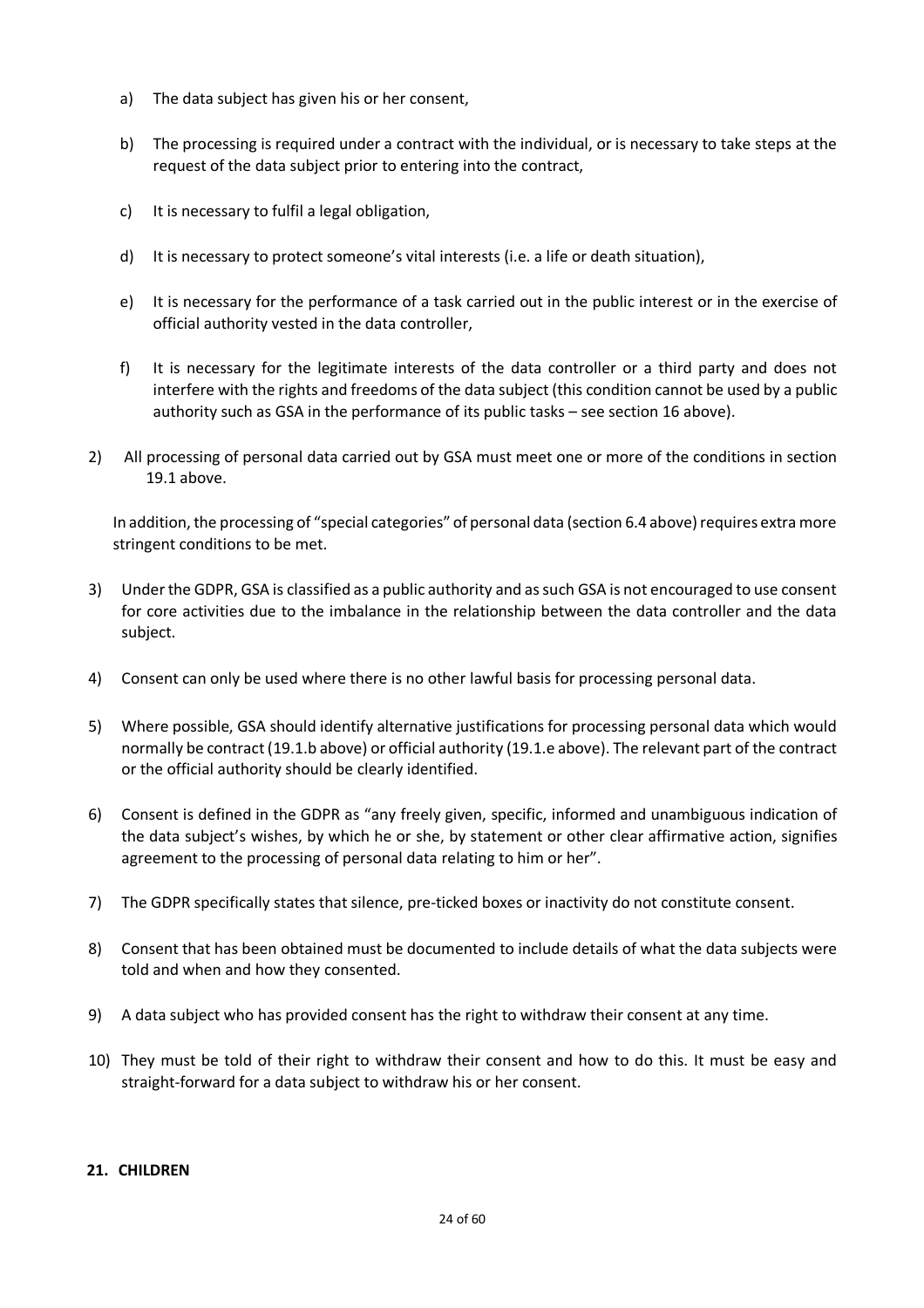- 1) For the purposes of current data protection legislation, a child is defined as anyone under the age of 13 where the data controller provides an information society service (i.e. a paid for service online) aimed directly at children. For all other purposes, a child is deemed as anyone under the age of 12 in Scotland.
- 2) The following restrictions apply to the processing of personal information relating to children:
	- a. Online services offered directly to children require parental consent from those under the age of 13.
	- b. Any information provided to a child in relation to their rights as a data subject has to be concise, transparent, intelligible and easily accessible, using clear and plain language.
	- c. The use of child data for marketing or for profiling requires specific protection.

The local Data Protection Co-ordinator must be consulted in the first instance, if any of the above activities are being contemplated. In any event, even where the processing does not involve a child under 12 or 13 but between the ages of 13 and 16, GSA's practice is to obtain parental consent as good practice.

## **22. RESEARCH**

- 1) Before personal data is obtained or used, each research project or proposed project must have a written Data Protection Impact Assessment in place. This must be reviewed and signed-off, if the assessment is suitable, by the relevant Head of School or the Head of Research and Enterprise on behalf of the Deputy Director (Academic). This documentation must be retained locally and be made available to the Internal Auditors or other such authorised parties upon request. Initial guidance may be sought from the DPO.
- 2) The Head of Research may, in due course, design a standard template for the above.
- 3) Personal Data used for research purposes by GSA staff must be dealt with in accordance with current data protection legislation and its data protection principles. This is subject to the limited exemptions discussed in more detail below. This section outlines the considerations and responsibilities of those conducting research involving personal data in the context of the six Data Protection Principles.
- 4) Current data protection legislation clarifies that scientific research should be interpreted in a broad manner including privately funded research as well as studies carried out in the public interest. In order for processing to be considered statistical in nature the result of processing should not be "personal data but aggregate data" and should not be used to support measures or decisions regarding a particular individual. For information about what is defined as personal data or 'special categories' of personal data see section 6 of this policy on Personal Data.
- 5) In addition to meeting GDPR and DPA requirements, research that involves personal data must still meet the relevant ethical approval procedures.
- 6) When using personal data in research it is always best to use anonymised data if possible. However, the level of anonymisation must be such that it is impossible to identify any living individual from the information concerned or in combination with any other information that GSA holds or is likely to hold – something which is difficult to achieve. If personal data is suitably anonymised, then it is out with the scope of the GDPR and the DPA.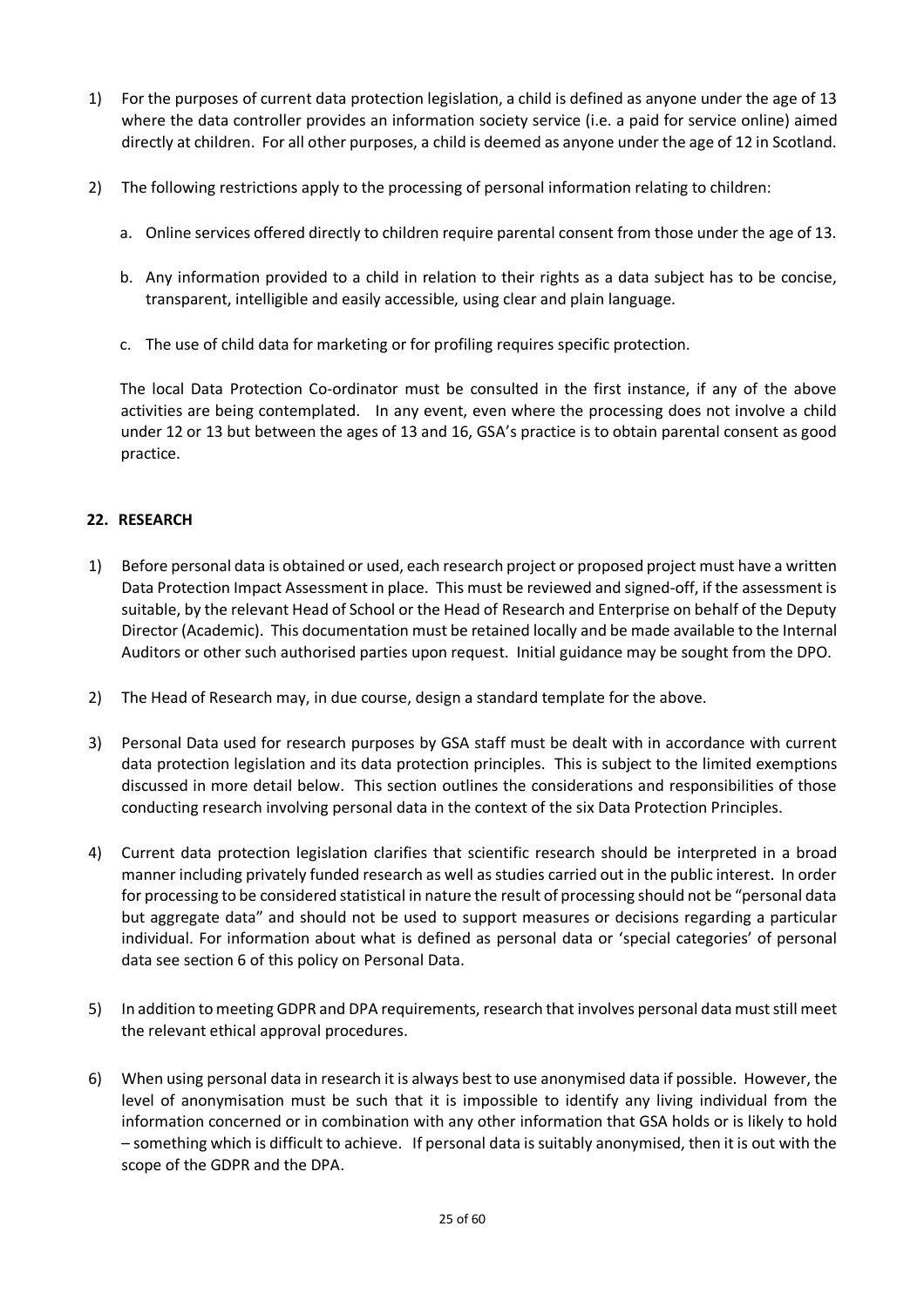- 7) Where full anonymisation is not possible then another option is pseudonymisation where the identity of an individual is disguised for instance by replacing identifying fields with artificial identifiers or pseudonyms. When data has been pseudonymised it still retains a level of detail which allows tracking back of the data to its original state. This is in contrast to anonymised data where reverse compilation should be impossible.
- 8) The GDPR and DPA emphasise that anonymisation or pseudonymisation should be used where ever possible particularly in relation to historical or scientific research or for statistical purposes.

The next few paragraphs lay out the research considerations in relation to the data protection principles.

9) Principle 1: Personal data shall be processed lawfully, fairly and in a transparent manner.

## *Lawfully*

Certain conditions as set out in Article 6 of the GDPR must be met before personal data can be processed lawfully. As far as GSA research is concerned the most likely legal basis for processing personal data will be that it is 'necessary for the performance of a task carried out in the public interest or in the exercise of official authority vested in the controller'. Whilst many research participants will be asked to consent to participating in the research from an ethical/confidentiality perspective, it is unlikely that consent will be an appropriate legal basis in relation to current data protection legislation. This is because consent has to be capable of being withdrawn. In most research projects, once the analysis of data is underway and results are published it would not be feasible to extract the personal data relating to an individual following the withdrawal of consent. In addition, research data often gets reused for subsequent research and it is unlikely that consent would be obtainable for this.

When the research involves the use of special categories/sensitive personal data a justification under Article 9 of the GDPR needs to be identified. For research purposes it is likely that Article 9(2)(j) 'public interest, scientific or historical research purposes or statistical purposes' can be used. However, for special categories/sensitive personal data further restrictions apply and additional safeguards should be in place to ensure respect for the principle of data minimisation such as pseudonymisation. For further information about the types of safeguards that can be used see section 12 on Data Protection by Design and Default.

## *Fair and Transparent*

Under the "fair and transparent processing" requirements of the GDPR, researchers also need to provide a project-specific Privacy Notice to research participants at the time their personal information is initially collected from them. This Privacy Notice can be combined with a consent form for participating in the research but it should be clear that once they have agreed to participate in the research, consent will not be the legal basis for processing their personal data. For information about what should be included in a Privacy Notice please see sections 17 and 19 of this policy on Privacy Notices and Consent.

In some cases, the researcher may be using personal data obtained from a third party, rather than directly from the data subject. In such cases a Privacy Notice should still be provided, unless it has been provided by another party (e.g. a research partner) or it can be proved that providing such would be impossible, involve disproportionate effort on the part of the researcher, or that providing the notice would likely render the research impossible or seriously impair the achievement of the research objectives.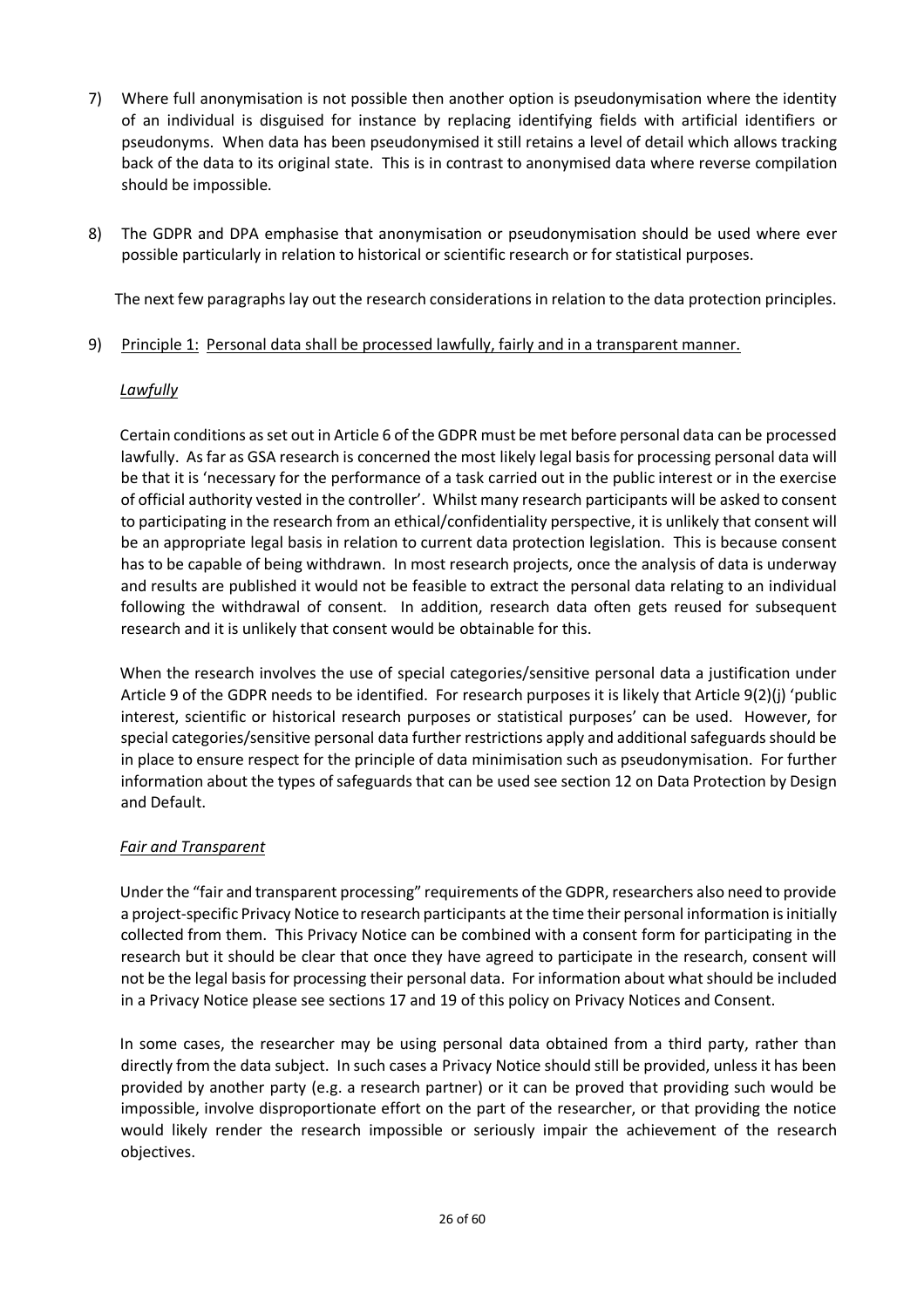In deciding whether the disproportionate effort argument applies, researchers should evaluate the time, cost and ease of providing the subject with the notice against the benefit to the subject of receiving the notice (or prejudice in not receiving it). Factors to consider in this assessment would include the size of the sample, whether up-to date contact details are available and if not, how easy or practical it would be to obtain them, the purpose of the research and its likely effect on the individuals concerned.

## 10) Principle 2: Purpose limitation.

Personal data shall be collected for specific, explicit and legitimate purposes, and not further processed in any manner incompatible with those purposes.

This principle goes on to state that further processing for archiving, scientific or historical research or statistical purposes is permissible. This is on the basis that the personal data is not used to support measures or decisions regarding any individual and that suitable safeguards have been put in place to keep the information secure.

## 11) Principle 3: Data Minimisation.

Personal data shall be adequate, relevant and limited to what is necessary in relation to the purpose or purposes for which they are processed.

Researchers should only collect and process personal details which are necessary to conduct their research.

For example, if personal identifiers such as names and addresses are not required in order to carry out the research, the respondent should not be asked for such information.

12) Principle 4: Accuracy.

Personal data shall be accurate and, where necessary, kept up to date.

Efforts should be made to ensure that personal data gathered for research purposes is accurate. In most research situations it will not be necessary to keep the personal information updated as the research will be based on information representing a situation at a particular moment in time.

## 13) Principle 5: Storage Limitation.

Personal data processed for any purpose or purposes shall not be kept for longer than is necessary.

Personal information must be kept in a form which permits identification of data subjects for no longer than is necessary. However, there is an exemption for personal data stored for research purposes, provided adequate safeguards are put in place e.g. pseudonymisation, and appropriate technical and organisational measures are in place, e.g. the information is stored securely.

## 14) Principle 6: Integrity and Confidentiality.

Appropriate security including protection against unauthorised or unlawful processing and against accidental loss, destruction or damage using appropriate technical or organisational measures.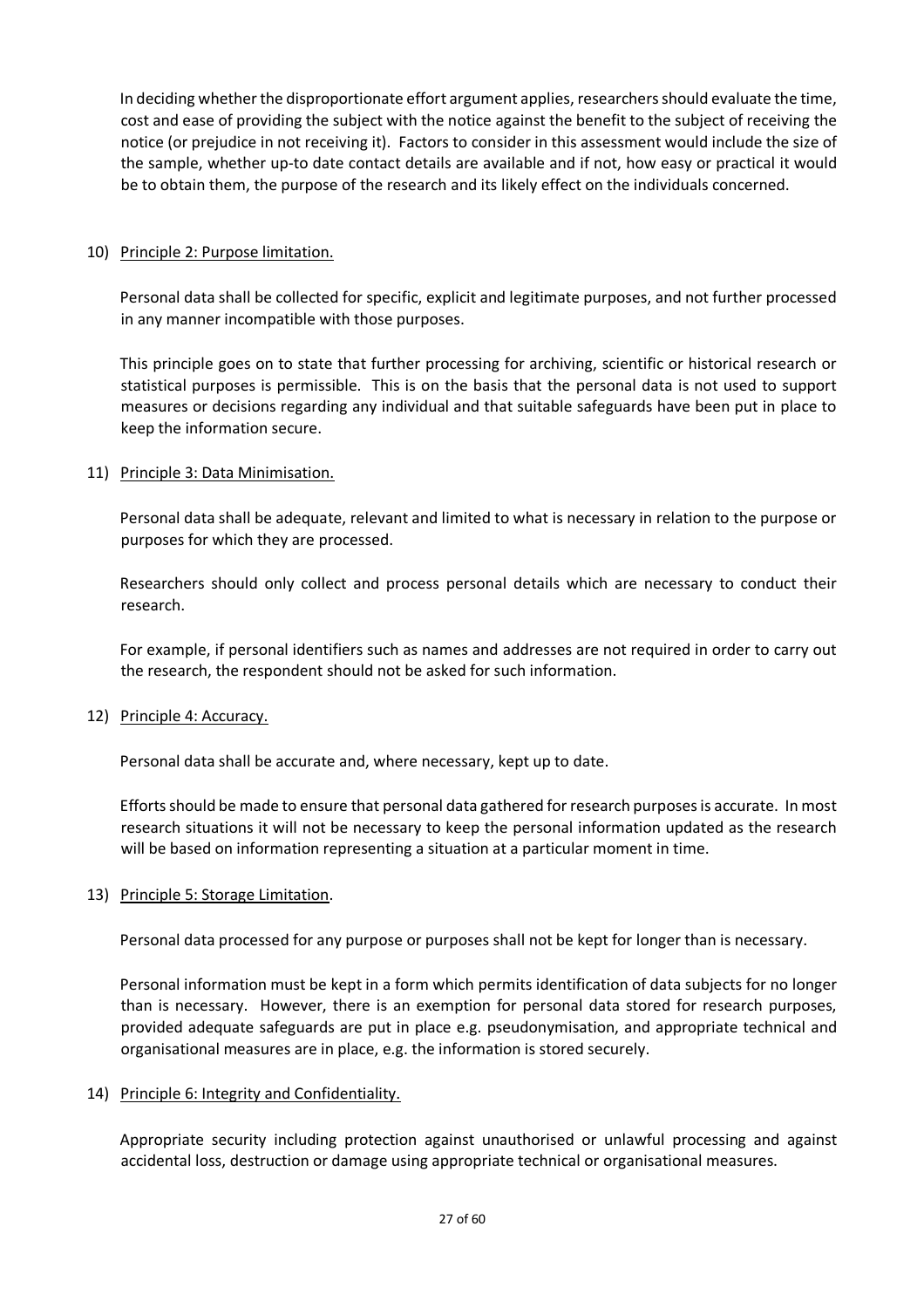Researchers must employ measures appropriate to the sensitivity of the data held to ensure that personal data is kept securely. They should ensure that:

Personal data held on computer is protected through appropriate access restriction and password protection controls. Digitised personal data should only be stored on shared network drives or GSA authorised, secure offsite storage (such as Box) and not offline or on local drives.

- Personal data held manually is stored in locked cabinets and offices to prevent accidental or deliberate access by third parties.
- Personal data held off site (e.g. at home or travelling) receives the same level of security protection as it would in the office.

Personal data is disposed of appropriately once research has been completed. For paper files this will mean disposal in confidential waste sacks for low level personal data, or cross shredding for sensitive personal data. For data held electronically steps should be taken to ensure data is permanently deleted or destroyed.

## 15) Transfers outside the EU

Transfers of personal data to recipients in countries outside the EU are regulated and restricted in certain circumstances. This needs to be taken into account where research involves international collaboration and, in the course of that collaboration, personal data will be transferred to a country outside of the EU. In most cases explicit consent for the data transfer will be required from participants. There are some occasions when personal data can be transferred to countries which do not offer an adequate level of protection which include public health research. For more information, see section 27 of this policy on Transfers of Personal Data outside the EU.

## 16)Data Subject Rights

Research participants generally have the same rights as other data subjects; for more information about these rights - see section 36 of this policy, however, there are some exemptions relating to research. There is an exemption from the right to erasure if it would render impossible or seriously impair the achievement of the research objectives. Likewise, there is an exemption from the right to object to processing if the processing is being carried out in the public interest.

## 17) Data Protection Impact Assessment

Researchers will need to carry out a Data Protection Impact Assessment if the research could result in a high risk to the rights and freedoms of individuals. This is particularly relevant where research involves a systematic and extensive evaluation of personal aspects relating to individuals and which is based on automated processing, including profiling and which could involve a legal or significant effect on the individual. For further information about when and how to do a DPIA, see section 28 of this policy on Data Protection Impact Assessments.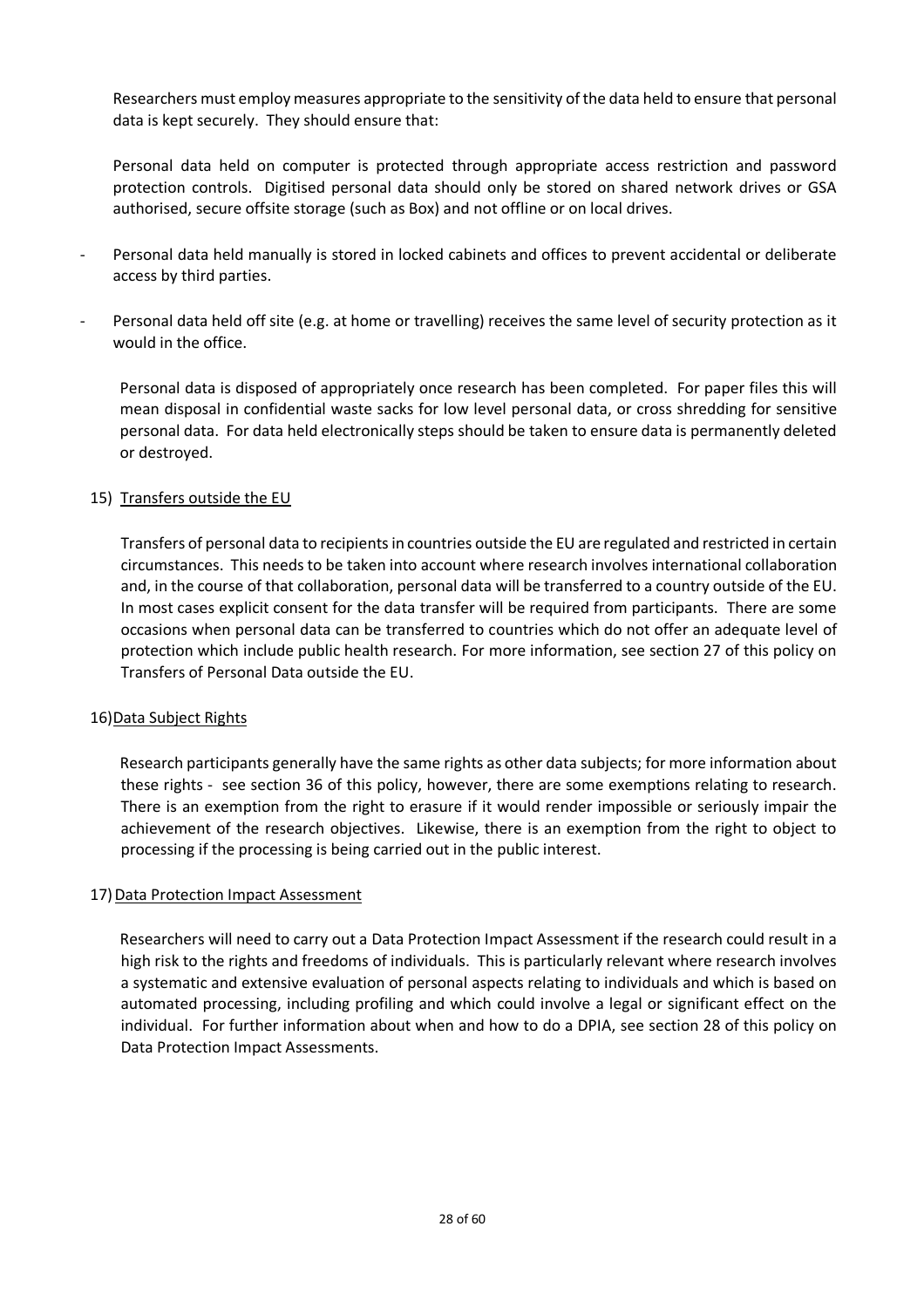## **23. DATA SHARING**

- 1) Prior to any data sharing proposal being considered, the DPO and the owner of the original data must be consulted with a view to obtaining their approval to the proposal being taken forward in the first instance.
- 2) Once the above consultation has taken place, the data sharing proposal must be signed-off by the relevant responsible officer, who must be a direct report of the Director of GSA.
- 3) Certain conditions need to be met before personal data can be shared with a third party or before an external data processor is used to process data on behalf of GSA.
- 4) As a general rule personal data should not be passed on to third parties, particularly if it involves special categories of personal data but there are certain circumstances when it is permissible.
- 5) Any transfer of personal data must meet the six data processing principles, in particular it must be lawful and fair to the data subjects concerned.
- 6) It must meet one of the conditions of processing. Legitimate reasons for transferring data would include:
	- a) That it was a legal requirement
	- b) It is necessary for the official core business of GSA.
- 7) If no other conditions are met, then consent must be obtained from the individuals concerned and appropriate privacy notices provided.
- 8) GSA must be satisfied that the third party will meet all the requirements of GDPR particularly in terms of holding the information securely.
- 9) Where a third party is processing personal data on behalf of GSA, a written contract **must** be in place.
- 10) A contract is also advisable when data is being shared for reasons other than data processing so GSA is assured that the requirements of current data protection legislation are being honoured.

## **24. PERSONAL DATA FOR FIELD TRIPS**

1) Please refer to the GSA's policy "Health and Safety in Fieldwork Procedure" approved by the Occupational Health and Safety Committee on 11 May 2016. Further advice may be available from GSA's Health and Safety Team.

## **25. REQUESTS FOR PERSONAL INFORMATION FROM THIRD PARTIES**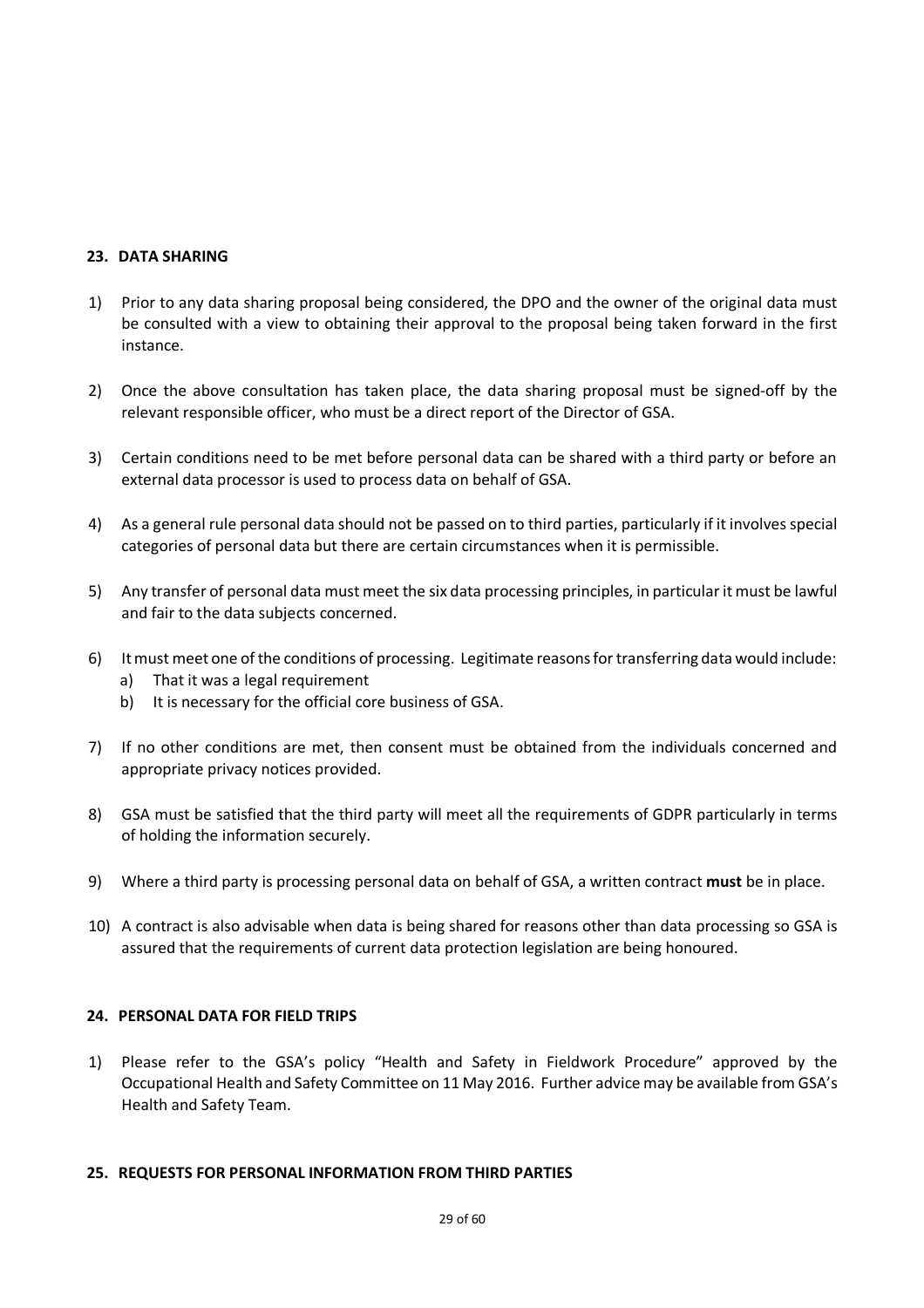- 1) GSA often receives requests for the personal information on its students and staff from third parties. This section is intended to provide advice to staff on how such requests should be handled to ensure compliance with current data protection legislation.
- 2) GSA informs students and staff how their information will be used, and in what circumstances and to whom it may be disclosed, through the relevant student and staff Privacy Notices.
- 3) There are some third parties that can require disclosure of personal data, examples of these are:

UK Funding Councils e.g. HEFCE HEFCW, SFC and their agents e.g. QAA, HESA, HEFCE auditors. Further and Higher Education Act, 1992 s.79

Electoral registration officers Representation of the People Act 2000; The Representation of the People (Scotland) & (England and Wales) Regulations 2001

Officers of the Department of Works and Pensions, and Local Authorities

Health and Safety Executive Reporting of Injuries, Diseases and Dangerous Occurrences Regulations (RIDDOR) 1995 s.3

Audit Commission and related auditing bodies Audit Commission Act 1998 s.6

Environmental Health Officers Public Health (Control of Disease) Act 1984 and the Public Health (Infectious Diseases) Regulations 1988

Child Support Agency (CSA) Child Support (Information, Evidence and Disclosure) Regulations 1992.

Inland Revenue Taxes Management Act 1970

Police Officers With a Court Order/warrant

Other third parties With a Court Order

- 4) GSA should **not** process personal information of individuals in ways that are not covered by GSA privacy notices, without establishing a lawful basis.
- 5) As a general rule, personal data should **never** be disclosed to anyone other than a GSA employee with a legitimate work interest in the information, without written consent from the data subject.
- 6) Requests from parents, friends or relatives

There must be no release of personal data without the explicit consent of the student. It is acceptable to advise them that GSA will accept a message and, if having checked GSA records and such a person exists, will pass it on. This avoids disclosing any information about the student, including whether or not they are at GSA.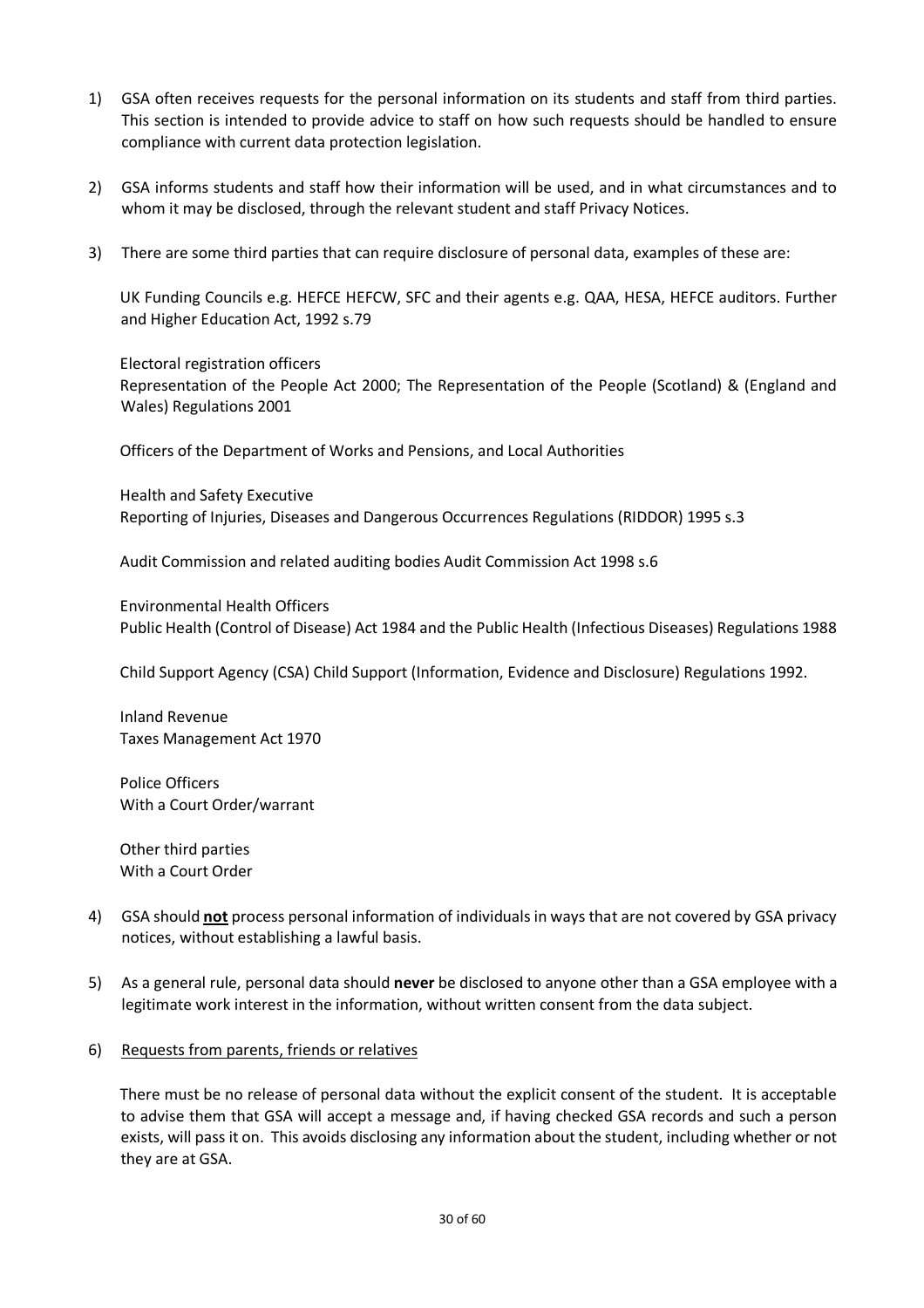## 7) Requests from organisations providing financial support.

GSA routinely notifies public funding bodies and the Student Loans Company of changes to a student's status. These disclosures are covered in GSA's Privacy Notices and Records of Processing Activities. Records should not be disclosed to organisations that are not covered in GSA's Privacy Notices (e.g. private funders) without written evidence of student consent.

## 8) Requests from Home Office/Immigration and Nationality Directorate/UK Visas.

GSA often receives requests for information on attendance and other details relating to international students. Information should only be disclosed where GSA is satisfied there is a legal requirement to provide the requested information or the individual concerned has given their explicit consent.

## 9) Requests from the police or law enforcement officials.

GSA is not legally obliged to provide information to the police, unless presented with a court order or warrant. However, GSA may choose to release information where the police, or other law enforcement agencies, can demonstrate to GSA's satisfaction that non-release would be likely to prejudice the prevention/detection of crime or apprehension/prosecution of offenders. GSA aims to support police investigations where possible. However, GSA is obliged to manage personal information in accordance with current data protection legislation.

Requests from the police should:

- be in writing,
- be signed and counter signed, the latter by a senior officer
- be for specific information about a specific individual. While this may not always be the case, the information requested should be relevant and limited, state that the personal data requested is required for the stated purposes and that failure to provide the information will, in their opinion, be likely to prejudice the investigation.

The DPO should be informed when such requests have been received.

Documentation relating to the request, and the release of information (should that follow), should be retained by the DPO and be made available to the Internal Auditors or other such authorised parties upon request.

## 10) Disclosures required by law

There are circumstances where GSA is legally obliged to disclose information about an individual to a third party if this is required by statute or court order. GSA must ensure that any legal obligation (details of legislation and relevant section) is correctly described by the requestor in writing.

## **All such requests should be referred to the DPO.**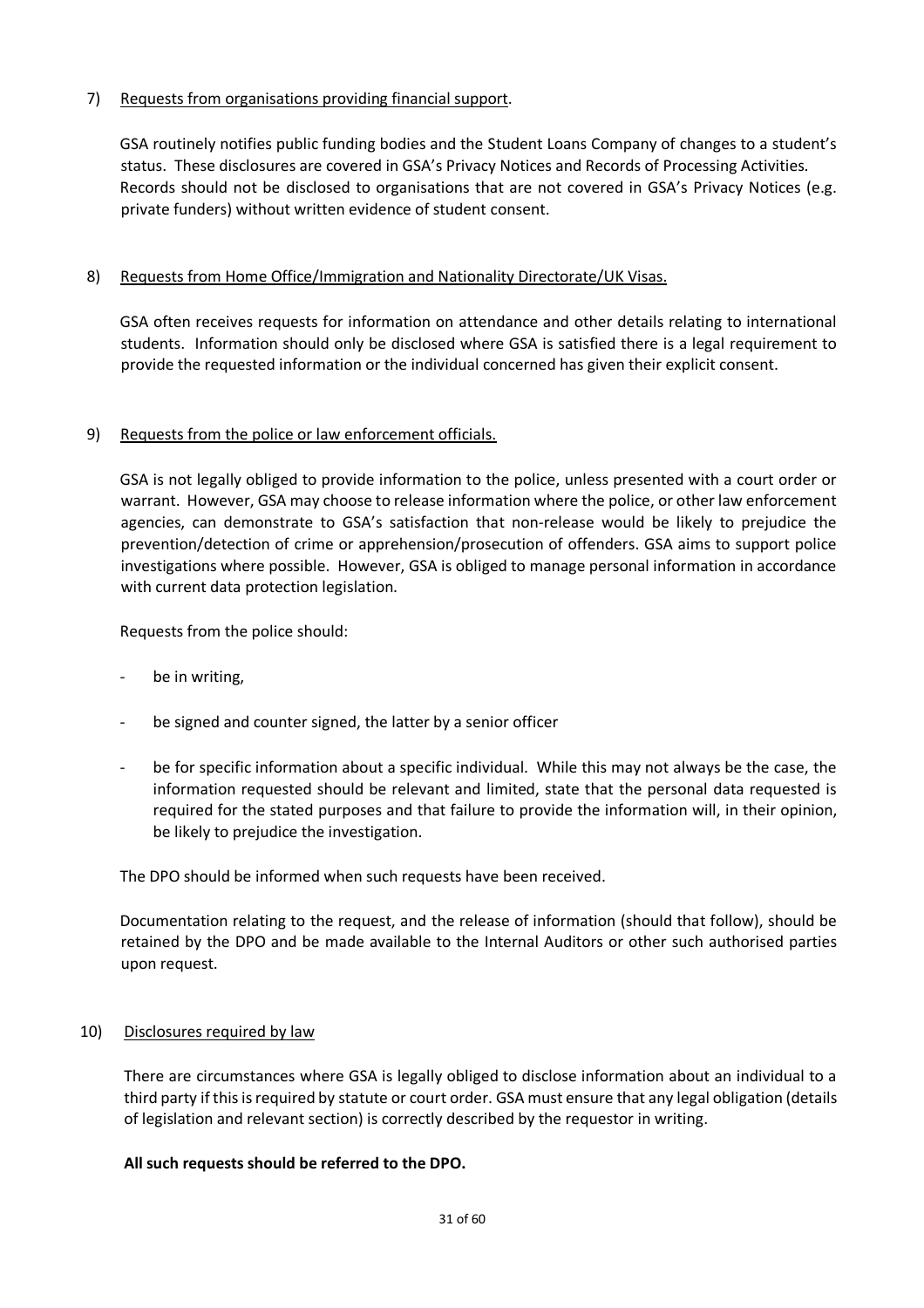Documentation relating to the request, and the release of information (should that follow), should be retained by the DPO and be made available to the Internal Auditors or other such authorised parties upon request.

## 11) Information provided for Council Tax purposes

GSA routinely provides the local Councils with details of current students for Council Tax exemption purposes. Students living out with such Council areas may ask for certification for this purpose and GSA is legally obliged to provide them with this. Occasionally, students object to this processing and request that their details are not passed to the Council. They are entitled to do so under current data protection legislation, and GSA would be required to stop processing the information in this way unless it can be demonstrated that there are compelling legitimate grounds for processing which override the interests, rights and freedoms of the data subject.

## **Any objections to Council Tax related processing should be referred to the Academic Registry, who will take the matter forward.**

Documentation relating to such a request must be lodged with the Academic Registry where it shall be retained and will be made available to the Internal Auditors or other such authorised parties upon request.

## 12) Information about deceased staff or students

The GDPR and DPA only apply to living individuals, thus a deceased staff or student's personal information may potentially be disclosed under the Freedom of Information (Scotland) Act 2002 (FOISA). However, in doing so GSA must ensure that the individual whose information is sought is in fact deceased and that disclosure does not infringe the data protection rights of any third parties. There may also be an ongoing duty of confidentiality.

No information should be released unless sufficient evidence of death is provided. Such evidence may include:

- Death certificate,
- Student or staff member already recorded as deceased on the records system,
- Notification of death in writing by next of kin,
- Obituary or confirmed newspaper report of death (but not if there are insufficient details to conclusively identify the student or staff member on the records system).

Details of relatives of a deceased student or staff member should not be disclosed.

Consideration should be given to the sensitivities of the deceased individual's family where a request for disclosure is sought in the immediate aftermath of a death (e.g. by the media). Advice should be sought from the local DPO in such cases.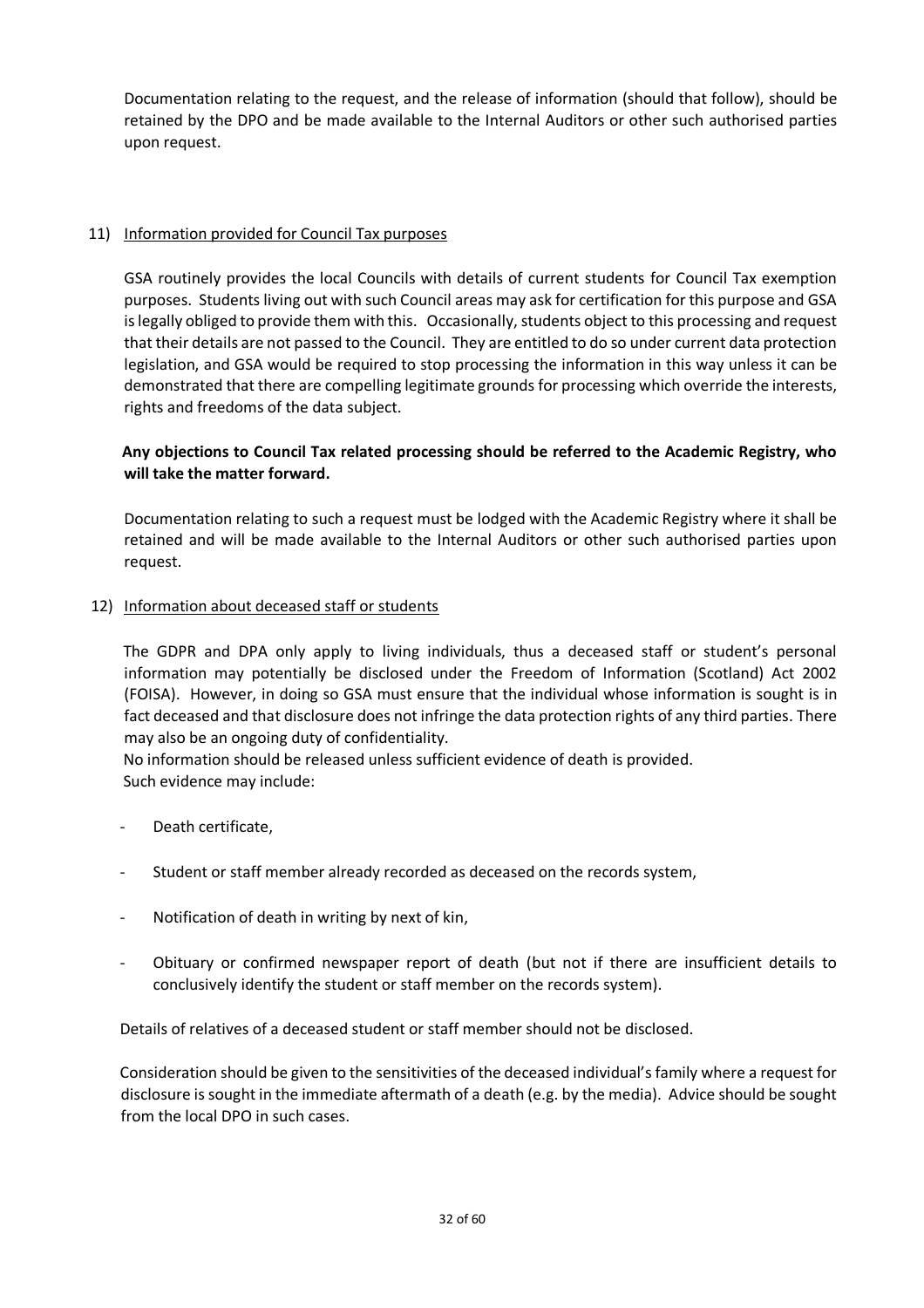13) If it appears that the information may fall within the scope of one of the exemptions under the FOISA, please refer the matter to the Academic Quality Office, which centrally receives and co-ordinates Freedom of Information requests at GSA.

## **26. REFERENCES FOR STAFF AND STUDENTS**

- 1) GSA should not process personal information of individuals in ways that are not covered by GSA privacy notices, or without having a legal basis to do so.
- 2) As a general rule, personal data should **never** be disclosed to anyone other than a GSA employee with a legitimate work interest in the information, without consent.
- 3) Requests for references or confirming qualifications

The requestor should be advised that GSA requires explicit consent from the individual concerned before information can be released (in relation to students it is important not to confirm whether or not the student has attended GSA prior to consent being obtained). The consent must be in writing (letter or email) and include sufficient information (full name, address, date of birth, dates and subjects of study/areas or work) to allow GSA to identify them, and be satisfied as to their identity. A letter should be signed or, for a current student or member of staff, an email from their GSA email account will be sufficient evidence of identity. A qualification awarded by GSA and validated by the University of Glasgow should only be confirmed by the GSA Academic Registry.

4) In instances where the third party seeking information suspects an individual has falsely claimed to have a qualification from GSA, the matter should be referred to the GSA Academic Registry.

## **27. TRANSFERS OF PERSONAL DATA OUTSIDE OF THE EU**

- 1) Personal data can only be transferred outside the EU if one of the following applies:
	- a) The EU has assessed the third country to have an adequate level of protection. The countries (or other entities) that currently fall into this category are Andorra, Argentina, Canada, Faroe Islands, Guernsey, State of Israel, Isle of Man, Jersey, New Zealand, Switzerland, Uruguay;
	- b) Appropriate safeguards are in place such as a legally-binding enforcement instrument, binding corporate rules are in place or the EU Commission standard data protection clauses are in place;
	- c) A court or tribunal requires the transfer;
	- d) The data subject has consented to the transfer having been informed of the possible risks of such transfers due to the absence of an adequacy decision and appropriate safeguards;
	- e) The transfer is necessary for the performance of a contract between the data subject and GSA, or the implementation of pre-contractual measures taken at the data subject's request;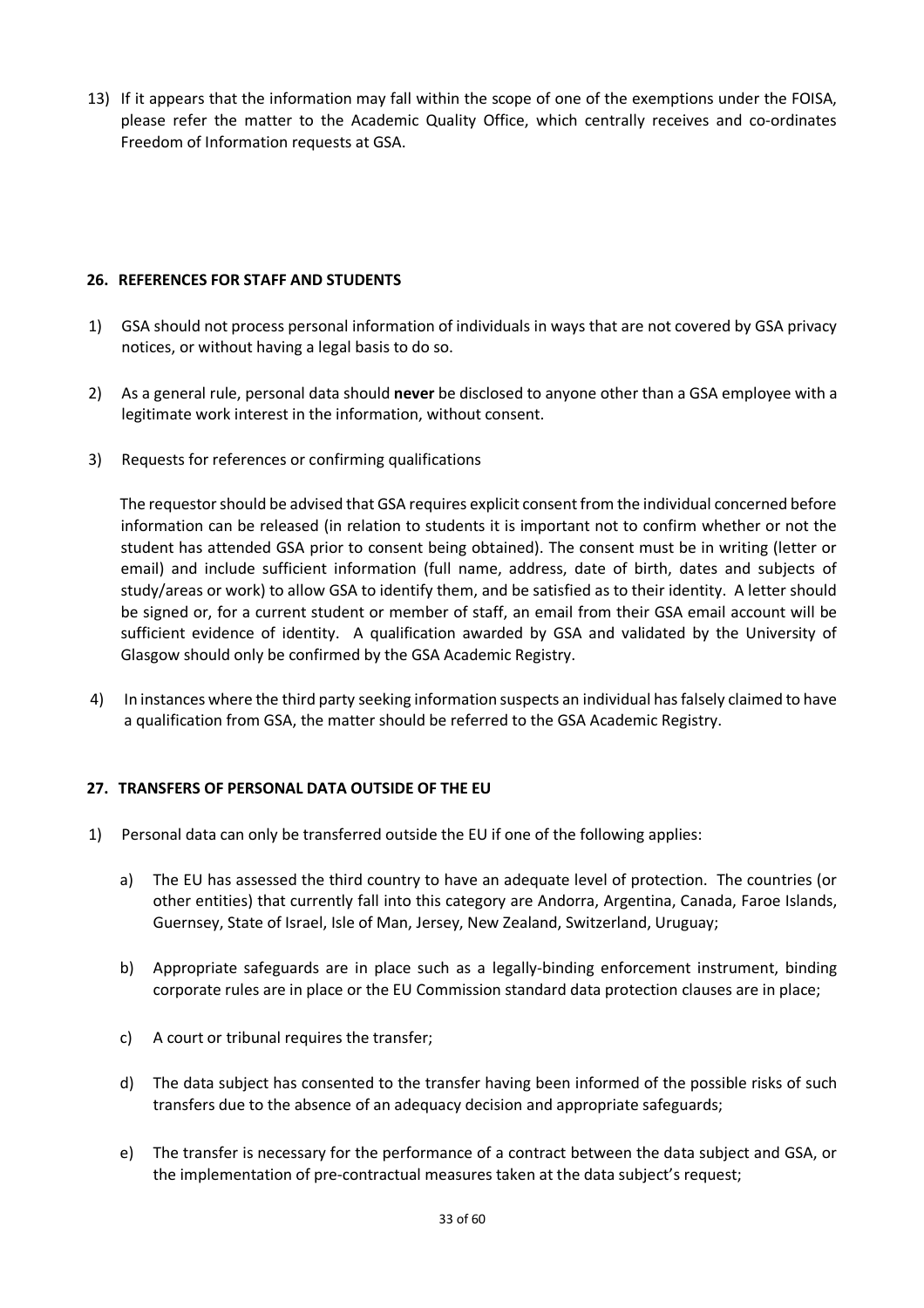- f) The transfer is necessary for the conclusion or performance of a contract concluded in the interests of the data subject between GSA and another organisation;
- g) The transfer is necessary for important reasons of public interest;
- h) The transfer is necessary for the establishment, exercise or defence of legal claims;
- i) The transfer is necessary to protect the vital interests of an individual i.e. a life or death situation, where the data subject is physically or legally incapable of giving consent;
- j) The transfer is made from a register which is open to the public.
- 2) Options (d), (e) and (f) are not available to GSA to legitimise the international transfer of personal data carried out by GSA in the exercise of its 'public powers'. Current data protection legislation does not define 'public powers', however it is likely that it involves the exercise of any powers provided to GSA under any relevant enactment.
- 3) Staff authorising transfers of personal data outside the EU are responsible for ensuring that one of the above requirements is met and ensuring that a record is kept of which condition has been met.
- 4) Where transfers are done on the basis of consent, evidence of the consent and when it was obtained should be kept.
- 5) For more advice on transfers of personal data outside the EU, the DPO should be consulted in the first place.
- 6) Once the above consultation has taken place, the data sharing proposal must be signed-off by the relevant responsible officer, who must be a direct report of the Director of GSA.

## **28. MANAGING SUB-CONTRACTED PROCESSING**

## **1) Scope**

All external suppliers (if any) who process personal data on behalf of GSA fall within the scope of this procedure.

## **2) Responsibilities**

- a) Responsible Officers (i.e. those senior staff reporting to the Director of GSA), in consultation with the DPO, are responsible for approving the selection of all sub-contracted processors of personal data in line with the requirements of this policy.
- b) Responsible Officers, in consultation with the DPO, are responsible for ensuring that all external data processing is contracted out in line with this policy.
- c) The Director of IT is responsible for ensuring that adequate technical support and other resources that might be required are made available to support GSA, as the relationship owner, in the monitoring and management of the relationship.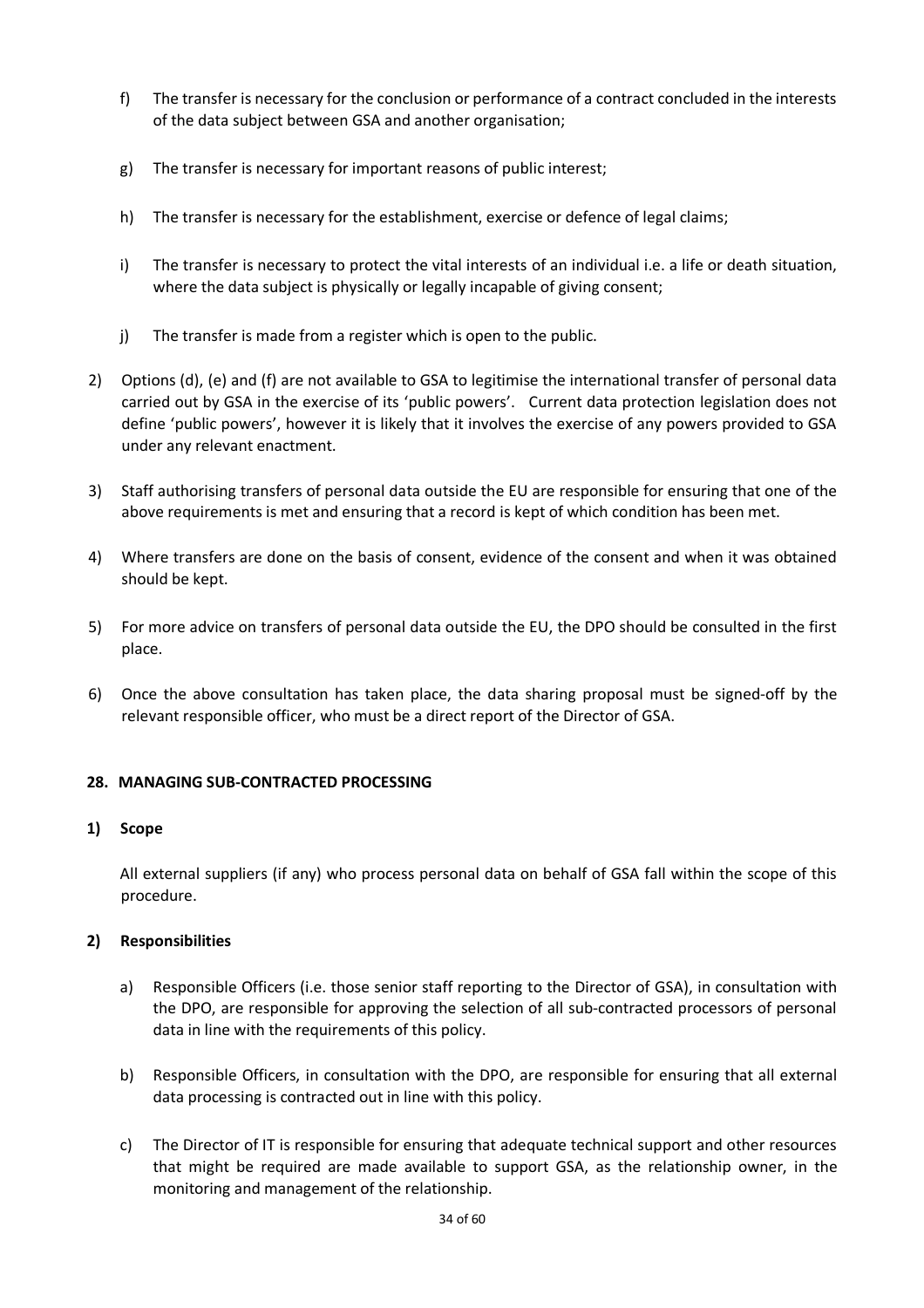d) Responsible Officers, in consultation with the DPO, are responsible for carrying out regular audits of third party compliance.

## **3) Procedure.**

The following general principles apply. Further information is available from the Procurement Office or in associated GSA Procurement policies.

- 1) GSA selects only suppliers who can provide the technical, physical and organisational security which meets all of GSA's requirements in terms of all of the personal data they will process on behalf of GSA.
- 2) GSA must have in place appropriate checks, to ensure that all contracts are reviewed, on a regular basis, to see if personal data is processed. These checks must be carried out even if the data processing activities are not the primary reason for the contract.
- 3) GSA must ensure that all the security arrangements are outlined in the contract with the external processor.
- 4) Suppliers from outside the EU (if none are available within the EU), will only be selected under the following conditions, in addition to any other conditions set out elsewhere in this policy:
	- i. If the supplier or the state in which it is domiciled has been positively identified in an adequacy decision by the EU Commission, or
	- ii. Where there are legally binding corporate rules or approved contractual clauses in place, and organisational and technical safeguards established between GSA and the supplier to secure the rights and freedoms of data subjects at least equal to those afforded in the EU, or
	- iii. Where the arrangement has been approved by the ICO.
- 5) An information security risk assessment must be carried out before a supplier is engaged, or if the DPO considers it necessary because of the nature of the personal data to be processed or because of the particular circumstances of the processing an audit of the supplier's security arrangements may also be necessary before entering into the contract.
- 6) GSA must enter into a written contract with the supplier which complies with Article 28 of the GDPR and which require the supplier to provide appropriate security for the personal data it will process.
- 7) All data processing contracts must allow GSA to conduct regular audits of the supplier's security arrangements during the period which the supplier has access to the personal data.
- 8) All data processing contracts must forbid suppliers from using further subcontractors without GSA's written authorisation for the processing of personal data.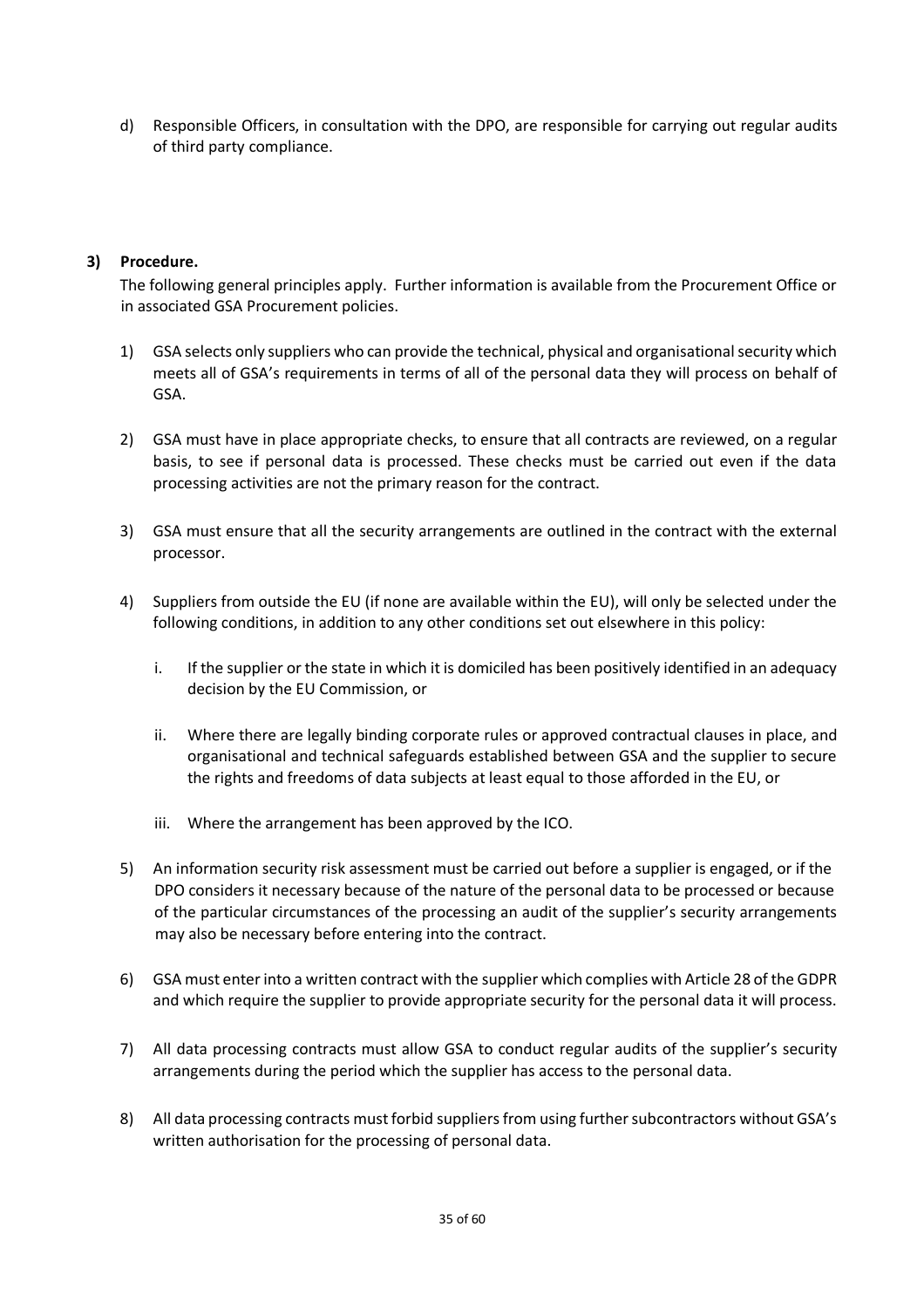- 9) Where GSA permits a supplier to subcontract processing of personal data, the immediate supplier must prohibit the second-level contractor (or further down the chain) from subcontracting these processing operations without GSA's written permission.
- 10) Contracts with second-level subcontractors will only be approved if they require the subcontractors to comply with at least the same security and other provisions as the primary subcontracting organisation (the supplier) if they specify that when the contract is terminated, related personal data will either be destroyed or returned to GSA, and so on down the chain of sub-contracting.

## **29. DATA PROTECTION IMPACT ASSESSMENTS/PRIVACY IMPACT ASSESSMENTS**

- 1) A Data Protection Impact Assessment (DPIA) is a process whereby potential privacy issues and risks are identified and examined from the perspective of all stakeholders and allows GSA to anticipate and address the likely impacts of new initiatives and put in place measures to minimise or reduce the risks. As the use of technology and the collection and storage of personal data grows, the need to ensure that it is properly managed and maintained increases.
- 2) It is a requirement of current data protection legislation that a Data Protection Impact Assessment (DPIA) is carried out in certain circumstances. This section will explain when a DPIA has to be done, how it should be carried out, and what should be taken into consideration as part of the process.
- 3) The impact assessment covers not only the protection of personal data but broader privacy of individuals and therefore could also be referred to as a Privacy Impact Assessment (PIA).
- 4) The procedures in this section are designed to minimise the risk of harm that can be caused by the use or misuse of personal information by addressing data protection and privacy concerns at the design and development stage of a project.
- 5) Conducting a DPIA should benefit GSA by managing risks, avoiding unnecessary costs, avoiding damage to reputation, ensuring legal obligations are met and improving the relationship with stakeholders.
- 6) The term project is used in a broad and flexible way and means any plan or proposal. Examples of the types of projects that need a DPIA are:
	- a) A new research project that involves data subjects.
	- b) A new IT system storing and accessing personal data.
	- c) A data sharing initiative where two or more organisations seek to pool or link sets of personal data.
	- d) A proposal to identify people in a particular group or demographic and initiate a course of action (e.g. identifying students believed to be at risk).
	- e) A new surveillance system such as CCTV.
	- f) A new database which consolidates information held by separate parts of an organisation like GSA.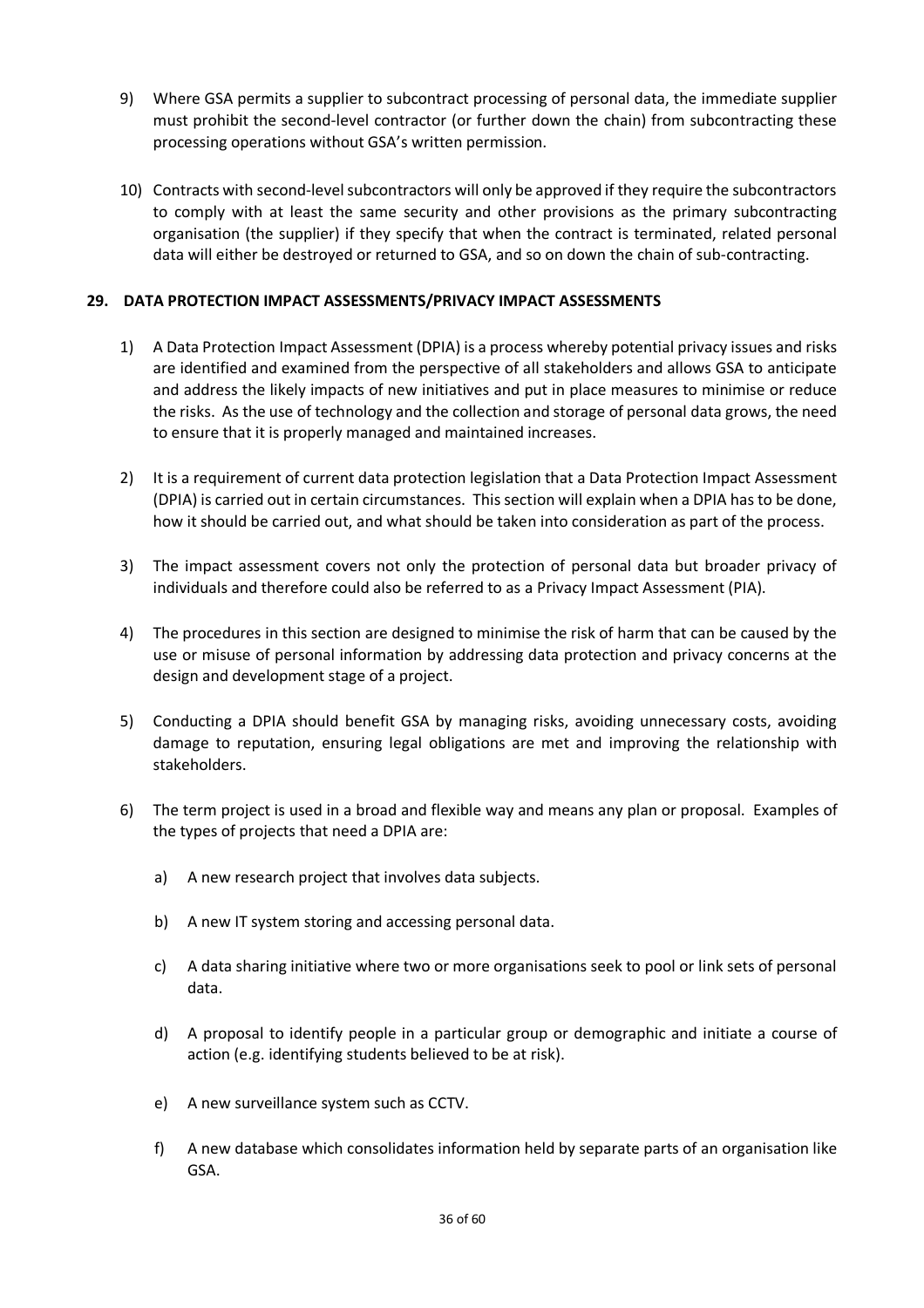7) When does a DPIA need to be undertaken?

A DPIA should be undertaken as part of the initial phase of a project and before any processing to ensure that risks are identified and taken into account before the problems become embedded in the design and causes higher costs due to making changes at a later stage. Also, if there is a change to the risk of processing for an existing project a review should be carried out. In the context of this guidance a project could include the development or enhancement of any activity, function or processing such as a system, database, programme, application, service or scheme. The time and effort put into carrying out the DPIA should be proportionate to the risks.

- 8) A DPIA does not have to be conducted as a completely separate exercise and it can be useful to consider privacy issues in a broader policy context such as information security. The DPIA does not necessarily need to start and finish before a project can progress further but it can run alongside the project development process provided it is carried out prior to processing.
- 9) A DPIA must be carried out in the following cases:
	- a) When the processing involves systematic and extensive evaluation of personal information particularly in cases of automatic processing or profiling where decisions are made that could have a significant or legal impact on an individual. Profiling is the processing of data to evaluate, analyse or predict behaviour or any feature of behaviour, preferences or identity.
	- b) When processing on a large scale of special categories of data or data relating to criminal convictions and offences.
	- c) The monitoring of a publicly accessible area on a large scale.
	- d) Any other cases specified by the ICO.
	- e) It is the responsibility of the person leading the project to carry out a DPIA and attain sign-off, through appropriate channels from the respective responsible officer (who reports directly to the Director of GSA). As part of the process the DPO must be consulted but it is not the DPO who carries out the DPIA.
	- f) If the project includes the use of any personal data, then it should be started by completing the screening questions on the DPIA form (section 42e). If the answer to all these questions is 'No' then the remainder of the assessment does not need to be completed but the results from the screening questions should be sent to the DPO for recording.
	- g) If the response to any of the screening questions is 'Yes', the remainder of the impact assessment form should be completed. Guidance notes are included at the end of the form to help the user ensure that the assessment is properly completed.
- 10) The assessment template is split into 8 sections:
	- i. Project details providing a broad overview of the project.
	- ii. Details of personal data providing details of the types of personal data that will be processed and the justification for this.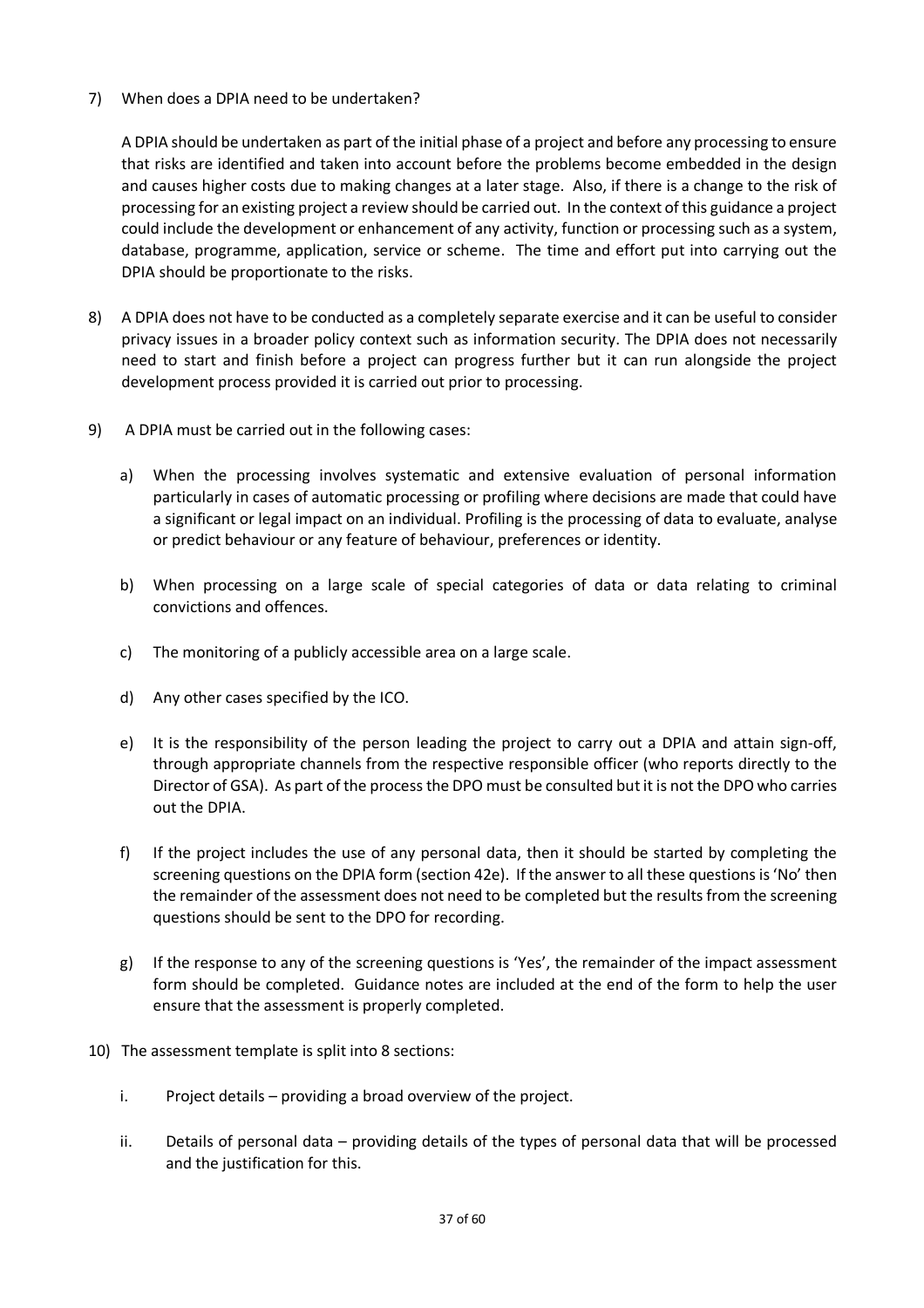- iii. Description of information flows how the data will be collected, used, stored and deleted.
- iv. Consultation requirements detailing consultation with data subjects or other stakeholders.
- v. Identification of privacy and related risks detailing potential risks.
- vi. Identification of privacy solutions what will be done to mitigate the risks.
- vii. Sign off and record of outcomes an authorised record of the proposed outcomes.
- viii. Integration of outcomes back into the project plan detailing of timing and responsibility for each outcome.
- 11) For further information about building privacy into a project during the design stage please see section 29 below on Data Protection by Design and by Default.
- 12) Once the risks are identified, and outcomes and actions agreed, it is important that the project leader ensures that the necessary actions are implemented. As the project develops and is embedded the privacy risks should continue to be assessed to ensure that adequate protections remain in place.
- 13) Once the DPIA process has been completed the outcomes will be recorded in a register maintained by the DPO. The register will record each risk, explain what action has been taken or will be taken, and identify who is responsible for approving and implementing the solution.

## **30. DATA PROTECTION BY DESIGN AND DEFAULT**

- 1) Data Protection by Design (also called Privacy by Design) is an approach to handling personal data that promotes privacy and data protection compliance from the start rather than considered as an afterthought.
- 2) All staff, members of the Board of Governors and agents of GSA are required to apply the data protection by design principles when developing a new project or reviewing existing projects that involves the use or storage of personal data.
- 3) The guidelines below explain the types of project where this might be relevant, what data protection by design is, and what measures can be put in place to protect personal data.
- 4) GSA has an obligation to consider data privacy during the initial design stages of a project as well as throughout the lifecycle of the relevant data processing. By imposing a specific 'privacy by design' requirement, current data protection legislation emphasises the need to implement appropriate technical and organisational measures to ensure that privacy and the protection of data is not an afterthought.
- 5) Examples of the types of projects where privacy should be considered include:
	- a) Building new IT systems for storing or accessing personal data
	- b) Developing policies or strategies that have privacy implications
	- c) Embarking on a data sharing initiative
	- d) Using data for new purposes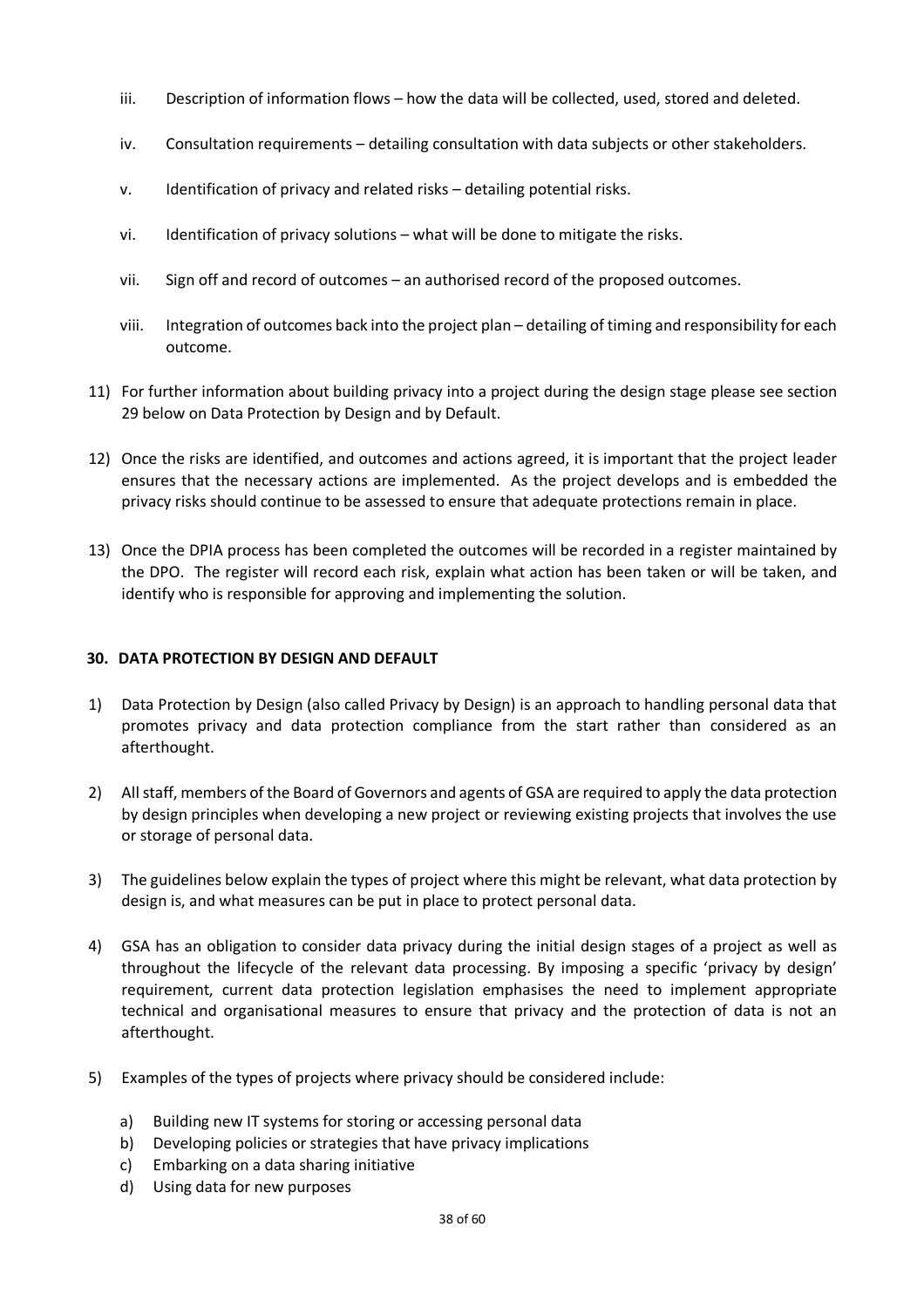- e) Research Projects
- 6) This section explains the concept of 'data protection by design' and suggests factors that can be taken into consideration to ensure that the privacy of individuals is protected. This should be read in conjunction with section 28 on Data Protection Impact Assessments.
- 7) In addition to meeting legal requirements taking a proactive approach to privacy will reduce the likelihood of fines or financial losses due to data protection breaches and help build reputation and stakeholder confidence.
- 8) What is Privacy by Design? Privacy by Design is an approach to protecting privacy by embedding it into the design specifications of technologies, business practices and physical infrastructure. This means building in privacy during the design phase of any project.
- 9) Seven foundation principles of Privacy by Design were first developed by Dr Ann Cavoukian, Academic and Privacy Commissioner in Canada, in the 1990s. These can be summarised as:
	- a) Use proactive rather than reactive measures. Anticipate, identify and prevent privacy invasive events before they happen.
	- b) Privacy should be the default position. Personal data must be automatically protected in any system of business practice, with no action required by the individual to protect their privacy.
	- c) Privacy must be embedded and integrated into the design of systems and business practices.
	- d) All legitimate interests and objectives are accommodated in a positive-sum manner. Both privacy and security are important, and no unnecessary trade-offs need to be made to achieve both.
	- e) Security should be end-to-end throughout the entire lifecycle of the data. Data should be securely retained as needed and destroyed when no longer needed.
	- f) Visibility and transparency are maintained. Stakeholders should be assured that business practices and technologies are operating according to objectives and subject to independent verification.
	- g) Respect user privacy by keeping the interests of the individual uppermost with strong privacy defaults, appropriate notice and user-friendly options.
- 10) A Data Protection Impact Assessment (DPIA) (see section 28) should be carried out as part of the initial phase of a project or when an existing project is being reviewed. If data protection or privacy implications are identified, then measures should be built into the project during the early stages to ensure that risks to privacy are minimised or eliminated.
- 11) Below are some examples of measures that can be taken during the project development or review to protect the personal data of individuals, not all these examples will be applicable in all circumstances:

*Data minimisation* – this includes retention minimisation i.e. only keeping personal data for as long as it is required, and, only using personal data when it is absolutely required therefore reducing the chance of individuals being identified

*Collection minimisation -* only collecting the personal information that is needed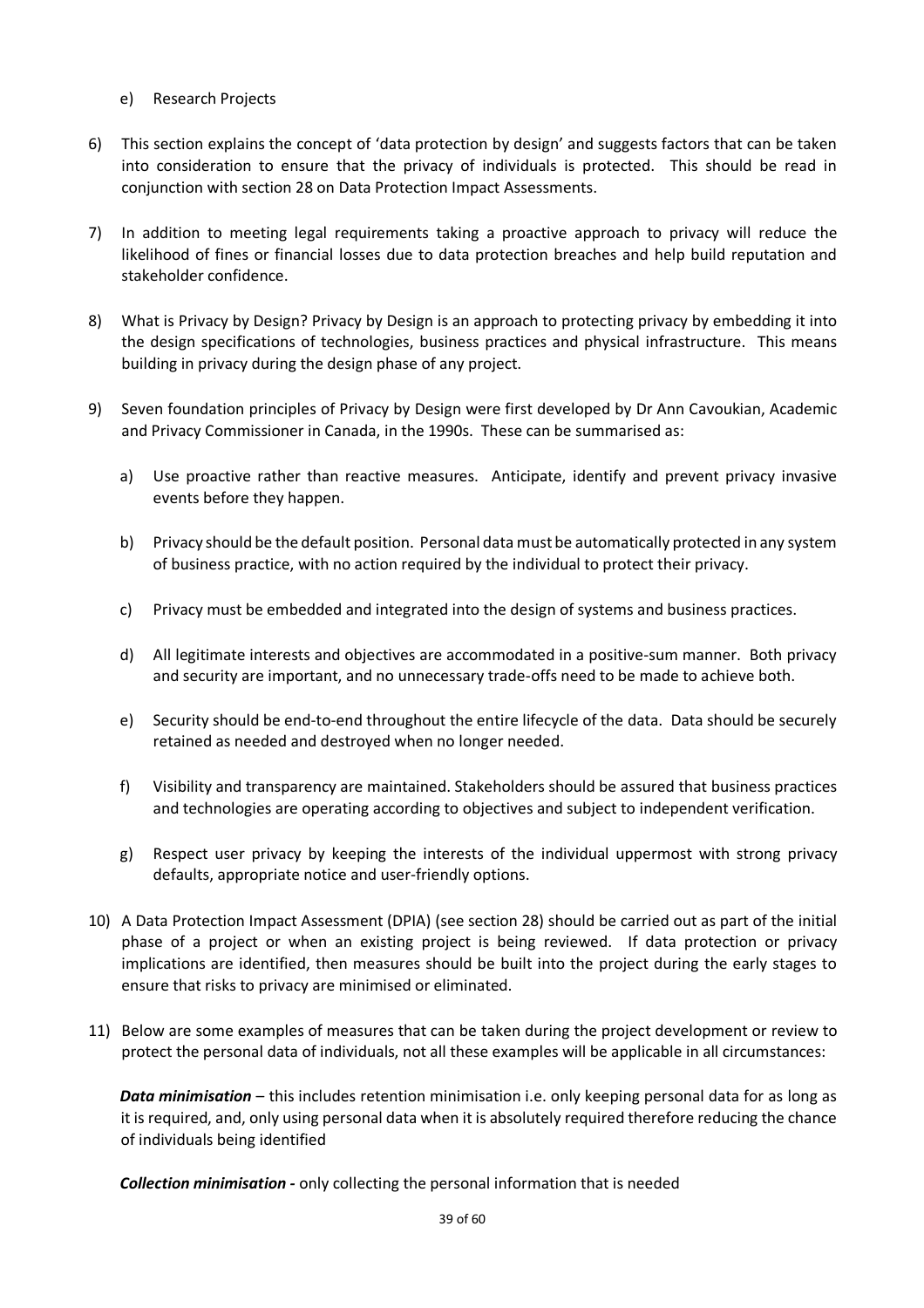*Deletion* – Having automated deletion processes for particular personal data to ensure it is flagged for deletion after a particular period

*Anonymisation* – The data is held in a form where the individuals are no longer identifiable and it is unlikely that any individuals can be re-identified by combining the data with other data (matching). Legally, anonymization or pseudonymisation should be used wherever possible particularly in relation to historical or scientific research or for statistical purposes.

*Pseudonymisation* – The identity of an individual is disguised for instance by replacing identifying fields with artificial identifiers or pseudonyms. When data has been pseudonymised it still retains a level of detail which allows tracking back of the data to its original state. This is in contrast to anonymised data where reverse compilation should be impossible.

*Differential privacy* – Random 'noise' is injected into the results of dataset queries to provide a mathematical guarantee that the presence of any one individual in a dataset will be masked. This technique may be useful for research data. Software evaluates the privacy risks or a query and determines the level of noise to introduce into the result before releasing it.

*Synthetic data* – As long as the number of individuals in the dataset is large enough, it is possible to generate a dataset composed entirely of 'fictional' individuals or altered identities that retain the statistical properties of the original dataset.

*Privacy by Default* – The system is set up so the default settings are the ones that provide maximum protection against privacy risks i.e. technical and organisational measures are put in place to ensure that, by default, only personal data which are necessary for each specific purpose of the processing are processed. This may mean that the default position would not allow full functionality of the project, unless, the user explicitly chooses it.

*User Access controls* – The amount of personal data that authorised users have access to should be limited to the information they need to know to fulfil their roles.

*Data Subject Access* - Individuals should be able to access their own personal data and be informed of its use and disclosures. If individual users can't access the systems directly themselves, it should be set up in a way that allows data to be collated with ease in order to comply with subject assess requests.

*User friendly systems* – Privacy related functions should be user friendly. For instance, users should be able to easily update their details or extract information that relates to them.

*Accuracy* – The design should incorporate checks to ensure accuracy and completeness of data and that it is as up-to-date as is necessary to fulfil the specified purposes.

*Compliance* – The design should include processes to monitor, evaluate, and verify compliance (e.g. with legal requirements, policies and procedures).

*State of the art* – State of the art technology and organisation measures should be used, where possible, however this needs to be balanced against reasonable costs. Old technology should be replaced where possible and software and patches kept up-to-date. In deciding what measures are appropriate, account should be taken of the nature, scope, context and purposes of processing as well as the risks, likelihood and severity for the rights and freedoms of individuals.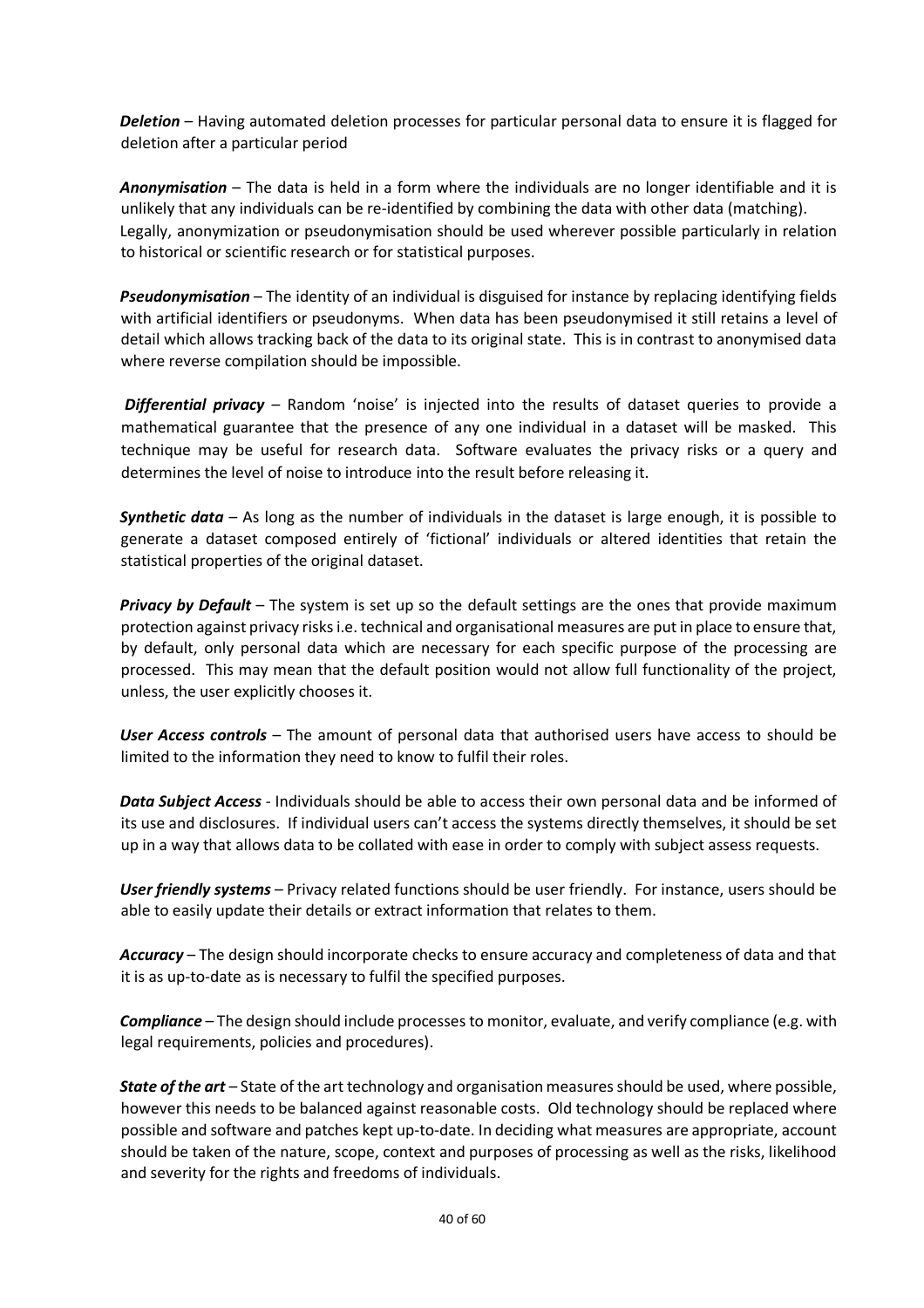*Security* – Security measures should include processes for secure destruction, appropriate encryption, and strong access control and logging methods.

*Suppression of data* – The system should be set up to allow the suppression of data of individuals who have objected to receiving direct marketing or those who want to object to decisions being made about them based on automated processing including profiling.

Where appropriate, the system should also allow data portability in accordance with the GDPR and the right of individuals to request the transmission of their personal data to another data controller in a machine-readable format.

*Data processors* – Contracts with data processors need to set out how risk/liability will be apportioned between the parties in relation to implementation of 'privacy by design' and 'privacy by default' requirements.

*Tenders* – Privacy issues should be considered as part of public tenders.

*Transfers outside EEA* – Particular consideration should be given to protecting personal data when data is likely to be transferred outside the EEA.

These are some example measures that can be taken and not all of them will be appropriate for every project or system, however, it is likely that most projects will benefit from taking some of the steps outlined above.

The DPIA should be used to record the privacy measures that are designed into the project.

## **31. PERSONAL DATA PROCESSED BY STUDENTS**

- 1) Students use personal data for three main reasons:
	- i. to maintain a personal life; for example, to communicate with family and friends,
	- ii. to pursue a course of study with GSA; for example, to research and write an essay, report or thesis, and
	- iii. to carry out research as a member of a GSA established research group.
- 2) Students may use many different methods to process personal data, such as maintaining an electronic address book, a computer database, or an email account.
- 3) When is GSA responsible for the personal data processed by students?

GSA is only responsible for personal data when it is the data controller for that data. A data controller is the person who determines the purposes for which and the manner in which any personal data is or is not to be processed.

Therefore, GSA is only responsible for the personal data processed by students when students process data for GSA's purposes.

The following are some scenarios that involve students processing personal data.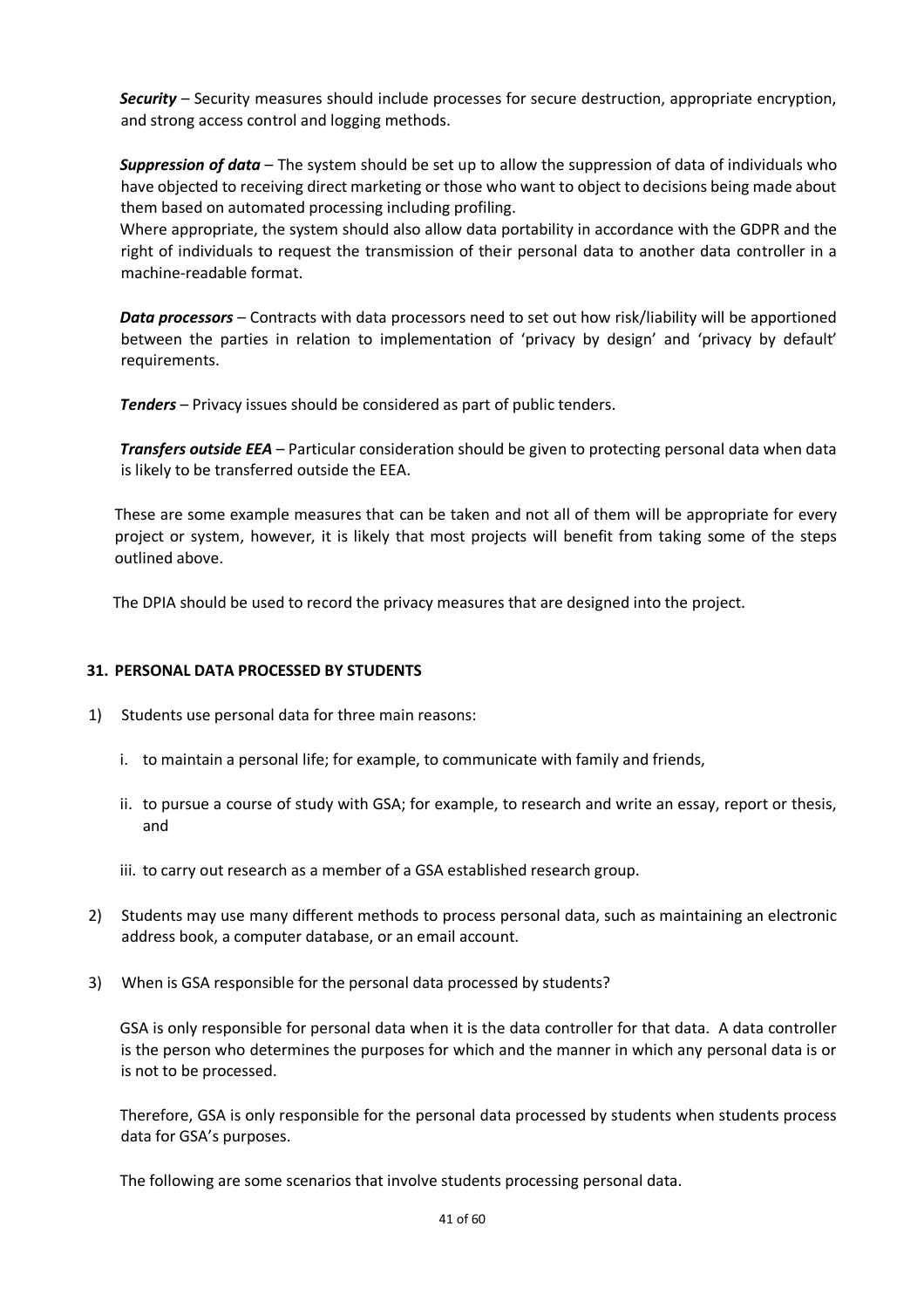## Scenario One

## *A student processes personal data in the course of his or her personal life, for example writing an email (using his or her GSA provided email account) to his or her family about a friend's recent birthday.*

GSA is not the data controller for personal data processed by the student in the course of his or her personal life, as GSA does not determine the purpose of the processing. The fact that the student may choose to use the GSA provided email account to pursue his or her personal life does not make GSA responsible for the processing of personal data for that purpose. GSA did not determine the purpose so the institution cannot be the data controller. The student is the data controller and may claim the domestic purposes exemption.

## Scenario Two

*A student processes personal data in order to pursue a course of study with GSA; for example, as part of her degree course dissertation, the student's supervisor suggests carrying out interviews.* 

GSA is not the data controller for personal data processed by a student to pursue a course of study with GSA. Students undertake a course of study with GSA for their own personal purposes, most obviously to obtain a qualification. The student is not an employee or agent of GSA, and neither does she act on behalf of GSA.

The student decides what work she will do, the way in which she will do it and what she will include in her final submission. She must make these decisions herself in order to prove that she is capable of degree-level work.

She works on behalf of herself and not GSA. Thus, GSA cannot be the data controller for the personal data processed by the student in the course of her studies.

The fact that the student was recommended to undertake interviews by her supervisor does not make GSA responsible for the processing of the interviewees' personal data.

The role of the supervisor is to advise and teach the student, which includes giving advice on data protection issues as part of the student's training in good research practice, but it was for the student's own purposes that the interviews took place.

## Scenario Three

## *A student submits a piece of work (e.g. an essay, report or thesis) in which there is personal data, to GSA for assessment.*

GSA is the data controller for the personal data contained within the submitted piece of work from the point at which it is submitted. Once the work has been submitted GSA is responsible for the personal data within the document, for example the member of staff who marks the work is processing the personal data contained within it (by reading it) for the purpose of determining what grade the GSA should award the student - this is GSA's purpose.

## Scenario Four

*A research student processes personal data whilst working on a project led by a GSA research group.*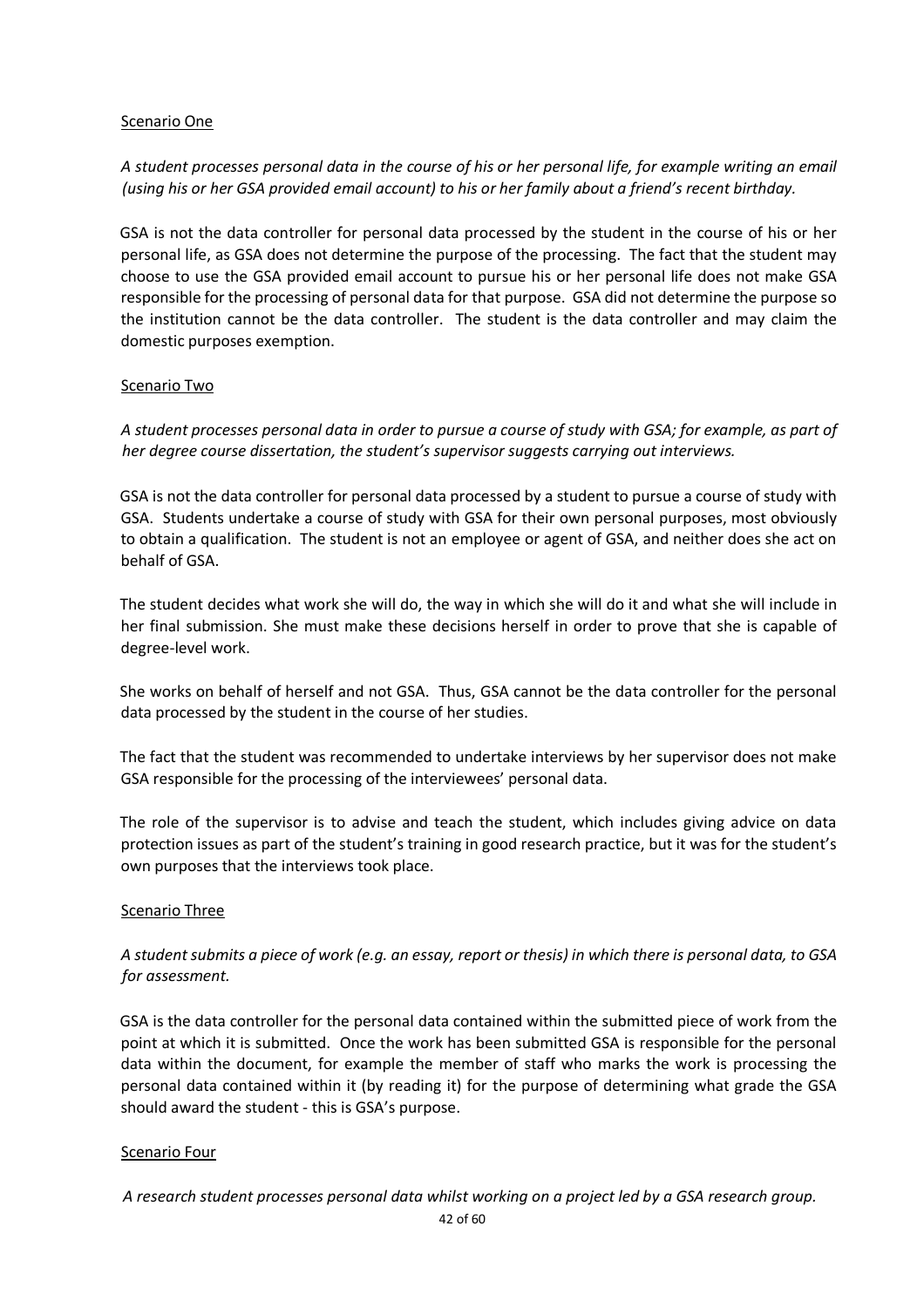GSA is the data controller for personal data processed by a student working on a research project led by a GSA research group. The student processes personal data for the purposes laid down by the project, the remit of which has been decided by GSA (or the GSA employed principal investigator), not the student. The purposes for processing are the GSA's and not the student's, therefore GSA is the data controller and the student is an agent of the institution.

This is the case whether the student is funded by the research project or whether the student is selffunding. Normally only postgraduate research students would fall under this scenario but not all postgraduate research; in many cases the postgraduate themselves determines the scope of the research and where this is the case the processing is like that described in scenario two.

Therefore, GSA is the data controller for personal data processed by students in only very limited circumstances.

## **32. RECORDINGS and IMAGES OF PEOPLE**

## **1. Introduction**

1.1. Still and moving images and sound recordings featuring identifiable individuals contain the personal data of these individuals and, as a result, these have to be processed in accordance with data protection principles.

1.2 All processing of personal information is required to meet a legal justification. Processing personal data by filming, photographing or recording individuals will often mean that consent is required.

1.3 As an organisation that creates, commissions and otherwise processes images and recordings of people, GSA is the data controller for this personal data.

1.4 This section of the GSA Data Protection Policy sets out the policy and general principles applicable to the processing of personal data by means of any audio and/or visual device, mechanism, system or process, which has been approved by GSA for such processing.

1.5 Failure to follow the guidance below or failing to obtain appropriate consent can expose GSA to the risk of a legal claim or reputational damage. If the consent of the subject has not been obtained, consideration should be given to using a different image where it is known that appropriate consent has been obtained.

## **2. Scope**

2.1 These general principles apply to all still and moving images and recordings created, commissioned or otherwise processed by GSA staff, students, Governors, contractors or volunteers in the course of their work or study at GSA.

2.2 There is no limit to the range of recording activities to which these general principles apply, and includes, but is not restricted to, recordings of:

- Lectures,
- Tutorials,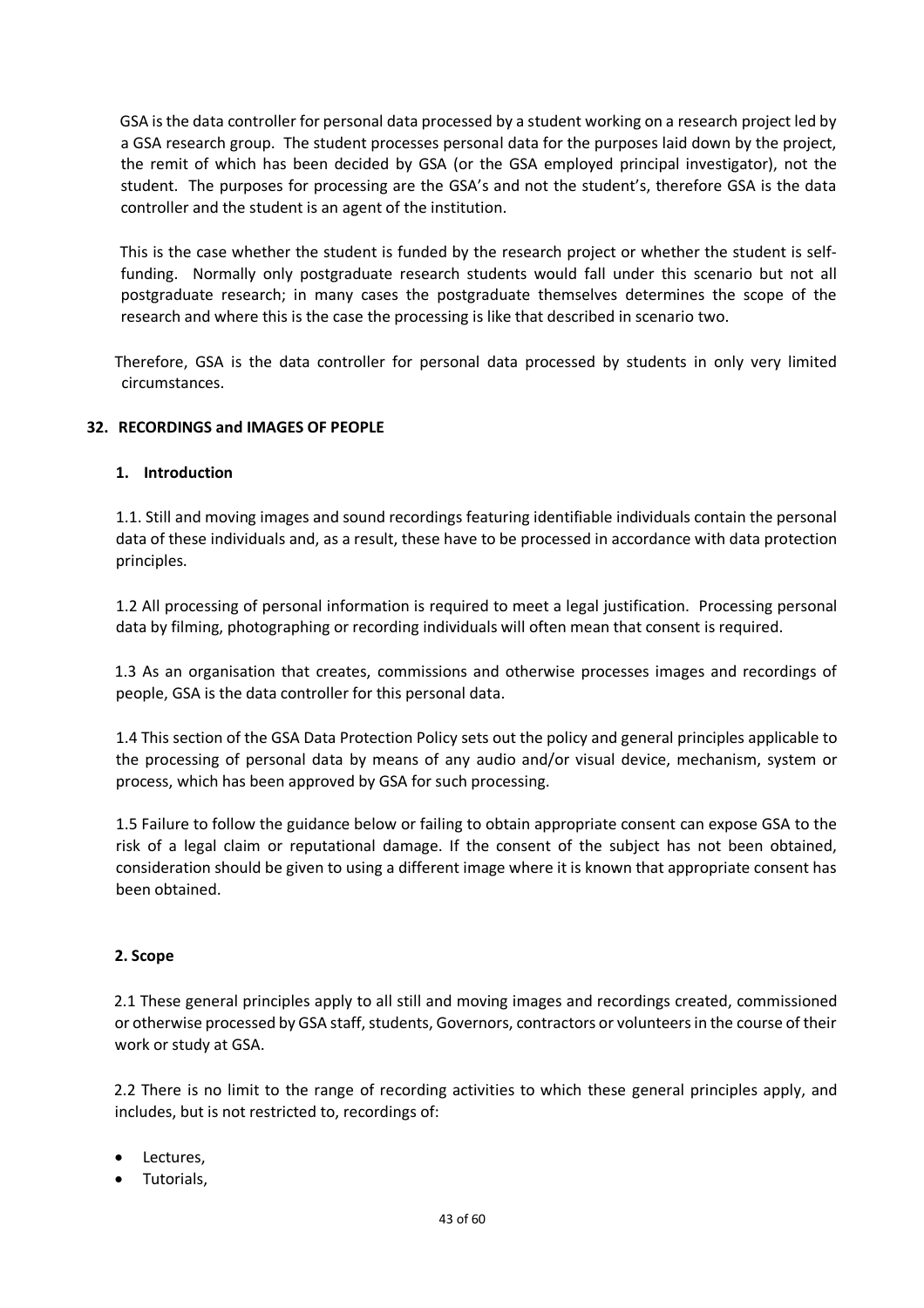- Supervision sessions,
- Research activities
- Meetings,
- Interviews,
- Gathering and retention of information for minute taking purposes,
- Gathering and retention of information for evidential purposes,
- Graduation and other public events,
- Presentations by external guests or lecturers
- Any and all of the preceding activities facilitated by "remote" platforms such as Zoom, Microsoft Teams etc.

2.3 GSA is the data controller for all such images/recordings that feature people, regardless of where and when the recordings take place. GSA determines the purpose(s) of these recordings and is legally accountable for its/their use(s).

2.4 These general principles do not apply to recordings created by GSA staff, students, Governors, contractors, volunteers or visitors, in their capacity as private individuals, for their own private use on their own personally owned equipment and for purposes wholly unrelated to their relationship with GSA. GSA is not the data controller for such recordings.

2.5 Personal use of recordings to harass or cause distress to others may constitute a disciplinary offence in accordance with other relevant GSA regulations and policies governing the conduct of GSA staff, students and other data processors, and may also constitute a breach of criminal law.

## **3.When is an image/recording personal data?**

3.1 Where an individual is the focus of an image, the image is likely to be personal data. Examples of images that are personal data:

- photographs of individuals particularly those that are stored with personal details, for example, for identity passes
- photographs of staff or students published on notice boards or websites along with some biographical details
- individual images published in a newsletter or marketing material

3.2 Where individuals are incidentally included in an image or are not the focus, the image is unlikely to contain personal data.

Examples include:

- where people are incidentally included in an image or are not the focus, for example at a busy open day, the image is unlikely to classed as personal data
- images of people who are no longer alive; current data protection legislation only applies to living people so these images are not personal data.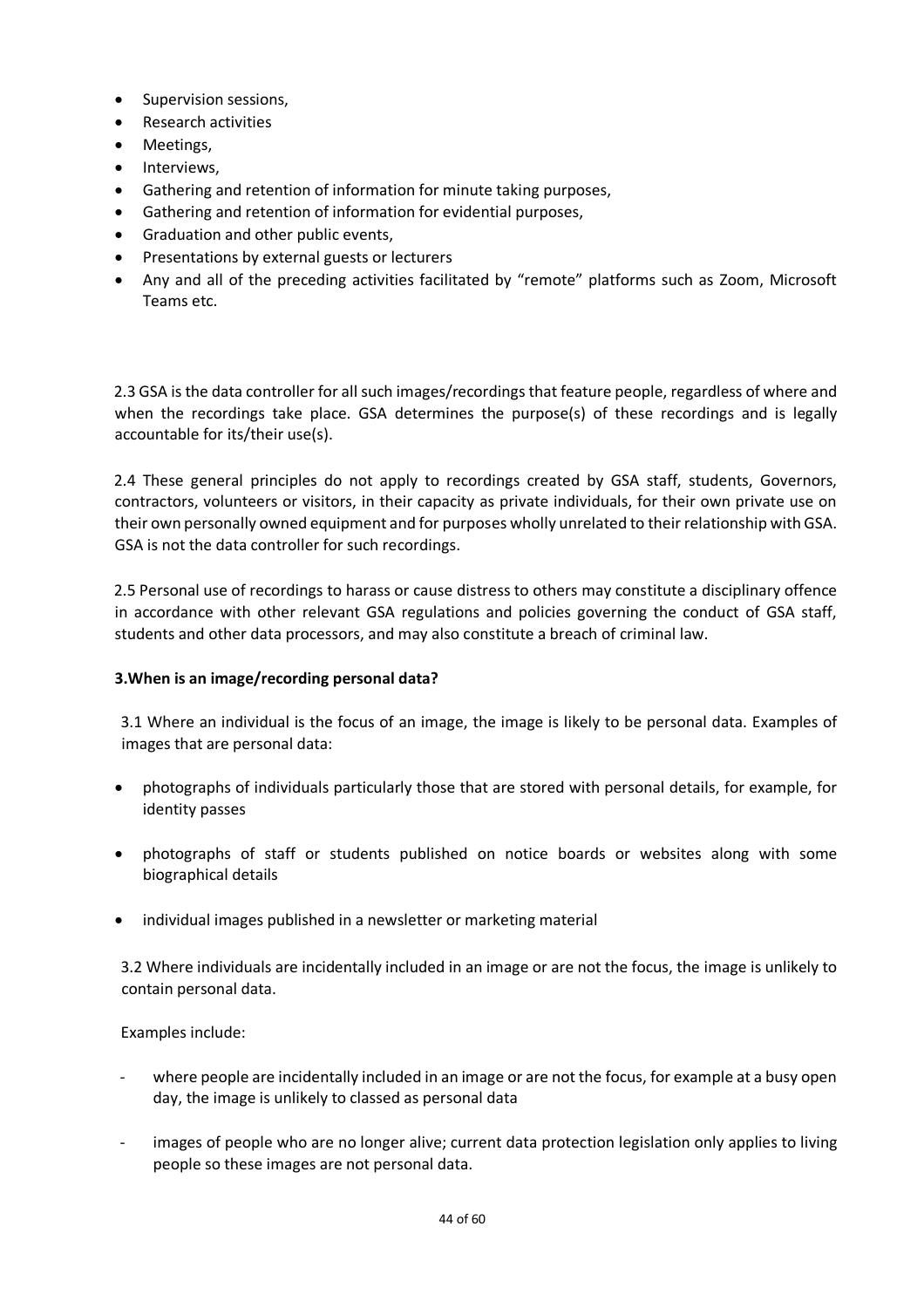## 3.3 Small Groups

Small groups where photographs or videos are being taken of individuals or small groups of people then consent should be obtained. This is the easiest and safest way of proving that the image has been obtained fairly and in accordance with the individuals' rights. There are only a small number of exceptions to this when there is an alternative legal basis for processing, such as graduation ceremonies where official photographs and filming are done on the basis of contract (see below).

## 3.4 Large Groups

It will usually be enough for the photographer to ask permission verbally to take the photograph to ensure compliance with the GDPR. Anyone not wishing to appear on a group photograph will then have the opportunity to opt-out. This approach can be used when photographing, for instance, a seminar. However, if images will be posted on a website, explicit consent should be sought as the image will be disclosed outside the EU.

## 3.5 Events and Exhibitions

Where GSA is responsible for issuing invitations to events and exhibitions where general "society type" photographs are to be taken for promotional purposes, the event/exhibition invitation and all relevant publicity materials must clearly draw to the attention of all invitees that photographs will be taken at the event or exhibition, and individuals who do not wish to appear on such photographs will have the right to opt-out, with that opting-out mechanism being clear and simple.

## **4. Consent**

4.1 If a consent form is being used, it must include details of what the images will be used for, any third parties the images will be share with, whether they will be transferred outside the EU (including posting on websites), how the information will be held securely and for how long, details of the individual rights (e.g. the right to withdraw consent, the right to lodge a complaint with the ICO) and GSA's contact details (including contact details of the DPO). Copies of consent forms should be retained locally for as long as the image is retained.

## **5. Special categories of Personal Data**

5.1 Photographs are not normally considered to be processing of special categories of personal data (e.g. health information, ethnicity) unless they are being processed by technical means that enables the unique identification of an individual. However, care should be taken if images reveal sensitive personal information such as those taken in a medical context. Explicit written consent should be obtained in these circumstances and retained locally.

## **6. Graduation**

6.1 All students and guests who attend a graduation ceremony are informed in advance that photographs and recordings will be taken at the ceremony and that official photographers are likely to be in and around the graduation venue taking photographs and video recording. As part of accepting the invitation to attend the graduation ceremony and agreeing to the graduation terms and conditions students are entering into a contract with GSA. The contract makes it clear that there is a possibility that they will be photographed and videoed and for these images to go on the GSA's website. Students who do not wish to be photographed or videoed have the option to graduate in absentia. Notices should be placed prominently at the graduation venue so people are aware of the recordings. The notification should advise that official photographs and video recordings are likely to be put on the GSA's website which means the images are transferred outside the EU.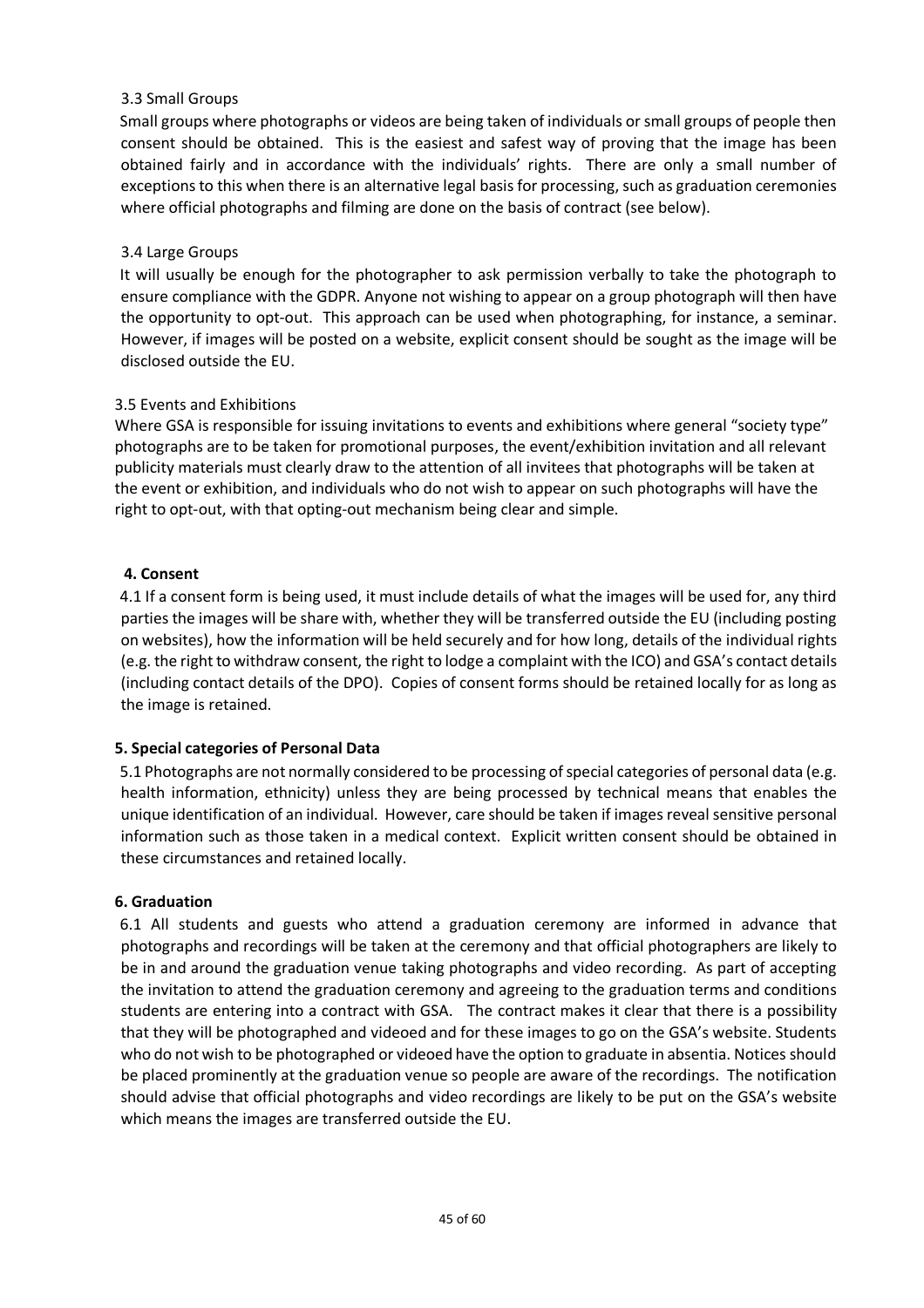6.2 Photographs taken for purely personal use are exempt from current requirements, so photographs and videos taken by family members at a graduation ceremony are not covered by current data protection legislation.

## **7. ID Cards**

7.1 Photographs of staff and students are included on ID cards. This is for security purposes and consent is not required. The use of images in this way is covered in GSA's Academic Registry Privacy Notice and Human Resources Privacy Notice.

## **8. CCTV**

8.1 CCTV cameras are located around campus for the purposes of security and preventing and detecting crime. Notices should be placed by the Estates Department around campus advising people of the presence of these cameras. The Head of Estates may wish to publish a fuller policy on this matter. The Head of Estates should also check whether the cameras overlook areas which people would assume are private (for example, a neighbouring residential property) and should nominate an individual with responsibility to ensure CCTVs are used appropriately.

## **9. Research**

9.1 Images/recordings used for research should follow the guidelines on Research in section 22 of this policy. A Data Protection Impact Assessment should be conducted as part of the project approval process.

## **10. Processing images or audio recordings of individuals**

10.1 Each School or Professional Support Area which processes any images or audio recordings of individuals by Staff, Students, Contractors or Volunteers, must submit a formal Procedures for Recordings document for the consideration of, and endorsement by, the Data Protection Forum.

The Procedures for Recording documents, which may follow the format of a recognised template, should be reviewed, at least, annually by each School or Professional Support Area.

10.2 The Data Protection Officer will maintain a Register of the formal Procedures for Recordings documents which have been considered and endorsed by the Data Protection Forum.

This Register will be reviewed annually by the Data Protection Officer, in conjunction with the annual reviews referred to in para 10.1 above.

10.3 A Data Protection Impact Assessment must be carried out to identify the specific data protection issues that relate to any planned or routine recording activities of individuals and must therefore be addressed in the formal Procedures for Recordings document.

10.4 The Procedures for Recordings document should set out how the School and or/Professional Support Area intends to address all relevant issues of principle and procedure, including, but not restricted to:

- the legal justification for the recording process(es),
- the purpose(s) of any recording processes,
- how informed consent will be obtained in advance of the recordings processes, (e.g. reference to a relevant Privacy Notice, consent form, etc.),
- how evidence of informed consent will be retained,
- how long the recording(s) will be retained by GSA,
- information on the deletion/destruction of any recorded material(s),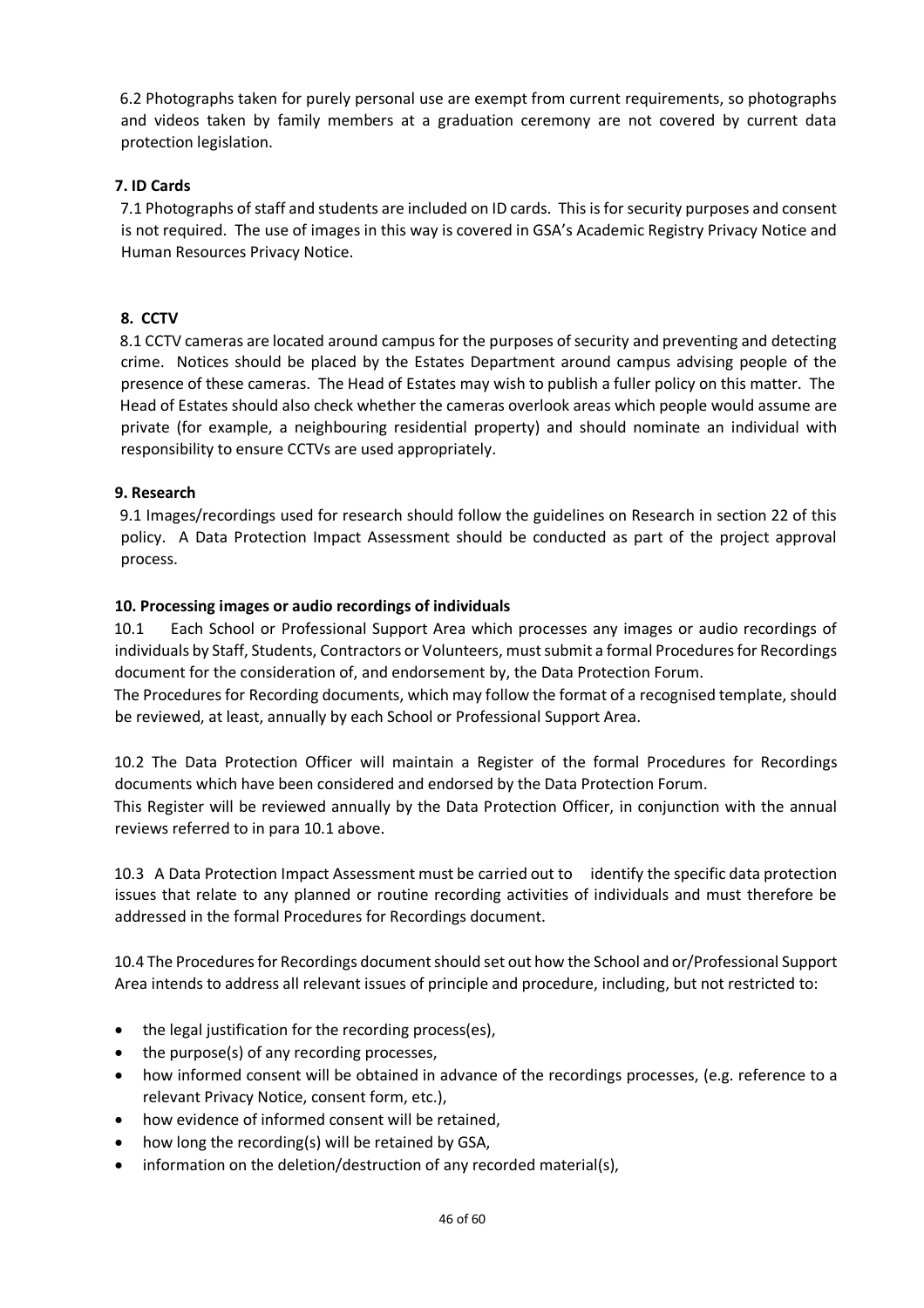- any restrictions on the use(s) of the recorded materials by any party, including, in particular, any dissemination/circulation of the recorded materials on social media and other platforms outside GSA,
- rights to refuse or withdraw consent to the recordings,
- rights to object to the recordings being used in a particular way,
- any circumstances in which explicit written consent should be obtained, particularly in relation to the processing of special or sensitive categories of personal data,
- arrangements for monitoring and reviewing any recording processes on an annual basis, as part of the annual Audit-Gap exercise,
- possible disciplinary consequences in the event of a failure to honour these general principles or adhere to the specific recording procedures,
- any other procedural issue(s) which the School or Professional Support Area deems necessary.

10.5 Students under the age of 16 cannot give consent, and, if necessary, the Procedures for Recordings document should specify how the appropriate consent from the relevant parent, guardian or other legal authority, should be obtained and how the relevant evidence of such consent should be retained.

## **33. DIRECT MARKETING**

- 1) Direct marketing is the communication to a particular individual of any advertising or marketing material.
- 2) It is not confined to the advertising or marketing of commercial products or services and includes messages trying to sell goods or services and those promoting an organisation or its values or beliefs.
- 3) Information promoting GSA events or opportunities for students could constitute direct marketing and therefore it is important that GSA is aware of these definitions and regulations, particularly when sending out mass communications. This covers all forms of communication including by post, telephone, email and other forms of electronic messages.
- 4) It can be difficult to tell the difference between a marketing email and a 'service' email. A service email is a communication that is sent to an individual that facilitates or completes a transaction, whether that is for the sale of goods or services.
- 5) When trying to identify a service email the following questions should be asked:
	- Is GSA under a legal obligation to send the email?
	- Is the email part of the performance of a contract?
	- Would the individual be at a disadvantage if they did not receive the email?

If the answer to any of these questions is 'yes' then the email is likely to be more of a services email than a marketing email. For instance, an email to a student about an offer of a place on a course, paying fees or how to register would all be examples of service emails.

6) Marketing emails are those that promote the aims and objectives of GSA such as sale of goods, services or organisational ideals. Examples would be details of how to join student clubs which is not essential information for a student to study at GSA.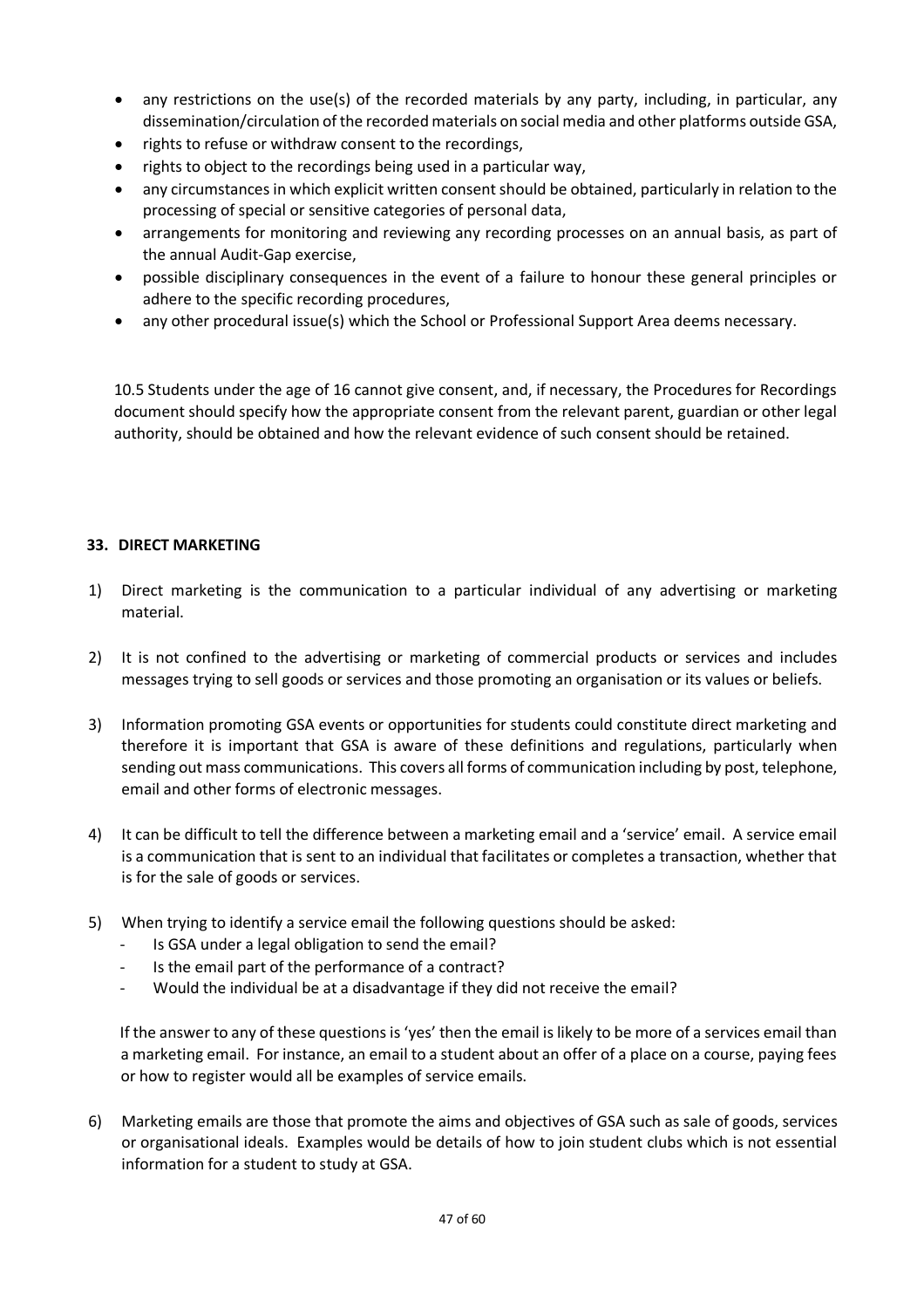- 7) Any personal details collected and held for direct marketing purposes **must** comply with the data protection principles e.g. it is fair and lawful, the information is only used for the purpose it is collected for, the information is kept up-to-date, it is not kept for longer than necessary and is held securely.
- 8) In addition to the GDPR and the DPA, the Privacy and Electronic Communications Regulations 2003 (PECR) regulate in detail the use of electronic communications (e.g. email, SMS text, recorded message) as a form of marketing. PECR is due to be replaced shortly by a new ePrivacy Regulation (ePR).
- 9) There are some minor exceptions but in order to comply with the GDPR, DPA and PECR requirements governing direct marketing it is safest to assume that consent is required. Consent should normally be obtained when contact details are collected and providing an appropriate privacy notice (see sections 17 and 19 of this policy).
- 10) The consent must be 'opt-in' and any direct marketing messages should only be sent to those people who have opted in.
- 11) All subsequent marketing communications that are sent should also contain an option to opt-out with details of how the individual can request not to receive any further messages. If GSA receives an optout request it must comply as soon as possible; there are no exceptions to this.
- 12) When requesting consent, it is good practice to request consent separately for different forms of communication i.e. whether individuals agree to be contacted via post, telephone or email. This is because the different forms of communication are covered by different legislation.
- 13) Where direct marketing is communicated by telephone, staff must identify themselves and if requested, provide an address or telephone number on which they can be reached.
- 14) Where cold-calling for fundraising takes place, details should first be checked against the Telephone Preference Service (TPS). Those receiving calls should be made aware of their right to object to the calls.
- 15) There is a minor exception to the general opt-in consent rule which is known as the 'soft opt-in' exception. This is where personal data has been collected in the context of an existing relationship with an individual and GSA limits marketing to providing information on similar services/goods. In this case, the soft opt-in allows GSA to market to these individuals via electronic means without having opt-in consent. However, this can only be relied on if the individual was informed at the point of data collection that the information would be used for marketing purposes and they are given the opportunity to optout at that stage and in each subsequent piece of communication. Please note that this 'soft opt-in' is only available to commercial marketing. Therefore, it is not available to not-for-profit organisations or charities (e.g. GSA) when promoting their aims or ideals or trying to fundraise. GSA should be careful about relying on the soft opt-in and seek consent as the preferred option.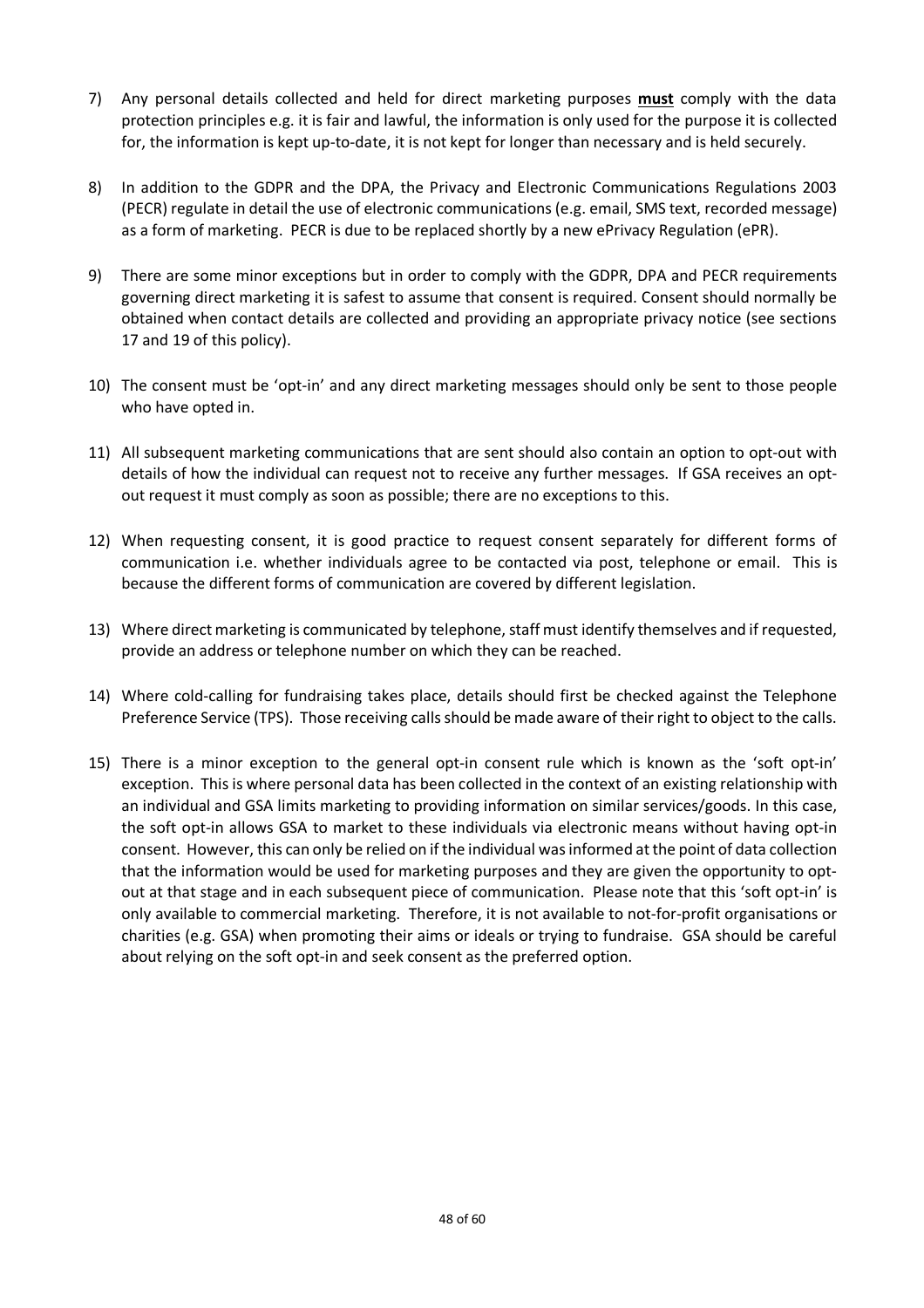## **34. REPORTING WEAKNESSES, EVENTS AND PERSONAL DATA BREACHES: PROCEDURE**

- 1) A personal data breach is defined in current data protection legislation to mean: "a breach of security leading to the accidental or unlawful destruction, loss, unauthorised disclosure of, or access to, personal data transmitted, stored or otherwise processed."
- 2) GSA must make every effort to avoid personal data breaches, however, it is possible that mistakes will occur on occasions or things will happen that are beyond GSA's control. In these cases, it is important that the GSA responds appropriately. GSA has a responsibility to deal with the breach immediately and appropriately in order to minimise the impact and prevent recurrence.
- 3) **Current data protection legislation also imposes a requirement that most personal data breaches are reported to the ICO as soon as possible and at the latest within 72 hours of GSA becoming aware of the breach.**
- 4) This section of the policy sets out the procedures to follow if a personal data breach is identified. All individuals who access, use or manage GSA's information are responsible for following these procedures and for reporting any data protection breaches that come to their attention.
- 5) A personal data breach can occur for a number of reasons some examples of these include:
	- Loss or theft of data or equipment on which data is stored;
	- Inappropriate access controls allowing unauthorised use;
	- Equipment failure;
	- Unauthorised disclosure (e.g. email sent to incorrect recipient or document posted to the wrong address or personal information posted onto the website without consent);
	- Human error;
	- Unforeseen circumstances such as a fire or flood;
	- Hacking attack;
	- 'Blagging' offences where information is obtained from an organisation by deception.
- 6) The consequences of a personal data breach could be physical, material or moral damage to individuals such as loss of control over their personal data, identity theft or fraud, financial loss, damage to the reputation, or any other economic or social disadvantage to the individual concerned.

## 7) **Reporting an incident.**

Reporting an incident is the responsibility of any member of staff, student or other individual who discovers a personal data breach to report it immediately to the Data Protection Officer, in the first instance.

On initial contact the reporter should provide details of:

- The exact nature of the breach
- An indication of the seriousness of the breach (the sensitivity of the data breached, the number of individuals whose data may be involved, who may have access to the data)
- If possible, what action needs to be taken immediately to mitigate the breach.

The DPO may ask the reporter to provide more detailed follow-up information within 24 hours of the discovery of the breach, which the local Data Protection Co-ordinator will pass on to the DPO.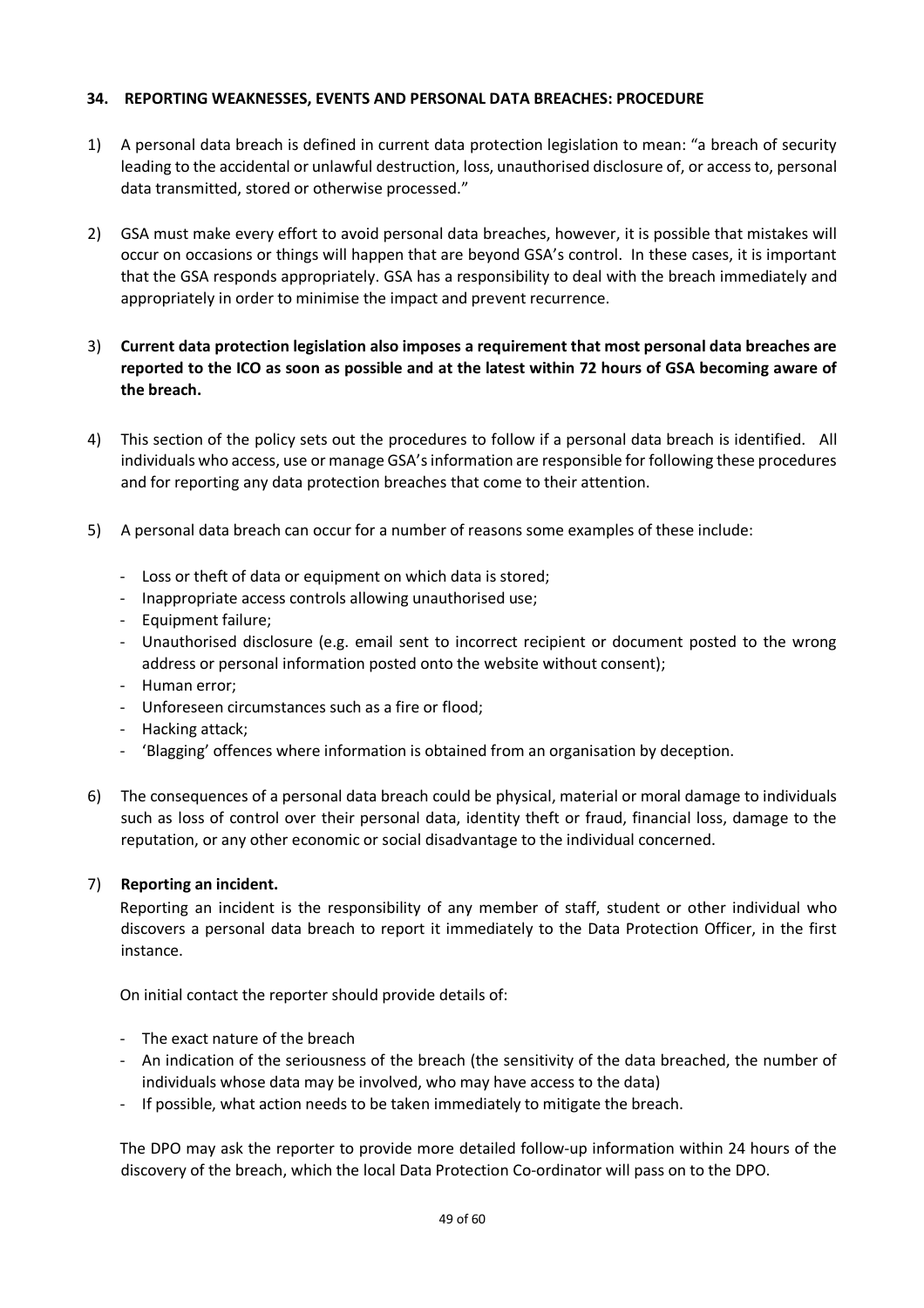8) The DPO must contact other parties as required, such as the Registrar and Secretary and the police, if there has been any illegal activity, and the Director of Strategy and Marketing if there is likely to be press interest. Other Schools and Professional Support areas may be notified as appropriate, in particular if the breach involves IT security, the Director of IT will also be notified. There may also be other parties to notify as a result of legal/contractual requirements.

## 9) **Data Subjects**

After a personal data breach is identified, GSA will assess whether the breach will result in a high risk to the rights and freedoms of individuals and, if so, let the data subject know about the breach as soon as possible.

The DPO will communicate immediately with the relevant GSA area responsible for the data that has been breached and, in conjunction with any appropriate senior colleagues, discuss the best way of contacting the data subjects concerned and what information the data subjects should be given.

When individuals are notified they should be given specific and clear advice on what they can do to protect themselves and what support and advice is available from GSA. They should be provided with details of who they can contact for further information or to ask questions. They should also be advised of the rights to contact the ICO.

## 10) **Containment and Recovery**

Steps should be taken as soon as possible to recover any losses and limit the damage. Steps might include:

- Attempts to recover lost equipment
- Use of backups to recover lost, damaged or stolen data
- Change relevant passwords as soon as possible
- If bank details have been lost/stolen, contacting banks directly for advice on preventing fraudulent use
- Attempts to retrieve personal data, e.g. recall emails, remove from websites etc.

## 11) **Evaluation and Response**

Once the incident is contained the DPO, in conjunction with the local Data Protection Co-ordinator, should conduct a review into the causes of the breach and the effectiveness of the response. The review should consider the type of data, what protections were in place (e.g. encryption), what happened to the data, and whether there could be wider consequences of the breach. If ongoing problems are identified, then an action plan should be drawn up to address these.

In the case of the most serious breaches a report will be submitted to the Audit Committee. If the breach warrants a staff disciplinary investigation the Human Resources department will be contacted for advice and guidance.

The DPO will keep a record of all data breaches including the actions taken to mitigate the breach and the lessons learnt.

12) In the event that GSA is responsible for causing a personal data breach, or not taking appropriate action to prevent a breach, then there could be financial consequences. It is therefore important to make every effort to prevent breaches occurring and, if breaches do occur, take required actions. More information about the impact of non-compliance can be found in section 12 of this policy.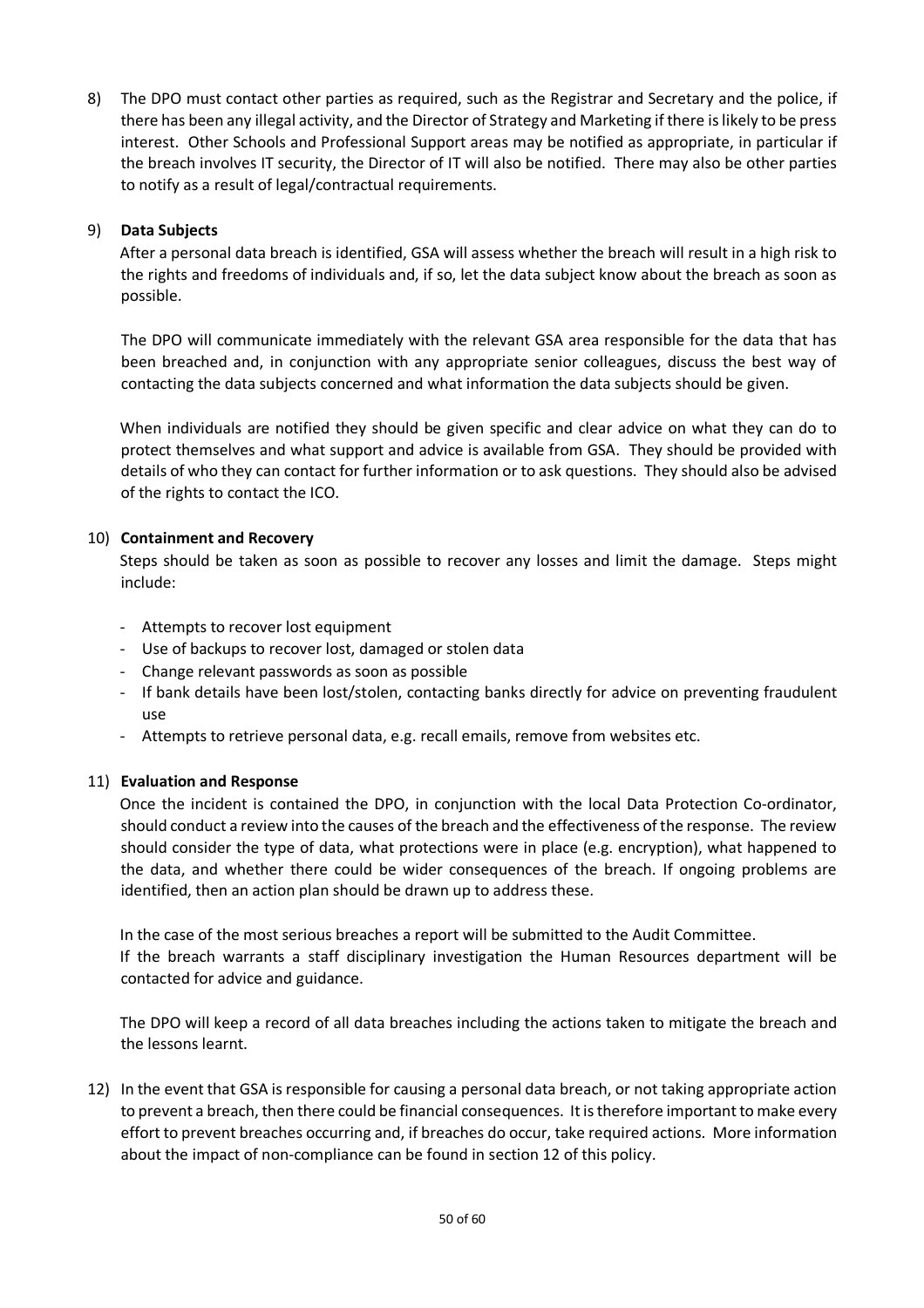## **35. DATA SUBJECT RIGHTS**

Data subjects have the right to access personal information held about them by GSA.

The purpose of a Subject Access Request is to allow individuals to confirm the accuracy of personal data and check the legality of processing to allow them to exercise rights of correction or objection if necessary. However, individuals can request to see any information that GSA holds about them, which includes copies of email correspondence referring to them or opinions expressed about them.

GSA must respond to all requests for personal information and information will normally be provided free of charge.

References may be disclosed to the person about whom they are written under the subject access provisions of the GDPR. This includes references received by the GSA from external sources and confidential references given and received internally e.g. as part of advancement and promotions procedures. There is an exemption from disclosure for references written by GSA staff and sent externally, however, these references would still be accessible to the applicant from the organisation to which the reference was sent. In order to maintain confidentiality and to prevent the unauthorised disclosure of information, staff should not provide references without a prior request from the student concerned.

GSA is not required to disclose examination scripts however students are entitled to access any marks or comments annotated on the script. Students are entitled to their marks for both coursework and examinations. Unpublished marks must be disclosed within 5 months of a subject access request. Information about submitting subject access requests can be found in section 41e of this policy.

Data subjects have a number of other rights under the GDPR. These include:

Right to Object – Data subjects have the right to object to specific types of processing which includes processing for direct marketing. The data subject needs to demonstrate grounds for objecting to the processing relating to their particular situation except in the case of direct marketing where it is an absolute right (see section 32 of this policy on direct marketing). Online services must offer an automated method of objecting. In some cases, there may be an exemption to this right for research or statistical purposes done in the public interest.

Right to be forgotten (erasure) – Individuals have the right to have their data erased in certain situations such as where the data are no longer required for the purpose for which they were collected, the individual withdraws consent, the individual has objected to processing based on legitimate interests or the information is being processed unlawfully.

There is an exemption to this for scientific or historical research purposes or statistical purposes if the erasure would render impossible or seriously impair the achievement of the objectives of the research. Individuals can ask the data controller to 'restrict' processing of the data whilst complaints (for example, about accuracy) are resolved or the processing is unlawful.

## Rights in relation to automated decision-making and profiling

The right relates to automated decisions or profiling that could result in significant affects to an individual. Profiling is the processing of data to evaluate, analyse or predict behaviour or any feature of their behaviour, preferences or identity. Individuals have the right not to be subject to decisions based solely on automated processing in certain circumstances.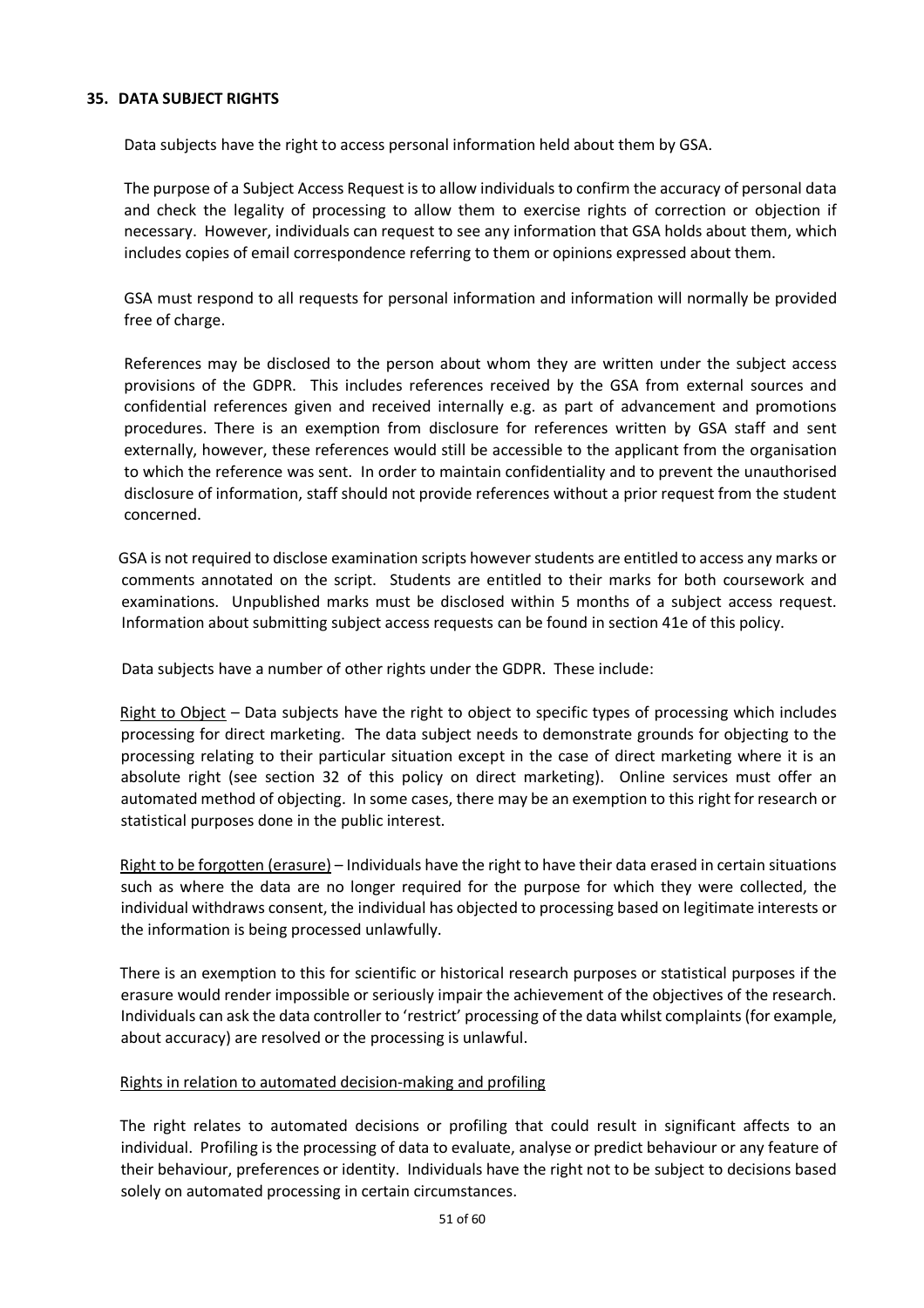When profiling is used, measures must be put in place to ensure security and reliability of services. Automated decision-making based on special category of data can only be done with explicit consent.

Right to Rectification - The right of individuals to require a data controller to rectify inaccuracies in personal data held about them. In some circumstances, if personal data is not complete, an individual can require the controller to complete the data, or to record a supplementary statement.

Right to Portability – the data subject has the right to request information about them is provided in a structured, commonly used and machine-readable form so it can be sent to another data controller. This only applies to personal data that is processed by automated means (not paper records); to personal data which the data subject has provided to the controller, and only when it is being processed on the basis of consent or a contract.

Any requests made to invoke any of the rights above must be dealt with promptly and in any case within one month of receiving the request. There may be some circumstances where GSA can take longer than one month to fulfil the request, however, these are limited and GSA should always strive to meet the stipulated timeframe of one month wherever possible. Members of staff should consult the DPO if any requests like these are received.

## **36. RIGHT TO BE FORGOTTEN PROCEDURE**

- 1) Data subjects have the right to be forgotten (erasure) and, consequently, are entitled to have their personal data erased in certain situations such as where the personal data is no longer required for the purpose(s) for which it was collected, the individual withdraws consent, the individual has objected to processing based on legitimate interests or the information is being processed unlawfully.
- 2) There is an exemption to this for scientific or historical research purposes or statistical purposes if the erasure would render impossible or seriously impair the achievement of the objectives of the research. Individuals can ask the data controller to 'restrict' processing of the data whilst complaints (for example, about accuracy) are resolved or the processing is unlawful.
- 3) Data subjects wishing to exercise their right to be forgotten should contact their local Data Protection Co-ordinator in the first instance**.**

## **37. DATA PORTABILITY PROCEDURE**

- a. Under the GDPR, the right to data portability allows individuals to obtain and reuse their personal data for their own purposes across different services.
- b. It allows them to move, copy or transfer personal data from one IT environment to another in a safe and secure manner, without hindrance as to usability.
- c. The right to data portability only applies:
	- i. to personal data which an individual has provided to a data controller (GSA),
	- ii. where the processing is based on the individual's consent or the performance of a contract, and
	- iii. when processing is carried out by automated means.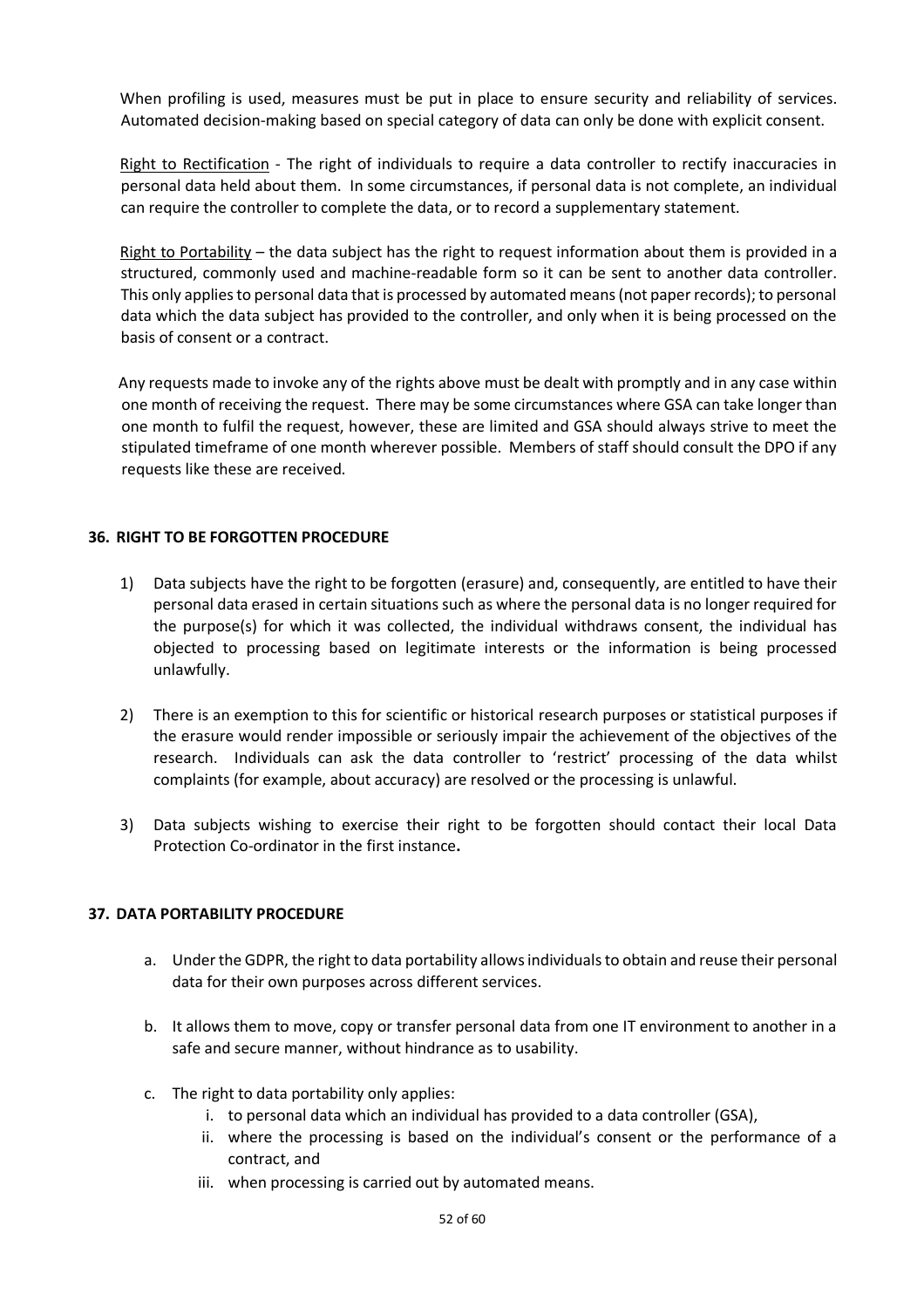- d. GSA must comply with a data portability request by providing the personal data in a structured, commonly used and machine-readable form.
- e. The information must be provided free of charge.
- f. If the individual requests it, GSA may be required to transfer the data directly to another organisation if this is technically feasible.
- g. If the personal data concerns more than one individual, consideration must be given as to whether providing the information would prejudice the rights of any other individual.
- h. GSA must respond to the request without undue delay and in any event within one month. This can be extended to two months if the request is complex or a number of requests are received.
- i. Where GSA is not taking action in response to a request, an explanation must be provided to the individual, informing them of their right to complain to the ICO and their right to seek a judicial remedy.

## **38. DATA SUBJECT ACCESS RIGHTS AND RIGHTS IN GENERAL**

Any member of staff receiving a request from an individual for or about their own personal information should forward this to the DPO as soon as possible.

The purpose of the Subject Access Right is to allow individuals to confirm the accuracy of personal data and check the lawfulness of processing to allow them to exercise rights of correction or objection if necessary.

GSA must respond to all requests for personal information. The following important points are relevant:

- $\circ$  The request can be in any format provided it is clear. The information provided needs to be sufficient to identify the person making the request.
- o Proof of identity can be requested if required
- $\circ$  The scope of the request is clear. If the scope of the request is not clear, the requester can be asked to be more specific about the activities and areas to which the request relates. The requester can be asked to provide time periods, names of members of staff who may have dealt with them or Schools/ areas that are most likely to hold the information they are seeking.
- $\circ$  Information must be provided in a concise, transparent, intelligible and easily accessible format using clear language.
- o The response should be provided in a commonly used electronic format, particularly if the request was submitted electronically, unless the requester has asked for another format.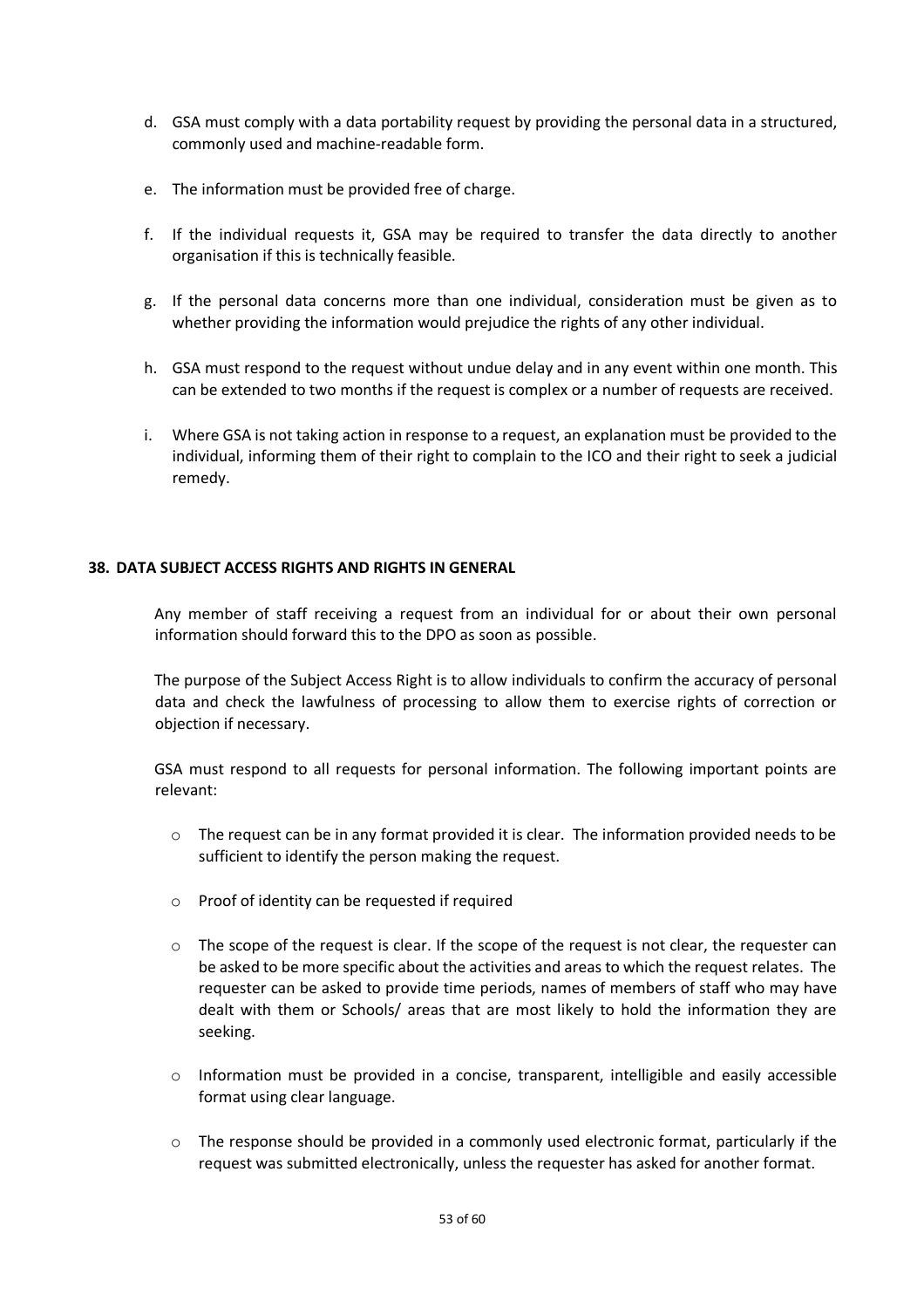- $\circ$  When requested by the data subject the information may be provided orally as long the identity of the data subject is not in any doubt.
- $\circ$  There is a requirement that information should be provided within one month. If the information requested is particularly complex, this period can be extended by a further two months but the requester must be informed about the extension within one month and the reasons for the delay explained.
- o Information must be provided free of charge unless additional copies are requested when a reasonable fee can be charged based on administrative costs.
- $\circ$  Where a request is manifestly unfounded or excessive, in particular because of the repetitive character, the request may be refused. In this case, GSA will have to demonstrate how the request is manifestly unfounded or excessive in character.
- o The data subject has the right to obtain the following information:
	- i. Confirmation that personal data about them is being processed
	- ii. A copy of that personal data
	- iii. Details of the purpose of the processing
	- iv. Categories of the personal data concerned e.g. does it include any special categories or sensitive personal information
	- v. Any recipients or categories of recipients the personal information has been shared with, particularly if these are situated or domiciled outside the EU.
	- vi. What safeguards are in place for transfers out with the EU
	- vii. The period the personal information will be stored for or what the criteria are for determining the period of storage
	- viii. The existence of the right to request from the data controller the correction or deletion of personal data or to restrict or object to the processing of personal data concerning them
	- ix. The right to lodge a complaint with the Information Commissioner's Office (ICO)
	- x. The source of the personal data if it has not been collected directly from the data subject
	- xi. Details of any automated decision-making, including profiling, and meaningful information about the logic involved and the envisaged consequences of such processing for the data subject.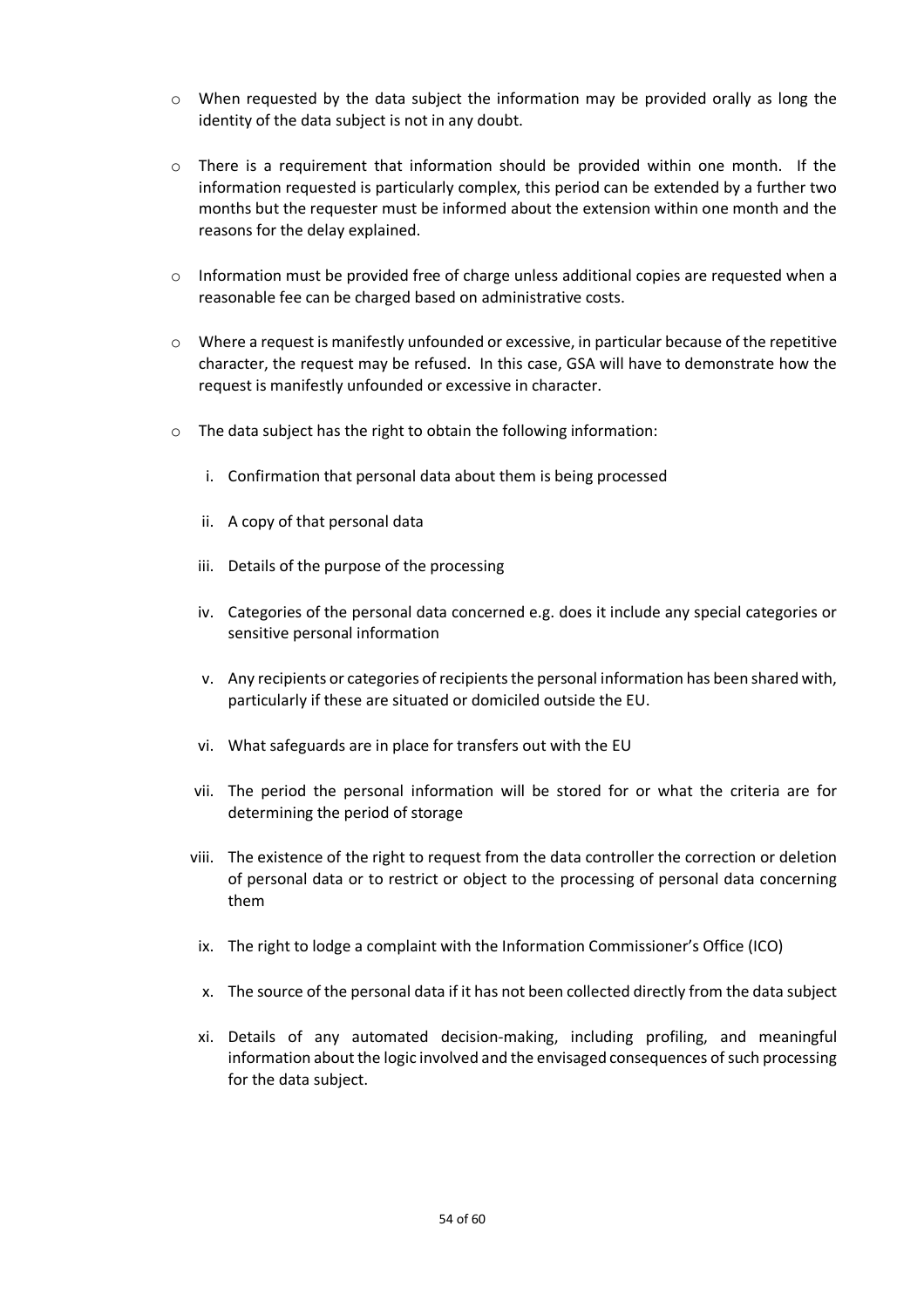The following information should be redacted or otherwise removed from a response before it is sent:

Personal information relating to other individuals (unless their permission has been obtained to release it)

Trade secrets or commercially sensitive information

Intellectual property in particular the copyright protection of the software.

#### **39. COMPLAINTS PROCEDURE**

- 1) The GDPR requires that GSA must have a procedure which addresses complaints from data subjects about:
	- i. the processing of their personal data,
	- ii. GSA's handling of requests from data subjects, and,
	- iii. appeals from data subjects on how complaints have been handled/resolved.
- 2) Procedure

The GSA Complaints Handling Procedures and HR and SPSO policies (together with supporting documentation and guidelines), comply with the Scottish Public Service Ombudsman's (SPSO) recommendations on the handling of complaints, and this policy should be read and applied in conjunction with the GSA Complaints Handling Procedures and HR and SPSO policies.

#### **40. GLOSSARY**

This glossary outlines briefly the meanings of particular words and phrases as used in this policy. Detailed definitions and explanations can be found in the relevant sections of the policy.

#### **GDPR**

The EU General Data Protection Regulation, effective as of 25 May 2018.

## **ICO**

The Information Commissioner's Office - the UK Government supervisory body which oversees the implementation of, and compliance with, the GDPR.

## **Personal data**

Any information relating to a living individual and by which that living individual can be identified either directly or indirectly.

#### **Processing**

Any operation or set of operations carried out on personal data.

## **Profiling**

Any processing of data to evaluate, analyse or predict behaviour.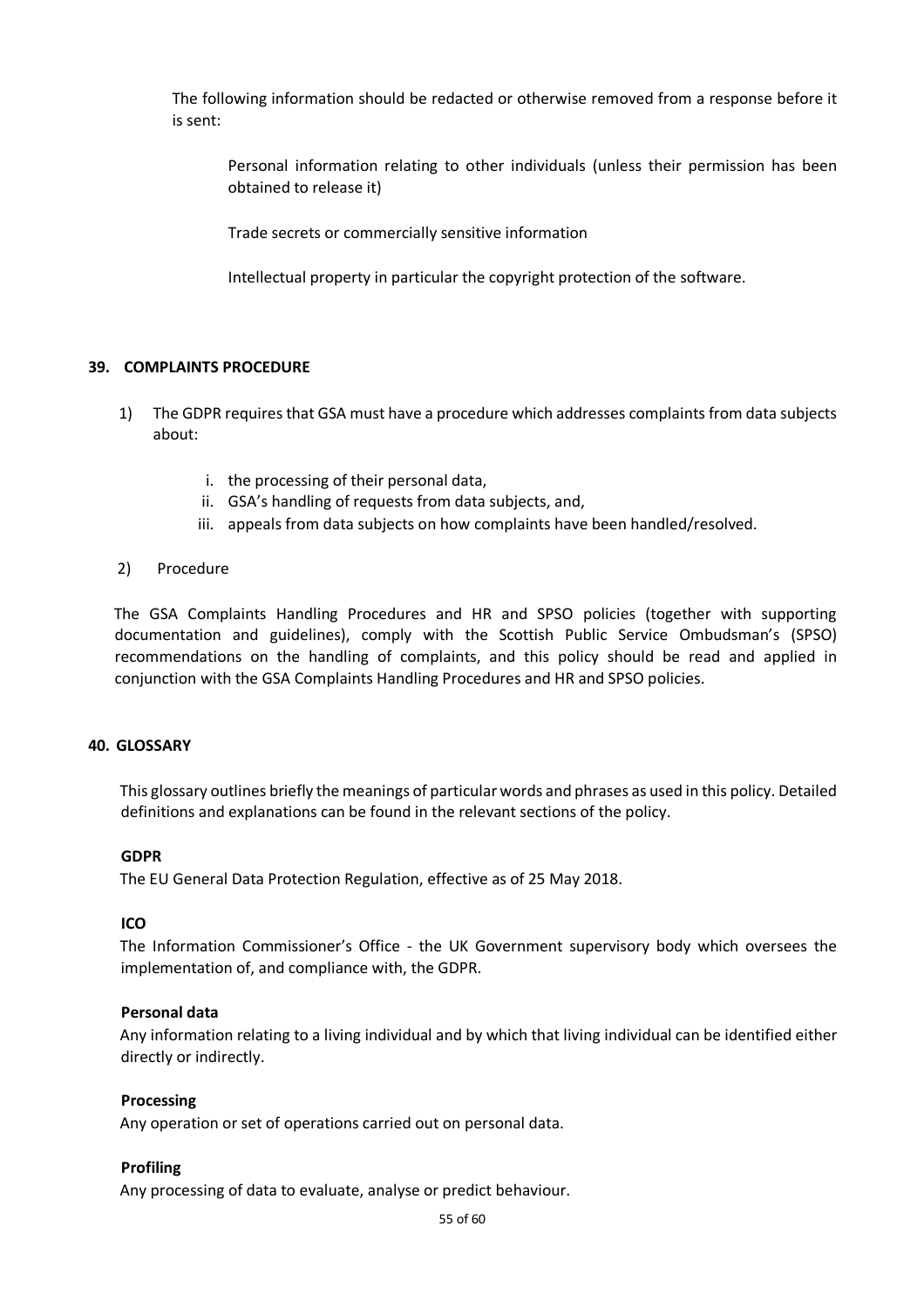## **Data subject**

Any identifiable living person.

## **Data controller**

Any legal entity that determines the purpose and means of processing personal data.

## **Data processor**

Any legal entity, other than the data subject, that processes personal data on behalf of the data controller.

## **Third party**

Any legal entity, other than the data subject, the data controller or the data processor.

## **Consent**

Legally binding assent given by one party.

## **Contract**

A legally binding agreement entered into by two or more parties.

## **Legal obligation**

A legally binding requirement imposed by law.

## **Privacy Notice**

A formal document setting out information regarding the purposes for and uses of personal data**.** 

## **Data security**

The safe and secure collection, storage and protection of personal data

## **Personal data breach**

A breach of security leading to the accidental or unlawful destruction, loss, unauthorised disclosure of, or access to personal data.

## **Subject access request**

A request to allow individuals to confirm the accuracy of their personal data, check the legality of processing, and, exercise the rights of objection or correction**.** 

## **Data sharing**

Sharing personal data with a third party or an external processor.

## **Data Protection Impact Assessment/Privacy Impact Assessment**

A process whereby potential privacy issues and risks are identified and examined.

## **Data protection by design and default/Privacy by design**

An approach to handling personal data that promotes privacy and data protection compliance from the start.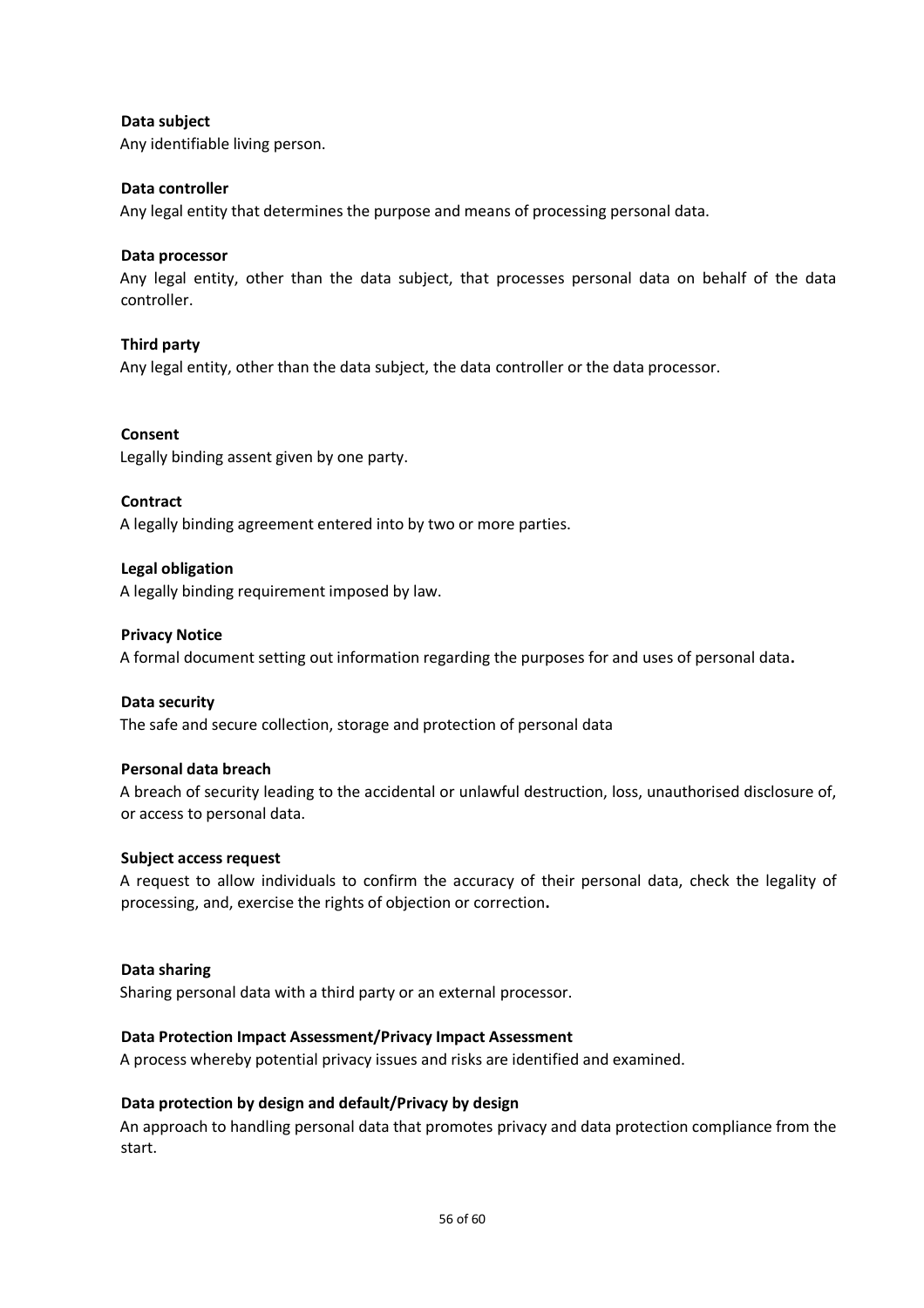## **Direct marketing**

The communication to a particular individual of any advertising or marketing material(s).

## **Right to object**

The right of a data subject to object to specific types of processing, including direct marketing.

## **Right of rectification**

The right of a data subject to require a data controller to rectify inaccuracies in personal data held about them.

## **Right of destruction/Right to be forgotten**

The right of a data subject to have their data removed, erased or destroyed in certain situations.

## **Right to portability**

The right of a data subject to request that their personal data is provided in a structured, commonly used and machine-readable form so that it can be sent to another data controller.

## **Anonymisation**

Personal data is held in a form whereby the data subject cannot be identified**.** 

## **Pseudonymisation**

Personal data is held in a form whereby the identity of the data subject is disguised.

## **Data minimisation**

Only keeping personal data for as long as it is required.

## **Collection minimisation**

Only collecting personal information that is needed.

## **Use minimisation**

Only using personal data when it is absolutely required therefore reducing the chance of individuals being identified.

## **Deletion**

Having automated deletion processes for particular personal data to ensure it is flagged for deletion after a particular period.

## **Differential privacy**

Random 'noise' is injected into the results of dataset queries to provide a mathematical guarantee that the presence of any one individual in a dataset will be masked.

## **Synthetic data**

The possibility of generating a dataset composed entirely of 'fictional' individuals or altered identities that retain the statistical properties of the original dataset.

## **Privacy by Default**

A system is set up so the default settings are the ones that provide maximum protection against privacy risks.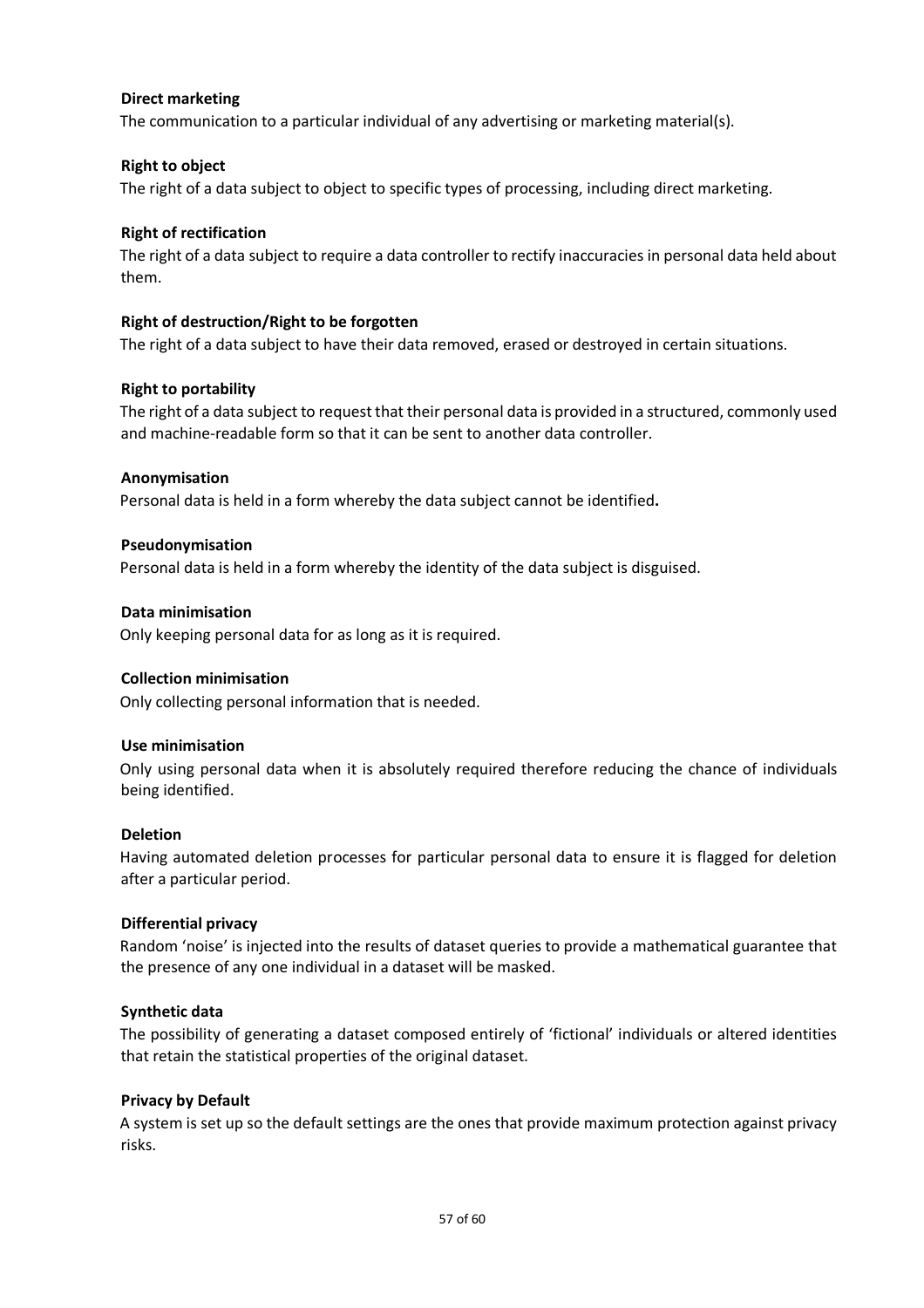## **User Access controls**

The amount of personal data that authorised users have access to should be limited to the information they need to know to fulfil their roles.

## **Data Subject Access**

Individuals should be able to access their own personal data and be informed of its use and disclosures.

#### **User friendly systems**

Privacy related functions should allow easy updating of details or the extraction of relevant information.

#### **Accuracy**

The system design should incorporate checks to ensure accuracy and completeness of data and that it is as up-to-date as is necessary to fulfil the specified purposes.

#### **Compliance**

The system design should include processes to monitor, evaluate, and verify compliance (e.g. with legal requirements, policies and procedures).

#### **State of the art**

State of the art technology and organisation measures should be used, where possible, however this needs to be balanced against reasonable costs.

#### **Security**

Security measures should include processes for data protection, secure destruction, appropriate encryption, and strong access control and logging methods.

#### **Suppression of data**

The system should be set up to allow the suppression of data of individuals who have objected to receiving direct marketing or those who want to object to decisions being made about them based on automated processing including profiling.

## **Tenders**

Privacy issues should be considered as part of public tenders.

#### **Transfers outside EEA**

Particular consideration should be given to protecting personal data when data is likely to be transferred outside the EEA.

#### **Legitimate interest**

The processing of personal data which is necessary for the legitimate interests pursued by an organisation.

## **Children**

Anyone under the age of 16 (or, possibly 13 when providing an online service directed at children but for all other purposes 12 in Scotland).

#### **Sub-contracted processing**

The processing of personal data by an external supplier/third party on behalf of a data controller.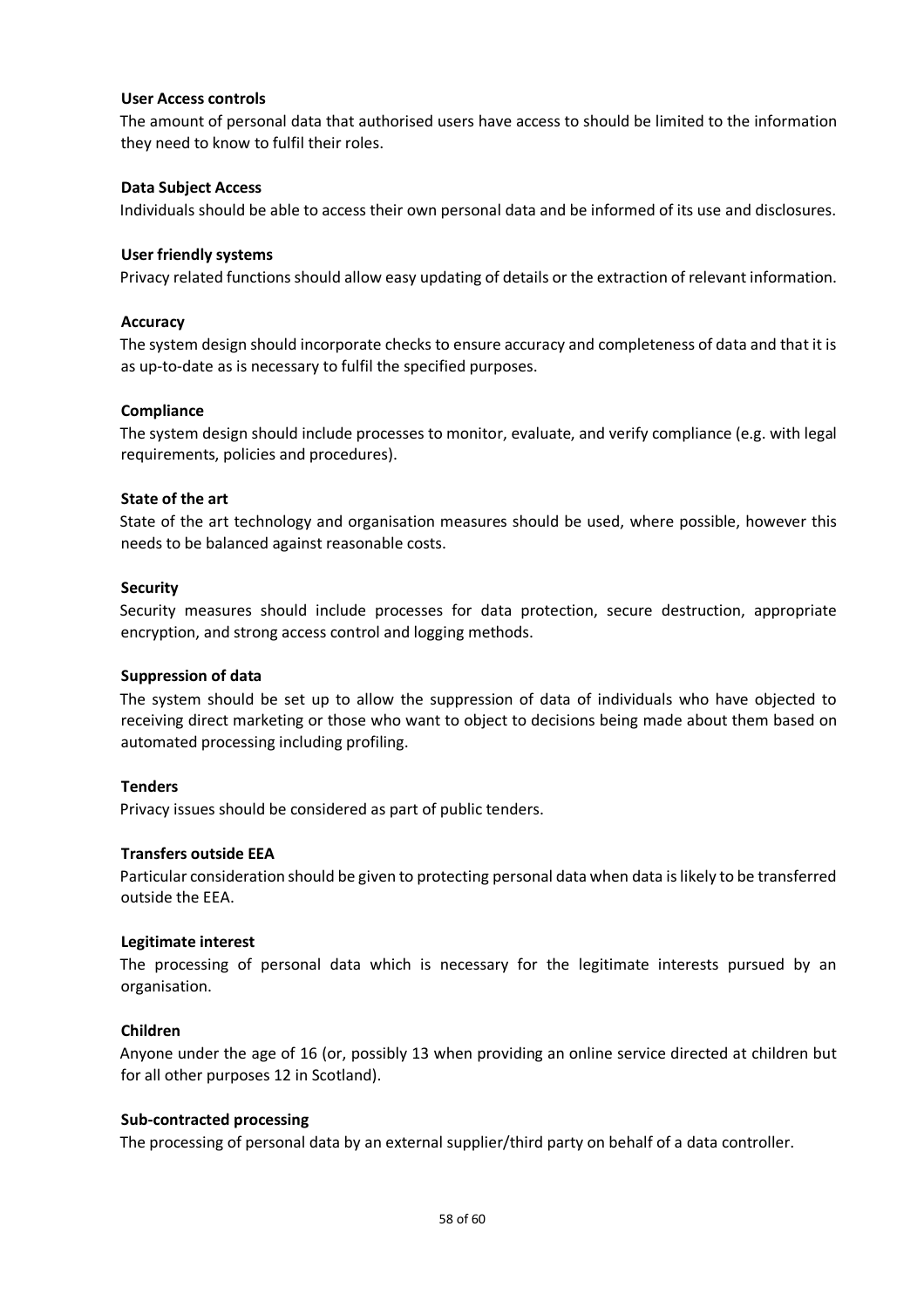## **PART III: PRIVACY NOTICES**

The undernoted Privacy Notices are available on GSA's Data Protection webpages at **www.gsa.ac.uk/aboutgsa/key-information/general-data-protection-regulation/**

**Privacy Notices submitted by the Data Protection Officer and approved formally by the Executive Group on 04 September 2018** 

#### **Registrar and Secretary**

- 1. Academic Registry
- 2. Human Resources
- 3. Student Support & Development
- 4. Learning Resources Library
- 5. Learning Resources Archives and Collections
- 6. Learning Resources Archives and Collections Blog
- 7. Corporate Governance Office Board of Governors
- 8. Academic Quality Office Complaints.

## **Development Department**

9. Development Department and Alumni Relations (joint Notice with Strategy and Marketing Department).

## **Strategy and Marketing Department**

- 10. Strategy & Marketing Overall Approach
- 11. Communications Office
- 12. Exhibitions Office
- 13. Open Studio
- 14. Recruitment and International Office, including, Student Exchange Applications (outgoing) Student Exchange Applications (incoming).

#### **Finance & Resources Department**

- 15. Procurement
- 16. Estates (CCTV)
- 17. GSA Halls of Residence
- 18. GSA Halls Summer Guest.